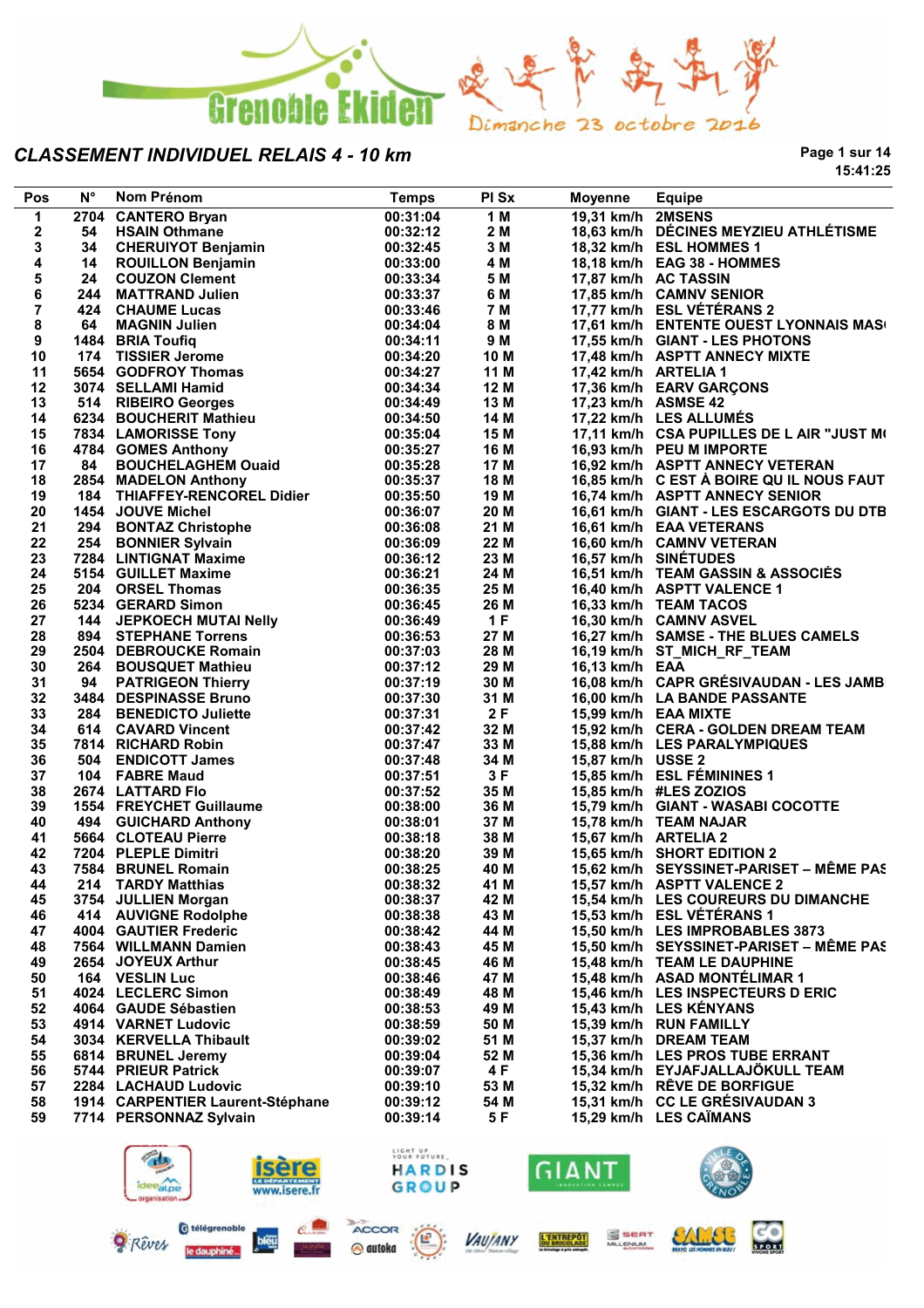

**Page 2 sur 14 15:41:26**

| Pos | Ν° | Nom Prénom                                                                                                    | <b>Temps</b> | <b>PI Sx</b> | Moyenne             | <b>Equipe</b>                           |
|-----|----|---------------------------------------------------------------------------------------------------------------|--------------|--------------|---------------------|-----------------------------------------|
| 60  |    | 7884 ROULLET Lionel                                                                                           | 00:39:14     | 56 M         |                     | 15,29 km/h LES TIGRES BLEUS             |
| 61  | 74 | <b>ZIAINA Samir</b>                                                                                           | 00:39:14     | 55 M         |                     | 15,29 km/h EAG 38 - TEAM A.L.E          |
| 62  |    | 5544 BARBIER Alexandre                                                                                        | 00:39:18     | 57 M         |                     | 15,27 km/h ADG/ETHIC/TRIUM              |
| 63  |    | 124 PREVOST Sophie                                                                                            | 00:39:20     | 7 F          |                     | 15,25 km/h EAG 38 - EQUIPE ABGRALL      |
| 64  |    | 114 DEHARO Cecile                                                                                             | 00:39:20     | 6 F          |                     | 15,25 km/h TASSIN BLANC                 |
| 65  |    | 404 NAUJAC Gilles                                                                                             | 00:39:21     | 58 M         |                     | 15,25 km/h ENTENTE OUEST LYONNAIS MAS'  |
| 66  |    | 6014 LUPO Julien                                                                                              | 00:39:23     | 59 M         |                     | 15,23 km/h TEAM VIRO                    |
| 67  |    | 6164 RANNOU Olivier                                                                                           | 00:39:26     | 60 M         |                     | 15,22 km/h E2V CHALLENGERS              |
| 68  |    | <b>1564 CLAUSTRE Laurent</b>                                                                                  | 00:39:30     | 61 M         |                     | 15,19 km/h GIANT - BLISS TEAM           |
| 69  |    | 5094 BOULET Antoine                                                                                           | 00:39:32     | 63 M         |                     | 15,18 km/h T AVANCES OU BIEN!           |
| 70  |    | 3234 COLOMBY Adrien                                                                                           | 00:39:32     | 62 M         |                     | 15,18 km/h FAMILY COLOMBY               |
| 71  |    | 1704 RIGAUD Anthonin                                                                                          | 00:39:36     | 64 M         |                     | 15,15 km/h GIANT - CEA-SOGETI           |
| 72  |    | 2314 BOULGAKOFF Julien                                                                                        | 00:39:42     | 65 M         |                     | 15,11 km/h RÊVE DE WILDCAT              |
| 73  |    | 7894 RIVIERE Grégoire                                                                                         | 00:39:44     | 66 M         |                     | 15,10 km/h SAPEURS-POMPIERS DE MEYLAN   |
| 74  |    | 1644 SMITH Mark                                                                                               | 00:39:44     | 67 M         |                     | 15,10 km/h GIANT - GEM TEAMRUNNERS 2    |
| 75  |    | 134 EBERLE Carol-Ann                                                                                          | 00:39:45     | 8 F          |                     | 15,09 km/h TASSIN VERTE                 |
| 76  |    | 3094 SIMONIN Jean Luc                                                                                         | 00:39:45     | 68 M         |                     | 15,09 km/h EARV LOISIRS MIXTE           |
|     |    | 5764 REMEUF Guillaume                                                                                         |              | 69 M         |                     |                                         |
| 77  |    |                                                                                                               | 00:39:46     |              |                     | 15,09 km/h EL PAPI GUILUNI              |
| 78  |    | 1034 BOISSARD Jean-Luc                                                                                        | 00:39:52     | 70 M         |                     | 15,05 km/h LES T FOU                    |
| 79  |    | 1764 ABRAMCZUK Michael<br>4034 ALIROL Marie                                                                   | 00:39:57     | 71 M         |                     | 15,02 km/h GIANT - TEAM DAB             |
| 80  |    | 4034 ALIROL Marie                                                                                             | 00:39:57     | 9 F          |                     | 15,02 km/h LES INSTRUS                  |
| 81  |    | 7454 HUBERT Karel                                                                                             | 00:40:05     | 72 M         |                     | 14,97 km/h SYMBIO H2                    |
| 82  |    | 7734 GUILLAUME Chauveau<br>2944 THUAULT Benoît                                                                | 00:40:06     | 73 M         |                     | 14,96 km/h MPSI1 CHAMPO                 |
| 83  |    |                                                                                                               | 00:40:09     | 76 M         |                     | 14,94 km/h DAHU Ø NOIX TEAM PASINI      |
| 84  |    |                                                                                                               | 00:40:09     | 74 M         |                     | 14,94 km/h FORTISSIMO FAMILY            |
| 85  |    | 3274 FORTIER Matrileu<br>5854 AMAR Baptiste<br>7104 RONDOT Loïc<br>7504 FAVIER Jérôme<br>2274 COLLE Jean-Noel | 00:40:09     | 75 M         |                     | 14,94 km/h PÉCARRÉHÈMDÉ                 |
| 86  |    |                                                                                                               | 00:40:13     | 77 M         |                     | 14,92 km/h TIC TAC & CO                 |
| 87  |    |                                                                                                               | 00:40:14     | 78 M         | 14,91 km/h ULIS31   |                                         |
| 88  |    |                                                                                                               | 00:40:17     | 79 M         |                     | 14,89 km/h RÊVE D UN MONDE MEILLEUR     |
| 89  |    |                                                                                                               | 00:40:19     | 80 M         |                     | 14,88 km/h LES BOLIPAGRE                |
| 90  |    | 6344 BOUTEYRE Thomas                                                                                          | 00:40:20     | 81 M         |                     | 14,88 km/h PAYANT TEAM                  |
| 91  |    | 7514 OUEDRAOGO Wendingoudi Emile                                                                              | 00:40:23     | 82 M         |                     | 14,86 km/h UGA UGA !                    |
| 92  |    | 5384 IANNAZZO Giulio                                                                                          | 00:40:24     | 83 M         | 14,85 km/h XERUN    |                                         |
| 93  |    | 4224 ROUSSET Bruno                                                                                            | 00:40:25     | 84 M         |                     | 14,85 km/h LES PATA NEGRA               |
| 94  |    | 7724 POLLY Gatien                                                                                             | 00:40:26     | 85 M         |                     | 14,84 km/h LES NARVALOS                 |
| 95  |    | 2574 COURTOIS Richard                                                                                         | 00:40:27     | 86 M         |                     | 14,83 km/h ST_EAKS HACHÉS BIEN CUITS    |
| 96  |    | 474 RIONDET Florian                                                                                           | 00:40:28     | 87 M         | 14,83 km/h KEAS     |                                         |
| 97  |    | 7794 BOISSON Aymeric                                                                                          | 00:40:30     | 88 M         |                     | 14,81 km/h TEAM GÉPALTAN                |
| 98  |    | 7464 MARTINEZ Antonio                                                                                         | 00:40:39     | 89 M         |                     | 14,76 km/h TOTAL SMH 1                  |
| 99  |    | 7184 SORNIN Nicolas                                                                                           | 00:40:41     | 90 M         | 14,75 km/h UP-CHIRP |                                         |
| 100 |    | 1604 FRANCHI Andrea                                                                                           | 00:40:43     | 91 M         |                     | 14,74 km/h GIANT - YO ET LES ROSEGNOLES |
| 101 |    | 1584 DE SOUSA MOTA Cristiano                                                                                  | 00:40:43     | 92 M         |                     | 14,74 km/h GIANT - SB - GREEN           |
| 102 |    | 3724 UGHETTO Julien                                                                                           | 00:40:44     | 93 M         |                     | 14,73 km/h LES CASQUETTEURS             |
| 103 |    | 3594 AVILES Sebastien                                                                                         | 00:40:46     | 94 M         |                     | 14,72 km/h LE PLAISIR AVANT TOUT        |
| 104 |    | 5364 VINAY Julien                                                                                             | 00:40:49     | 95 M         |                     | 14,70 km/h VINAY MAT                    |
| 105 |    | 6484 LEGRAND Fabrice                                                                                          | 00:40:55     |              |                     |                                         |
|     |    |                                                                                                               |              | 96 M         |                     | 14,66 km/h LES METR EAUX                |
| 106 |    | 7764 MEYSSONIER Clément                                                                                       | 00:40:55     | 97 M         |                     | 14,66 km/h PHELMA EKIDEN 2              |
| 107 |    | 2374 BERNARD-GUILLON Christophe                                                                               | 00:40:57     | 98 M         |                     | 14,65 km/h ST LE BON TEMPS              |
| 108 |    | 3744 SANTOS-COTTIN Franck                                                                                     | 00:40:57     | 99 M         |                     | 14,65 km/h LES COPAINS DE ST Q          |
| 109 |    | 5184 IF TISSENN Soraya                                                                                        | 00:40:59     | 10 F         |                     | 14,64 km/h TEAM JPG                     |
| 110 |    | 4334 BROTEL Xavier                                                                                            | 00:41:02     | 100 M        |                     | 14,62 km/h LES RETARDATAIRES            |
| 111 |    | 3284 ALAPETITE Julien                                                                                         | 00:41:11     | 102 M        |                     | 14.57 km/h GALIFETTE EXPRESS            |
| 112 |    | 7804 BILLON Bettina                                                                                           | 00:41:11     | 11 F         |                     | 14,57 km/h TEAM LESDIGUIÈRES            |
| 113 |    | 7774 MAILLOT Arno                                                                                             | 00:41:11     | 101 M        |                     | 14,57 km/h PHELMARATHON 1               |
| 114 |    | 6934 CANTON Bastien                                                                                           | 00:41:13     | 103 M        |                     | 14,56 km/h TEAM PHOTOWEB 4              |
| 115 |    | 464 LAFRANCESCHINA Vincent                                                                                    | 00:41:17     | 104 M        |                     | 14,53 km/h GRESI ATHLÉ HOMMES           |
| 116 |    | 2714 DAIGLE Mario                                                                                             | 00:41:19     | 105 M        |                     | 14,52 km/h 6 A LA SUITE                 |
| 117 |    | 5984 BONNARD David                                                                                            | 00:41:24     | 106 M        |                     | 14,49 km/h CEGELEC CEM                  |
| 118 |    | 2184 PAOLINI François                                                                                         | 00:41:24     | 107 M        |                     | 14,49 km/h PAPILLONS À FOND             |
|     |    |                                                                                                               |              |              |                     |                                         |





**CO** 

SALEG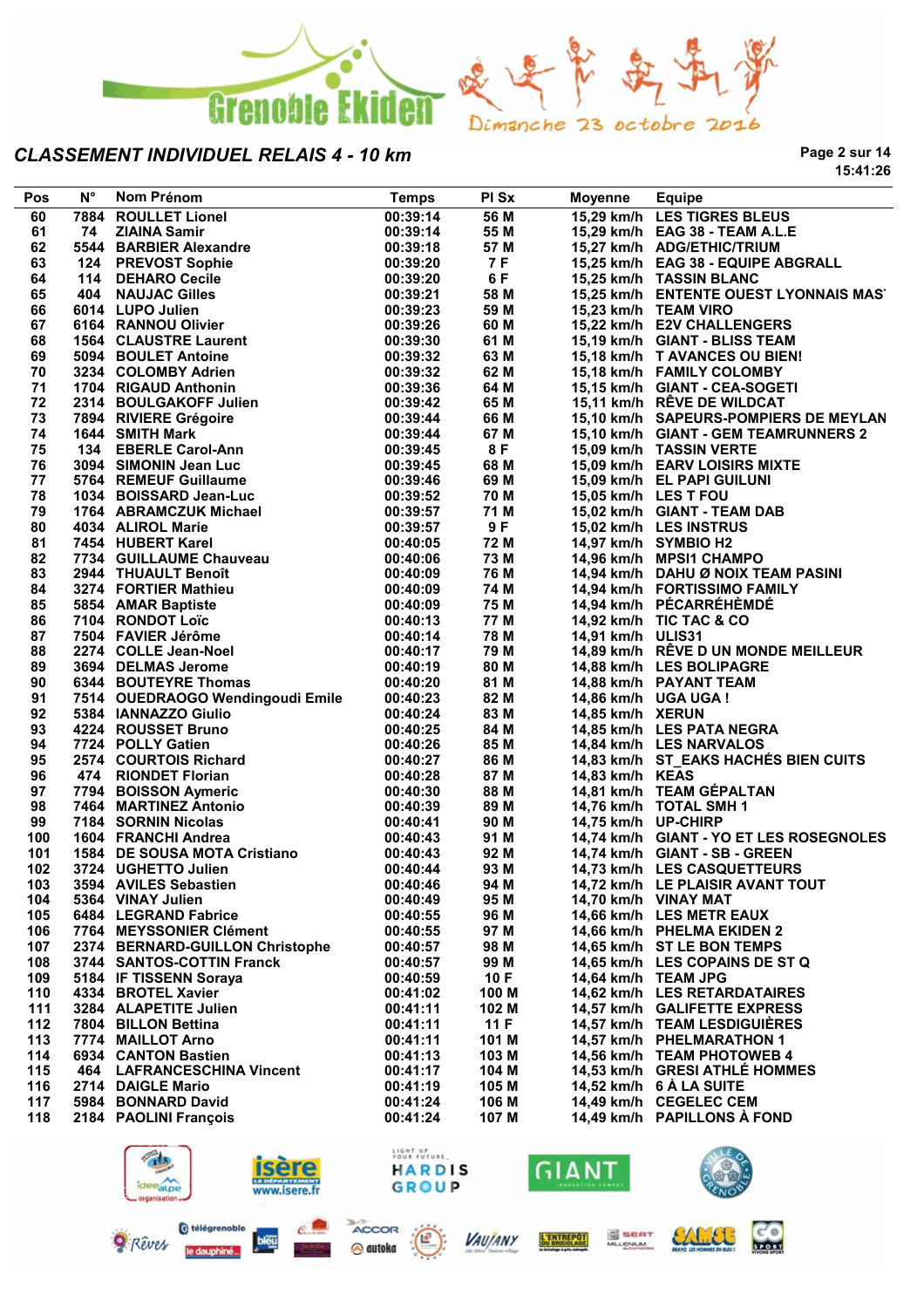

**Page 3 sur 14 15:41:26**

| Pos        | $N^{\circ}$ | Nom Prénom<br>N° Nom Prénom<br>2664 GUILBERT Léo<br>7414 GIBERT Philippe<br>3394 LEMARIÉ Stéphane<br>604 BACONNER Philippe<br>5214 MUNIER Damien<br>1424 BLANC Benoit<br>394 ETIENNE Sandrine<br>1424 BLANC Benoit<br>394 HIGUEL Julien<br>1614 ARROYO Fabrice<br> | <b>Temps</b>         | PI Sx          | Moyenne             | <b>Equipe</b>                                             |
|------------|-------------|--------------------------------------------------------------------------------------------------------------------------------------------------------------------------------------------------------------------------------------------------------------------|----------------------|----------------|---------------------|-----------------------------------------------------------|
| 119        |             |                                                                                                                                                                                                                                                                    | 00:41:25             | 110 M          |                     | 14,49 km/h TEAM LE DAUPHINE SPORT                         |
| 120        |             |                                                                                                                                                                                                                                                                    | 00:41:25             | 109 M          |                     | 14,49 km/h STRMTG 2                                       |
| 121        |             |                                                                                                                                                                                                                                                                    | 00:41:25             | 108 M          |                     | 14,49 km/h INTERGAELACTICS                                |
| 122        |             |                                                                                                                                                                                                                                                                    | 00:41:28             | 112 M          |                     | 14,47 km/h CERA - QUE CERA                                |
| 123        |             |                                                                                                                                                                                                                                                                    | 00:41:28             | 111 M          |                     | 14,47 km/h TEAM RAMDAM                                    |
| 124        |             |                                                                                                                                                                                                                                                                    | 00:41:29             | 113 M          |                     | 14,46 km/h GIANT - DREAM TEAM SP                          |
| 125        |             |                                                                                                                                                                                                                                                                    | 00:41:30             | 12F            |                     | 14,46 km/h ENTENTE OUEST LYONNAIS FÉMI                    |
| 126        |             |                                                                                                                                                                                                                                                                    | 00:41:31             | 114 M          |                     | 14,45 km/h LES RUNNERS 75/38                              |
| 127        |             |                                                                                                                                                                                                                                                                    | 00:41:35             | 115 M          |                     | 14,43 km/h GIANT - GEM TEAMRUNNERS 1                      |
| 128        |             |                                                                                                                                                                                                                                                                    | 00:41:36             | 116 M          |                     | 14,42 km/h LES SLOUBIS                                    |
| 129        |             |                                                                                                                                                                                                                                                                    | 00:41:38             | 118 M          |                     | 14,41 km/h ENERGY TEAM                                    |
| 130        |             |                                                                                                                                                                                                                                                                    | 00:41:38             | 117 M          |                     | 14,41 km/h ROAD KILLERS                                   |
| 131        |             |                                                                                                                                                                                                                                                                    | 00:41:42             | 119 M          |                     | 14,39 km/h EUROMASTER - LES SURGONFLE                     |
| 132        |             |                                                                                                                                                                                                                                                                    | 00:41:44             | 121 M          |                     | 14,38 km/h LES RESCAPES                                   |
| 133        |             |                                                                                                                                                                                                                                                                    | 00:41:44             | 120 M          |                     | 14,38 km/h MARC SANGNIER TEAM                             |
| 134        |             |                                                                                                                                                                                                                                                                    | 00:41:47             | 122 M          |                     | 14,36 km/h LA POSTE - LES UTOPISTES                       |
| 135        |             |                                                                                                                                                                                                                                                                    | 00:41:48             | 123 M          |                     | 14,35 km/h RÊVE D ENFANTS                                 |
| 136        |             |                                                                                                                                                                                                                                                                    | 00:41:55             | 124 M          |                     | 14,31 km/h LA POSTE - SKY RUN                             |
| 137        |             |                                                                                                                                                                                                                                                                    | 00:41:58             | 125 M          |                     | 14,30 km/h ASVEL HSTRI                                    |
| 138        |             |                                                                                                                                                                                                                                                                    | 00:41:59             | 126 M          |                     | 14,29 km/h LES GONES DE L ASSURANCE                       |
| 139        |             |                                                                                                                                                                                                                                                                    | 00:42:00             | 127 M          |                     | 14,29 km/h ON EST LANCEY                                  |
| 140        |             |                                                                                                                                                                                                                                                                    | 00:42:02             | 128 M          |                     | 14,27 km/h FAST & FURIOUS                                 |
| 141        |             |                                                                                                                                                                                                                                                                    | 00:42:03             | 129 M          | 14,27 km/h SQI TEAM |                                                           |
| 142        |             |                                                                                                                                                                                                                                                                    | 00:42:04             | 130 M          |                     | 14,26 km/h ST_UPEFIANTS                                   |
| 143        |             |                                                                                                                                                                                                                                                                    | 00:42:04             | 131 M          |                     | 14,26 km/h EQUIPE DE CHOC OLAT                            |
| 144        |             |                                                                                                                                                                                                                                                                    | 00:42:07             | 132 M          |                     | 14,25 km/h EAG38 - LES CHALLENGERS BY E                   |
| 145        |             |                                                                                                                                                                                                                                                                    | 00:42:08             | 133 M          |                     | 14,24 km/h PHARMACHU TEAM                                 |
| 146        |             | 3134 MONTMAYEUR BROUAT Aude                                                                                                                                                                                                                                        | 00:42:08             | 13 F           |                     | 14,24 km/h EKIDEN DE LYON 2017                            |
| 147        |             |                                                                                                                                                                                                                                                                    | 00:42:15             | 134 M          |                     | 14,20 km/h THE FAMILY                                     |
| 148        |             | 3134 MONTMATEUR BROUAT Adde<br>5264 ESPIAU Bruno<br>4014 OUIZMAN Alexandre<br>2564 WIERRE Martin<br>7234 SCHMITZ Thomas<br>4344 GEISH Sébastien<br>7344 GAUTHIER Lionel<br>5194 LAULAGNET Fabien<br>3364 DESBRUS Thomas<br>5224 D EMILIO Eric                      | 00:42:16             | 135 M          |                     | 14,20 km/h LES INDÉCIS                                    |
| 149        |             |                                                                                                                                                                                                                                                                    |                      | 136 M          |                     | 14,19 km/h ASTÉROÎDES                                     |
| 150        |             |                                                                                                                                                                                                                                                                    | 00:42:17<br>00:42:18 | 137 M          |                     | 14,18 km/h SIEMENS TROIS                                  |
|            |             |                                                                                                                                                                                                                                                                    |                      | 138 M          |                     |                                                           |
| 151<br>152 |             |                                                                                                                                                                                                                                                                    | 00:42:19             |                |                     | 14,18 km/h LES REVOLUTIONNAIRES<br>14,17 km/h SOS OXYGENE |
| 153        |             |                                                                                                                                                                                                                                                                    | 00:42:20<br>00:42:20 | 141 M<br>139 M |                     | 14,17 km/h TEAM MAGICREME                                 |
| 154        |             |                                                                                                                                                                                                                                                                    |                      |                |                     |                                                           |
| 155        |             |                                                                                                                                                                                                                                                                    | 00:42:20             | 140 M          |                     | 14,17 km/h HOMARD ATHON                                   |
|            |             |                                                                                                                                                                                                                                                                    | 00:42:22             | 142 M<br>144 M | 14,15 km/h MC2      | 14,16 km/h TEAM SEYSSINET                                 |
| 156        |             |                                                                                                                                                                                                                                                                    | 00:42:24             |                |                     |                                                           |
| 157        |             |                                                                                                                                                                                                                                                                    | 00:42:24             | 143 M          |                     | 14,15 km/h LOCOMOTIVE LOCOMÔM S                           |
| 158        |             |                                                                                                                                                                                                                                                                    | 00:42:25             | 145 M          |                     | 14,15 km/h OLYMPIQUE 2                                    |
| 159        |             |                                                                                                                                                                                                                                                                    | 00:42:27             | 146 M          |                     | 14,13 km/h LES BRAS CASSÉS                                |
| 160        |             | <b>SZZ4 D EMILIO ENC<br/>6764 RABOURDIN Damien<br/>2094 TOQUE Olivier<br/>4724 RENAULT Ganaël<br/>3704 CHEVAUDONNA Romain<br/>154 DIETRICH Remi<br/>1064 PERILLAT Gabriel</b>                                                                                      | 00:42:29             | 147 M          |                     | 14,12 km/h EAG 38 - LES CHARLOTS DU GUC                   |
| 161        |             |                                                                                                                                                                                                                                                                    | 00:42:31             | 148 M          |                     | 14,11 km/h LA POSTE - LES AFFRANCHIS                      |
| 162        |             | 5114 TELLEZ Juan                                                                                                                                                                                                                                                   | 00:42:33             | 149 M          |                     | 14,10 km/h TARAHUMARAS RECARGADO                          |
| 163        |             | 5614 NAVARRO Jean-Pierre                                                                                                                                                                                                                                           | 00:42:34             | 152 M          | 14,10 km/h AMCOR 1  |                                                           |
| 164        |             | 624 JODART Damien                                                                                                                                                                                                                                                  | 00:42:34             | 150 M          | 14,10 km/h GO FAST  |                                                           |
| 165        |             | 1904 AGEZ Loïc                                                                                                                                                                                                                                                     | 00:42:34             | 151 M          |                     | 14,10 km/h CC LE GRÉSIVAUDAN 2                            |
| 166        |             | 2554 BELMONT Olivier                                                                                                                                                                                                                                               | 00:42:35             | 153 M          |                     | 14,09 km/h LES ECLOPES                                    |
| 167        |             | 4124 BERNARD Margot                                                                                                                                                                                                                                                | 00:42:36             | 14 F           |                     | 14,08 km/h LES MARMOTTES QUI DÉPOTENT                     |
| 168        |             | 5734 MERCIER Didieer                                                                                                                                                                                                                                               | 00:42:36             | 15 F           |                     | 14,08 km/h BANQUE DE FRANCE 2                             |
| 169        |             | 6044 FATOUX Rémy                                                                                                                                                                                                                                                   | 00:42:36             | 154 M          |                     | 14,08 km/h COLLEGE GERARD PHILIPE                         |
| 170        |             | 2104 LAURENT Patrick                                                                                                                                                                                                                                               | 00:42:37             | 156 M          |                     | 14,08 km/h LOCOMOTIVE TOMTOM                              |
| 171        |             | 7084 FLORES Olivier                                                                                                                                                                                                                                                | 00:42:37             | 155 M          |                     | 14,08 km/h SCHNEIDER TEAM                                 |
| 172        |             | 3064 SIMONIN Sophie                                                                                                                                                                                                                                                | 00:42:39             | 16 F           |                     | 14,07 km/h EAR FILLES                                     |
| 173        |             | 5834 CROZET Julien                                                                                                                                                                                                                                                 | 00:42:44             | 157 M          |                     | 14,04 km/h BDO EQUIPE 1                                   |
| 174        |             | <b>1824 GARCIA Florent</b>                                                                                                                                                                                                                                         | 00:42:46             | 158 M          |                     | 14,03 km/h LES MÉTALLOS                                   |
| 175        |             | 2524 ARNAL Vincent                                                                                                                                                                                                                                                 | 00:42:47             | 159 M          |                     | 14,02 km/h ST_PAS_LE_BOUT_DU_TUNNEL                       |
| 176        |             | 3314 LAUDE Benjamin                                                                                                                                                                                                                                                | 00:42:52             | 160 M          | 14,00 km/h GUCTRI   |                                                           |
| 177        |             | 1174 ROBINO Régis                                                                                                                                                                                                                                                  | 00:42:54             | 161 M          |                     | 13,99 km/h LA POSTE - OPALE LBP                           |
|            |             |                                                                                                                                                                                                                                                                    |                      |                |                     |                                                           |





le daupt



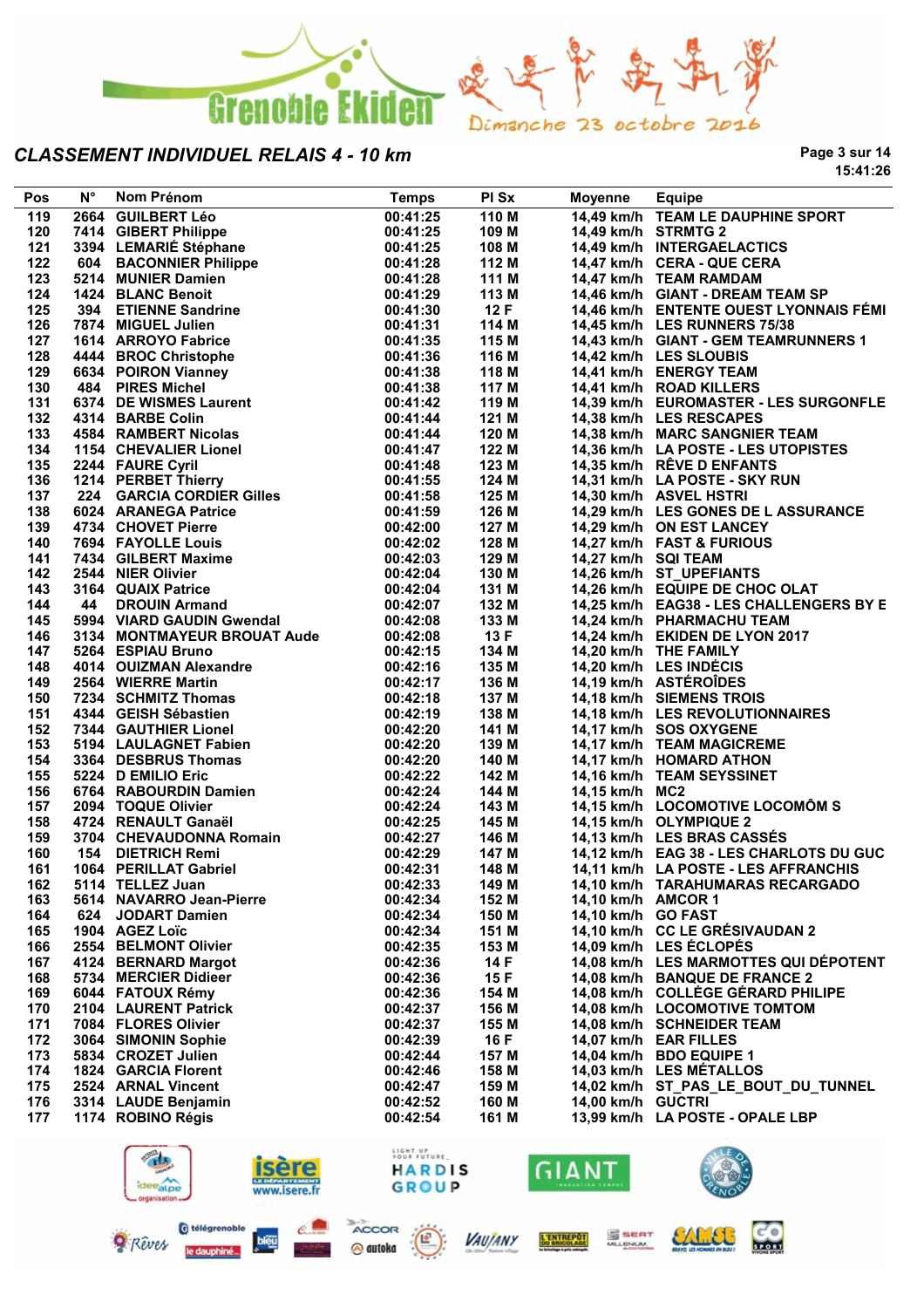

**Page 4 sur 14 15:41:26**

| Pos | $N^{\circ}$ | Nom Prénom                                                                                                  | <b>Temps</b> | PI Sx | Moyenne            | <b>Equipe</b>                           |
|-----|-------------|-------------------------------------------------------------------------------------------------------------|--------------|-------|--------------------|-----------------------------------------|
| 178 |             | 6624 MACHEREL Bruno                                                                                         | 00:42:56     | 162 M |                    | 13,98 km/h KAIZEN RUNNING #1            |
| 179 |             | 2864 ABU BAKER Mohamed                                                                                      | 00:42:58     | 164 M |                    | 13,96 km/h C'EST FAIT D'ÉTÉ             |
| 180 |             | 4534 SEGURA Jaime                                                                                           | 00:42:58     | 163 M |                    | 13,96 km/h LOS LATINOS                  |
| 181 |             | 584 PUTHOD Laurent                                                                                          | 00:42:59     | 166 M |                    | 13,96 km/h CERA - LES PASTROPVITE       |
| 182 |             | 3504 BERTHOMIER Marc                                                                                        | 00:42:59     | 165 M |                    | 13,96 km/h LA BONNE PIOCHE 1            |
| 183 |             | 4194 ROY Xavier                                                                                             | 00:43:00     | 168 M |                    | 13,95 km/h LES OUFOUFS                  |
| 184 |             |                                                                                                             |              |       |                    | 13,95 km/h LES SEMI-CROUSTILLANTS       |
|     |             | 4404 BELAUD Antoine                                                                                         | 00:43:00     | 167 M |                    |                                         |
| 185 |             | 2924 NOE Etienne                                                                                            | 00:43:02     | 169 M |                    | 13,94 km/h COURS ASTÉRIXME, COUUURS !!  |
| 186 |             | 3254 LATARCHE Cyrille                                                                                       | 00:43:05     | 170 M |                    | 13,93 km/h FAT BOY TEAM                 |
| 187 |             | 944 MIRANDA Christophe                                                                                      | 00:43:06     | 171 M | 13,92 km/h ATECA   |                                         |
| 188 |             | 4484 BACHELET Romain                                                                                        | 00:43:09     | 172 M |                    | 13,90 km/h LES TORTUES GRIT             |
| 189 |             | 6804 MACHI Johann                                                                                           | 00:43:09     | 17 F  |                    | 13,90 km/h LES PETITS TUYAUX            |
| 190 |             | 6804   MACHI Johann<br>814    BOUCHOUX Sébastien                                                            | 00:43:10     | 173 M |                    | 13,90 km/h SAMSE - EDB COMBOIRE TEAM 3  |
| 191 |             | 1354 FRITSCH Olivier                                                                                        | 00:43:11     | 174 M |                    | 13,89 km/h GIANT - HURRICANE 3          |
| 192 |             | 6834 IVARS Florent                                                                                          | 00:43:11     | 175 M |                    | 13,89 km/h LES TORTUBES                 |
| 193 |             | 7334 ROYER Quentin                                                                                          | 00:43:14     | 176 M |                    | 13,88 km/h SOPRA DES VILLES, STERIA DES |
| 194 |             |                                                                                                             | 00:43:17     | 178 M |                    | 13,86 km/h HMGFOREVER                   |
| 195 |             | <b>3334 FANGEAT Didier<br/>6034 ROUSSLY Gregoire</b><br>004 NOSSLY Gregoire                                 | 00:43:17     | 177 M | 13,86 km/h FLYSPIN |                                         |
| 196 |             | 834 VASSAULT Yannick                                                                                        | 00:43:18     | 179 M |                    | 13,86 km/h SAMSE - LES BRIANÇONNAIS     |
| 197 |             | 4754 PARTY Mikael                                                                                           | 00:43:26     | 180 M |                    | 13,81 km/h PAPET TEAM                   |
| 198 |             | 3974 LAMY Sylvain                                                                                           | 00:43:28     | 181 M |                    | 13,80 km/h LES HOP SOIS                 |
| 199 |             |                                                                                                             | 00:43:29     | 18 F  |                    | 13,80 km/h GIANT - LES ILLUMINÉS        |
| 200 |             | 1674 DUFOUR Laura<br>3994 MULLER Stephane<br>3934 PERRIOLLAT Gilles                                         | 00:43:29     | 183 M |                    | 13,80 km/h LES IMPROBABLES 2016         |
| 201 |             |                                                                                                             | 00:43:29     | 182 M |                    | 13,80 km/h LES GENTILS                  |
| 202 |             | 4494 LANIER Pierre                                                                                          | 00:43:31     | 184 M |                    | 13,79 km/h LES TROTTINETTES             |
| 203 |             | 4884 BONTEMPS Julien                                                                                        | 00:43:32     | 185 M | 13,78 km/h RIKITA  |                                         |
| 204 |             | 1514 TROUSSI Taoufik                                                                                        | 00:43:33     | 186 M |                    | 13,78 km/h GIANT - RACING LETI 1        |
|     |             |                                                                                                             |              |       | 13,77 km/h FREE GO |                                         |
| 205 |             | 664 PLACE Eric<br>5034 DAVID Pierre<br>1194 BILLON Frédéric                                                 | 00:43:35     | 187 M |                    |                                         |
| 206 |             |                                                                                                             | 00:43:36     | 188 M |                    | 13,76 km/h SPOUTNIK TEAM                |
| 207 |             |                                                                                                             | 00:43:37     | 189 M |                    | 13,76 km/h LA POSTE - RANNING           |
| 208 |             | 6224 CARANTA Thierry<br>7554 JAHIER Erwan                                                                   | 00:43:42     | 190 M |                    | 13,73 km/h LES HYDROS QUI CARBURENT P/  |
| 209 |             | 7554 JAHIER Erwan                                                                                           | 00:43:44     | 191 M |                    | 13,72 km/h VERITHLON                    |
| 210 |             | 3544 SARTORELLI Jean-Pierre<br>3144 DEROIN Jaouen<br>3514 HABERT Yoann<br>764 REAT Francis                  | 00:43:45     | 192 M |                    | 13,71 km/h LA SQUADRA                   |
| 211 |             |                                                                                                             | 00:43:46     | 193 M |                    | 13,71 km/h EKIDEN TOUT S K IL A         |
| 212 |             |                                                                                                             | 00:43:48     | 194 M |                    | 13,70 km/h LA BONNE PIOCHE 2            |
| 213 |             |                                                                                                             | 00:43:49     | 195 M |                    | 13,69 km/h HARDIS - RUN4FUN             |
| 214 |             |                                                                                                             | 00:43:49     | 196 M |                    | 13,69 km/h LE GRATIN DAUPHINOIS         |
| 215 |             |                                                                                                             | 00:43:51     | 197 M |                    | 13,68 km/h LES PETITE PÉDESTRES         |
| 216 |             | 764 REAT Francis<br>7854 BADJI Kouider<br>4244 THEVIOT Richard<br>הייתה הייתה Maite                         | 00:43:53     | 19 F  |                    | 13,67 km/h ECHIROLLES TRIATHLON GIRLS   |
| 217 |             |                                                                                                             | 00:43:53     | 199 M |                    | 13,67 km/h ORTHO BOOST                  |
| 218 |             | 3114 LECUUTT พอเเ <del>ร</del><br>6504 COMYN François-Louis<br>6654 PÉRIVOLAS Rémi<br>-^¬ 1 VERON Sebastien | 00:43:53     | 198 M |                    | 13,67 km/h KINEPHYSIO 2                 |
| 219 |             |                                                                                                             | 00:43:54     | 200 M |                    | 13,67 km/h SUPER TEAM                   |
| 220 |             | 3564 BESCOND Didier                                                                                         | 00:43:57     | 201 M |                    | 13,65 km/h LAFFREY TEAM                 |
| 221 |             | 6824 JUILLARD Nicolas 00:44:03                                                                              |              | 202 M |                    | 13,62 km/h MINITUBES CREW               |
| 222 |             | 6294 ROQUAIN Manu                                                                                           | 00:44:04     | 203 M |                    | 13,62 km/h ENERDATA                     |
| 223 |             | 3324 GAY Vincent                                                                                            | 00:44:07     | 204 M |                    | 13,60 km/h GYM SPORT CO SEYSSINS 1      |
| 224 |             | 1244 DEFONTAINE François                                                                                    | 00:44:11     | 205 M |                    | 13,58 km/h LA POSTE - VERY BAD TEAM     |
| 225 |             | 3534 LAMBERCIER Florian                                                                                     | 00:44:11     | 206 M |                    | 13,58 km/h LA SIX TEAM                  |
| 226 |             | 5454 SINTES Bruno                                                                                           | 00:44:12     | 207 M |                    | 13,57 km/h ABMS GROUPE RA               |
| 227 |             | 4324 TSCHIRRET Philippe                                                                                     | 00:44:13     | 209 M |                    | 13,57 km/h LES RÉSISTANTS !             |
| 228 |             | 6864 VAN REETH Hugo                                                                                         | 00:44:13     | 210 M |                    | 13,57 km/h LE CARRÉ DES SPORTIFS        |
| 229 |             |                                                                                                             | 00:44:13     | 208 M | 13,57 km/h ESSM 1  |                                         |
|     |             | 434 GARROS Georges                                                                                          |              |       |                    |                                         |
| 230 |             | 1414 ROUSSELON Marion                                                                                       | 00:44:15     | 20 F  |                    | 13,56 km/h GIANT - CEA PNS FURIOUS TEAM |
| 231 |             | 7614 GILLET David                                                                                           | 00:44:16     | 211 M |                    | 13,55 km/h VOUSFINANCER                 |
| 232 |             | 7664 MOUSSAOUI Hamza                                                                                        | 00:44:16     | 212 M |                    | 13.55 km/h COURIR A GRENOBLE            |
| 233 |             | 2064 GUSTAVE Arnaud                                                                                         | 00:44:17     | 213 M |                    | 13,55 km/h LOCOMOTIVE AVERY 2           |
| 234 |             | <b>1434 PORTANIER Thomas</b>                                                                                | 00:44:20     | 214 M |                    | 13,53 km/h GIANT - LES BOLI-DOS         |
| 235 |             | 1084 THOMASSIN Jean-Claude                                                                                  | 00:44:20     | 215 M |                    | 13,53 km/h LA POSTE - LES AS DE PIC     |
| 236 |             | 1184 CAPORALE Sébastien                                                                                     | 00:44:21     | 216 M |                    | 13,53 km/h LA POSTE - OTAKE             |
|     |             |                                                                                                             |              |       |                    |                                         |



@ autoka

Rêves

le daupt

bleu



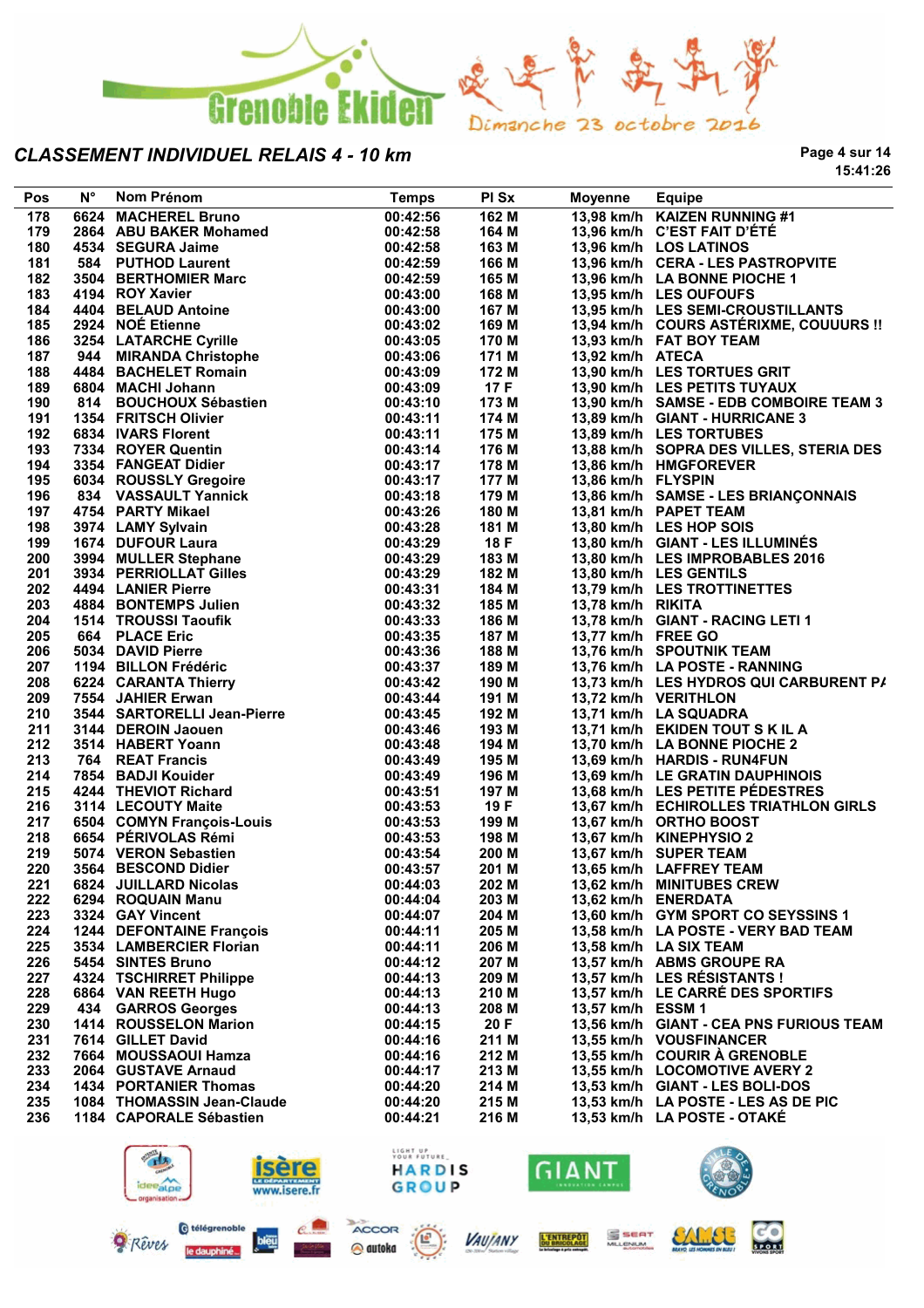

**Page 5 sur 14 15:41:26**

| Pos | $N^{\circ}$ | Nom Prénom                                                            | <b>Temps</b>         | PI Sx          | <b>Moyenne</b>       | Equipe                                    |
|-----|-------------|-----------------------------------------------------------------------|----------------------|----------------|----------------------|-------------------------------------------|
| 237 |             | 1734 BLOT Renan                                                       | 00:44:25             | 217 M          |                      | 13,51 km/h GIANT - GEM CHREMS             |
| 238 |             | 6844 FAUCHERAND Philippe                                              | 00:44:27             | 218 M          |                      | 13,50 km/h LES LÉZARDS JOG                |
| 239 |             | <b>1504 BOUILLARD Boris</b>                                           | 00:44:30             | 219 M          |                      | 13,48 km/h GIANT - LPA                    |
| 240 |             | 6194 SIMON Jean-Marc                                                  | 00:44:32             | 220 M          |                      | 13,47 km/h ECOLES DU SKI FRANÇAIS - LES I |
| 241 |             | 4204 GAUDRON Mathieu                                                  | 00:44:33             | 221 M          |                      | 13,47 km/h LES P TITS LOUPS               |
| 242 |             | 194 GOFFARD Philippe                                                  | 00:44:34             | 222 M          |                      | 13,46 km/h ASPTT ANNECY SHUSS             |
| 243 |             | 6664 BAUMANN Michael                                                  | 00:44:42             | 223 M          |                      | 13,42 km/h I LOVE MY PROSTATE 1           |
| 244 |             | 6284 MARCET Pascal                                                    | 00:44:42             | 224 M          |                      | 13,42 km/h ENEDIS ALPES                   |
| 245 |             | 6414 DEVILLE Jean-Charles                                             | 00:44:44             | 225 M          |                      | 13,41 km/h LES ESTROPIES                  |
| 246 |             | 4604 ARGOUD Maxime                                                    | 00:44:47             | 226 M          |                      | 13,40 km/h MÉTRO-LITHO-DODO               |
| 247 |             | 1724 LAVIELLE Bastien                                                 | 00:44:48             | 229 M          |                      | 13,39 km/h GIANT - BEST RUNNER GANG       |
| 248 |             | 1884 LUCATELLI Franck                                                 | 00:44:48             | 227 M          | 13,39 km/h RAYSPIRE  |                                           |
| 249 |             | 1834 VONIEZ Jimmy                                                     | 00:44:48             | 228 M          |                      | 13,39 km/h LES RAY-FORMÉS                 |
| 250 |             | 3214 DJENADI Hakim                                                    | 00:44:50             | 230 M          |                      | 13,38 km/h FAMILLE WITH YIN               |
| 251 |             | 704 RAVANEL Nicolas                                                   | 00:44:56             | 231 M          |                      | 13,35 km/h HARDIS - LA 6E COMPAGNIE       |
| 252 |             | 3824 AUGER Mathieu                                                    | 00:44:57             | 232 M          |                      | 13,35 km/h LES DISJONCTÉ(E)S              |
| 253 |             | 5814 NIER Maxime                                                      | 00:44:58             | 233 M          |                      | 13,34 km/h LES MARTEAUX                   |
| 254 |             | 7654 DUMONTROTY Nicolas                                               | 00:45:00             | 234 M          | 13,33 km/h YTHAK     |                                           |
| 255 |             | 2894 AUDOUI Lucas                                                     | 00:45:01             | 235 M          |                      | 13,33 km/h CHARDONNAY GO                  |
| 256 |             | 7684 TROLLIET Lucas                                                   | 00:45:02             | 236 M          | 13,32 km/h ENSE3 2   |                                           |
| 257 |             | 7324 AMRANI Khliffa                                                   | 00:45:03             | 237 M          |                      | 13,32 km/h CE SOPRA STERIA                |
| 258 |             | 3444 DUBALD Lucas                                                     | 00:45:06             | 238 M          |                      | 13,30 km/h KILOM EATERS                   |
| 259 |             | 4354 ARROU Thierry                                                    | 00:45:08             | 239 M          |                      | 13,29 km/h LES RUN4FUN                    |
| 260 |             |                                                                       | 00:45:09             | 241 M          |                      | 13,29 km/h GIANT - LES KIKIKOUR           |
| 261 |             | 1684 MOUNIER Christophe<br>4644 VOLANT Olivier<br>4644 VOLANT Olivier | 00:45:09             | 240 M          | 13,29 km/h MOJITEAM  |                                           |
| 262 |             | 5434 DIBIDABIAN Romain                                                | 00:45:11             | 242 M          |                      | 13,28 km/h ABIOLAB-ASPOSAN                |
| 263 |             | 3844 GUINEHUT Benjamin                                                | 00:45:12             | 243 M          |                      | 13,27 km/h LES ENCLUMES VOLANTES          |
| 264 |             | 2014 MOINEAU Dominique                                                | 00:45:12             | 21F            |                      | 13,27 km/h LOCOMOTIVE - LES CHAMPAVECI    |
| 265 |             | 7624 ROGER Thierry                                                    | 00:45:13             | 244 M          | 13,27 km/h WINOA     |                                           |
| 266 |             | 4664 MOREIRA Domingos                                                 | 00:45:15             | 246 M          | 13,26 km/h MOREIRA   |                                           |
| 267 |             | 4264 OUHAB Merouane                                                   | 00:45:15             | 245 M          |                      | 13,26 km/h LES PIEDS CARRÉS               |
| 268 |             | 5944 DUCHENE Alexandre                                                | 00:45:15             | 247 M          |                      | 13,26 km/h BPIFRANCE GRENOBLE             |
| 269 |             | 7114 PASTEUR Olivier                                                  | 00:45:22             | 248 M          |                      | 13,23 km/h ACTI MEMORY                    |
| 270 |             | 6584 ROSAS Simon                                                      | 00:45:25             | 249 M          | 13,21 km/h IMT 1     |                                           |
| 271 |             | 5304 BRUNIERE Fabrice                                                 | 00:45:26             | 250 M          |                      | 13,21 km/h THUNDER TEAM                   |
| 272 |             | 3374 CARTEYRADE Bernard                                               | 00:45:28             | 251 M          |                      | 13,20 km/h IES MOTIVES                    |
| 273 |             | 6474 HEUSSE Martin                                                    | 00:45:29             | 252 M          | 13,19 km/h ENSIWIRE  |                                           |
| 274 |             | 4984 DESSUS Christophe                                                | 00:45:29             | 253 M          |                      | 13,19 km/h SCARABEE                       |
| 275 |             | 4744 GIUSTINI Blandine                                                | 00:45:30             | 22 F           |                      | 13,19 km/h ORONA S TEAM                   |
| 276 |             | 324 TOUR Denis                                                        | 00:45:32             | 254 M          |                      | 13,18 km/h EAG 38 - GUC ATHLE SANTE 2     |
| 277 |             | 7054 FAURE Pascal                                                     | 00:45:33             | 255 M          |                      | 13,17 km/h ROTHSCHILD MARTIN MAUREL       |
| 278 |             | 5674 VASSILI Costaris                                                 | 00:45:33             | 256 M          | 13,17 km/h ATOS 1    |                                           |
| 279 |             | 724 SALOMON Thierry                                                   | 00:45:36             | 257 M          |                      | 13,16 km/h HARDIS - LES HARDISSIENS VOL/  |
| 280 |             | 2004 CABANIOLS Sébastien                                              | 00:45:38             | 258 M          |                      | 13,15 km/h LOCOMOTIVE - LES CHAMPATRÈS    |
| 281 |             | 3904 CHATEL-GOLDMAN Jonas                                             | 00:45:41             | 259 M          |                      | 13,13 km/h LES FUMEURS DE BITUME          |
| 282 |             | 5904 HAMAD Cyril                                                      | 00:45:43             | 260 M          |                      | 13,12 km/h BLUE ORTHO                     |
| 283 |             | 7134 BLANCHARD Mathieu                                                | 00:45:44             | 261 M          | 13,12 km/h SCPDG2    |                                           |
| 284 |             | 1574 MANNIX Oonagh                                                    | 00:45:45             | 23 F           |                      | 13,11 km/h GIANT - LES RENARDS X          |
| 285 |             | 4254 PETRE Charly                                                     | 00:45:47             | 262 M          |                      | 13,11 km/h LES PÉTRUSQUINS                |
| 286 |             | 4834 LINOSSIER David                                                  | 00:45:48             | 24 F           | 13,10 km/h R, M OU H |                                           |
| 287 |             | 2684 DUEZ Nicolas                                                     | 00:45:49             | 263 M          |                      | 13,10 km/h 1001 PATTES                    |
| 288 |             | <b>1894 MARTORANA Laurence</b>                                        | 00:45:50             | 25 F           |                      | 13,09 km/h CC LE GRÉSIVAUDAN 1            |
| 289 |             | 3554 LAGNEUX Aurélien                                                 | 00:45:52             | 265 M          |                      | 13,08 km/h LA TEAM LAGNEUX                |
| 290 |             | 2424 SASSOULAS Pierre-Olivier                                         | 00:45:52             | 264 M          |                      | 13,08 km/h ST JOSEPH CUVEE PAPILLON       |
| 291 |             | 1394 GILLES Bruno                                                     | 00:45:56             | 267 M          |                      | 13,06 km/h GIANT - LES NASTY FITS         |
| 292 |             | 4934 PROST Nicolas                                                    | 00:45:56             | 266 M          | 13,06 km/h RUN4DIVE  |                                           |
| 293 |             |                                                                       |                      |                |                      | 13,06 km/h ST_ARTIFLETTE                  |
| 294 |             | 2394 GINET Aurélien                                                   | 00:45:57             | 268 M          | 13,06 km/h ENSE3 1   |                                           |
| 295 |             | 7674 DEPLACE Sylvain<br>2784 LEMAITRE Vincent                         | 00:45:57<br>00:45:58 | 269 M<br>270 M | 13,05 km/h APASH     |                                           |
|     |             |                                                                       |                      |                |                      |                                           |
|     |             |                                                                       |                      |                |                      |                                           |



@ autoka

le daupi



SALLEL

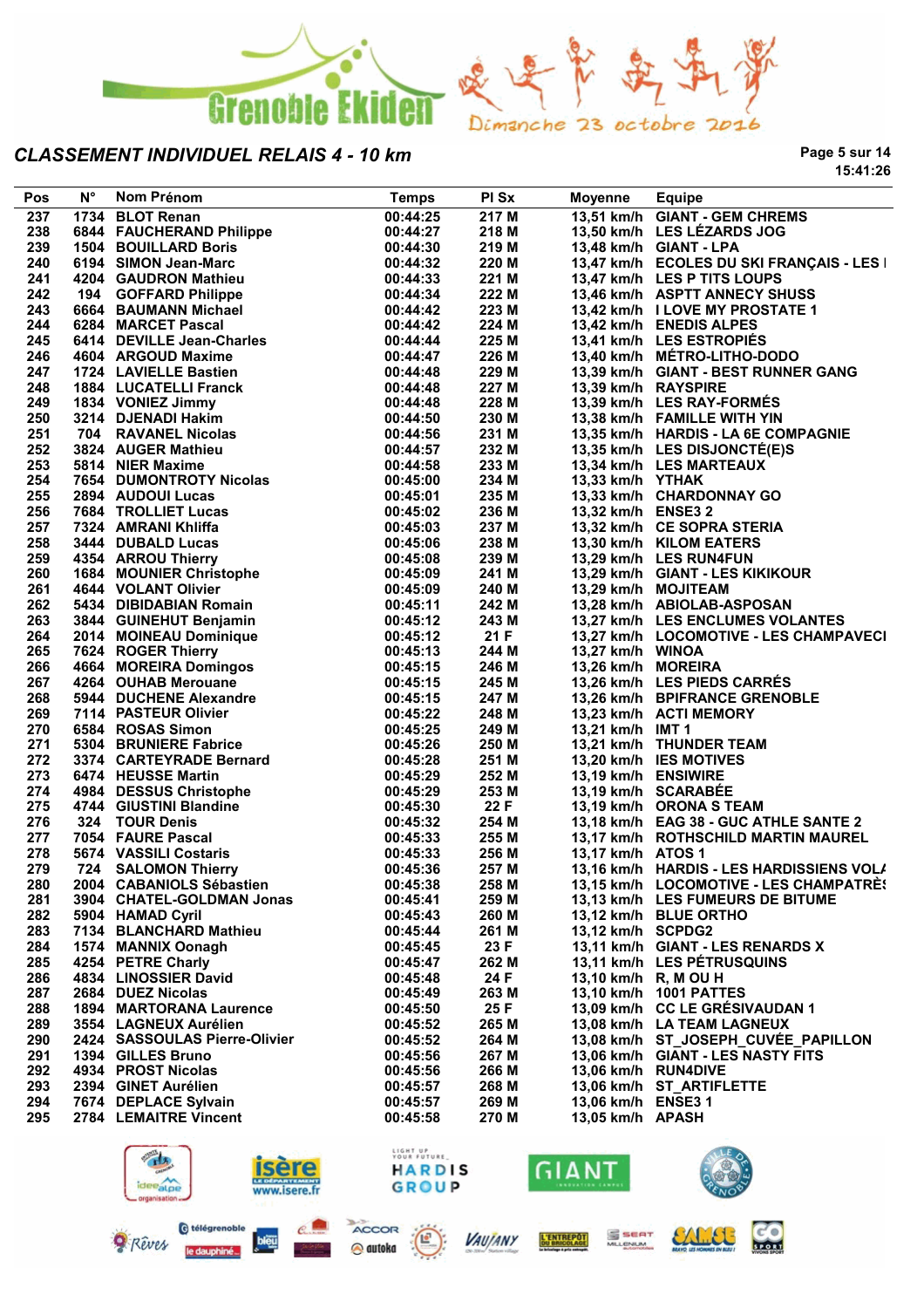

**Page 6 sur 14 15:41:26**

| Pos        | $N^{\circ}$ | Nom Prénom                             | <b>Temps</b>            | PI Sx          | Moyenne             | <b>Equipe</b>                                                     |
|------------|-------------|----------------------------------------|-------------------------|----------------|---------------------|-------------------------------------------------------------------|
| 296        |             | 3024 BRET-DREVON Mickael               | 00:46:00                | 272M           |                     | 13,04 km/h DONNEURS DE SANG BÉNÉVOLE:                             |
| 297        |             | 2404 RIBAULT David                     | 00:46:00                | 271 M          |                     | 13,04 km/h ST PASFACILE                                           |
| 298        |             | 3124 FAURE Ludovic                     | 00:46:00                | 273 M          | 13,04 km/h EKICAT   |                                                                   |
| 299        |             | 6074 RIAILLE Julien                    | 00:46:01                | 274 M          |                     | 13,04 km/h LES CHÔTHERMOIS                                        |
| 300        |             | 914 VASSALO Christophe                 | 00:46:02                | 275 M          |                     | 13,03 km/h SAMSE - LES ELECTROEUVRE                               |
| 301        |             | <b>1544 VAURE Louis</b>                | 00:46:03                | 276 M          |                     | 13,03 km/h GIANT - SYMMES 2                                       |
| 302        |             | 6144 DUVERNAY Julien                   | 00:46:04                | 277 M          |                     | 13,02 km/h LA CHEVAUCHÉ DES LES VALS Q                            |
| 303        |             | 774 AMARÉ Arnaud                       | 00:46:06                | 279 M          |                     | 13,02 km/h HARDIS - WATTHEALTH RUNNERS                            |
| 304        |             | 4044 MICHELON Thibaut                  | 00:46:06                | 278 M          |                     | 13,02 km/h LES KASSOS                                             |
| 305        |             | 234 BUISSON Dominique                  | 00:46:07                | 280 M          |                     | 13,01 km/h BROTHERS AND SISTERS                                   |
| 306        |             | 634 DIOT Alexandre                     | 00:46:08                | 281 M          |                     | 13,01 km/h TEAM GO CHAMBÉRY                                       |
| 307        |             | 4874 REY GALIAY Alexis                 | 00:46:09                | 282 M          | 13,00 km/h RG&CO    |                                                                   |
| 308        |             | 5044 ALLANIC Xavier                    | 00:46:10                | 283 M          |                     | 13,00 km/h SPRITZ ATTITUDE                                        |
| 309        |             | 2814 LERICHE Aurelie                   | 00:46:15                | 26 F           |                     | 12,97 km/h BARRAULIN                                              |
| 310        |             | 5164 NINTRET Johan                     | 00:46:17                | 285 M          |                     | 12,96 km/h TEAM GRE                                               |
| 311        |             | 1094 TENCHON Marc                      | 00:46:17                | 284 M          |                     | 12,96 km/h LA POSTE - LES FRAPPADINGOS                            |
| 312        |             | 4284 BRIAND Matthieu                   | 00:46:21                | 286 M          |                     | 12,94 km/h LES PÖTES DU RHÖNE                                     |
| 313        |             | 7604 MARINELLO Paul                    | 00:46:22                | 287 M          |                     | 12,94 km/h LES IN-VINCI-BLES                                      |
| 314        |             | 7074 CAILLET Denis                     | 00:46:24                | 288 M          |                     | 12,93 km/h SCHNEIDER SERVICES                                     |
| 315        |             | 5204 DELIRY François                   | 00:46:26                | 289 M          |                     | 12,92 km/h TEAM PONTOISE                                          |
| 316        |             | 4574 GENTSY Luke<br>864 ZABOTTI Didier | 00:46:29                | 290 M<br>292 M |                     | 12,91 km/h MAGIC PHARMACISTS                                      |
| 317<br>318 |             | 4474 GIROUD Severin                    | 00:46:32<br>00:46:32    | 291 M          |                     | 12,89 km/h SAMSE - LA BANDE A ANNETTE<br>12,89 km/h LES TORTUES 1 |
| 319        |             | 6694 CAULIER Benjamin                  | 00:46:33                | 295 M          |                     | 12,89 km/h CHERCHE PAS, ON TROUVE !                               |
| 320        |             | 2024 ANTOINE Thibault                  | 00:46:33                | 294 M          |                     | 12,89 km/h LOCOMOTIVE ALLAN 1                                     |
| 321        |             | 1234 MAGNON Sébastien                  | 00:46:33                | 293 M          |                     | 12,89 km/h LA POSTE - TERRAY TEAM TIMBR                           |
| 322        |             | 744 COSTA Jean-Yves                    | 00:46:36                | 296 M          |                     | 12,88 km/h HARDIS - LES TEDDY KILLERS                             |
| 323        |             | 314 PHILIP David                       | 00:46:38                | 298 M          |                     | 12,87 km/h EAG 38 - GUC ATHLE SANTE 1                             |
| 324        |             | 6524 ROUDET Tsilia                     | 00:46:38                | 27 F           | 12,87 km/h HEAD     |                                                                   |
| 325        |             | 904 DUBOST Olivier                     | 00:46:38                | 297 M          |                     | 12,87 km/h SAMSE - THE LAST                                       |
| 326        |             | 6104 COGNE Olivier                     | 00:46:38                | 299 M          |                     | 12,87 km/h UN PAYSAGE DE CULTURE                                  |
| 327        |             | 3434 MOREL Paul                        | 00:46:40                | 300 M          |                     | 12,86 km/h JEUDI BINOUZ                                           |
| 328        |             | 6984 FUGA DIBILIO Marie Christine      | 00:46:41                | 28 F           |                     | 12,85 km/h LIRE ET COURIR - 3E EDITION                            |
| 329        |             | 4814 SEHL Benoit                       | 00:46:41                | 301 M          |                     | 12,85 km/h POUSSE TOI Y A APERO                                   |
| 330        |             | 6974 ANDRE Gerald                      | 00:46:42                | 303 M          | 12,85 km/h PRESI    |                                                                   |
| 331        |             | 5934 LAGASSE Quentin                   | 00:46:42                | 302 M          |                     | 12,85 km/h BPIFRANCE ANNECY                                       |
| 332        |             | 6454 MAITRE Emmanuel                   | 00:46:44                | 306 M          | 12,84 km/h EN6MAG   |                                                                   |
| 333        |             | <b>4054 VALLIER Alexis</b>             | 00:46:44                | 304 M          | 12,84 km/h LES KEEP |                                                                   |
| 334        |             | 5294 FORNARA Romain                    | 00:46:44                | 305 M          |                     | 12,84 km/h THE RUNNING DEAD                                       |
| 335        |             | 2444 JOUBIN Patrick                    | 00:46:45                | 307 M          |                     | 12,83 km/h ST_REET_FIGHTER                                        |
| 336        |             | 4674 DE MONTULLÉ Grégoire              | 00:46:46                | 308 M          |                     | 12,83 km/h NORMAL RUNNERS                                         |
| 337        |             | 644 BEGOUD Marianne                    | 00:46:46                | 29 F           |                     | 12,83 km/h GO SPORT SIEGE                                         |
| 338        |             | 754 LE MAÎTRE Vincent                  | 00:46:48                | 309 M          |                     | 12,82 km/h HARDIS - LES TORTUES HARDIS                            |
| 339        |             | 2034 THIERVOZ Frederic                 | 00:46:52                | 310 M          |                     | 12,80 km/h LOCOMOTIVE ALLAN 2                                     |
| 340        |             | 3104 WALD Arnaud                       | 00:46:55                | 311 M          |                     | 12,79 km/h EARV LOISIRS MIXTE 2                                   |
| 341        |             | 4424 AUBERT Emmanuel                   | 00:46:55                | 312 M          |                     | 12,79 km/h LES SIX CLONES                                         |
| 342        |             | 304 FUSTINONI Marie                    | 00:46:55                | 30 F           |                     | 12,79 km/h EAG 38 - AC MATHEYSIN - LES KA                         |
| 343        |             | 454 VAREILLE Fanny                     | 00:46:55                | 31 F           |                     | 12,79 km/h GRESI ATHLE FILLES                                     |
| 344        |             | 6714 JEHAN Jérémy                      | 00:47:00                | 313 M          | 12,77 km/h LUMIPLAN |                                                                   |
| 345        |             | 1494 KOEPF Matthieu                    | 00:47:01                | 314 M          |                     | 12,76 km/h GIANT - LCBM LES K D OR                                |
| 346        |             | 6424 VIAL Gregory                      | 00:47:03                | 315 M          |                     | 12,75 km/h LES GEANTS ROUGES                                      |
| 347        |             | 4274 MAYOUSSE Eric                     | 00:47:04                | 316 M          |                     | 12,75 km/h LES PIEDS NICKES                                       |
| 348        |             | 7524 VOUILLAMOZ Emmanuel               | 00:47:07                | 318 M          | 12,73 km/h URSSAF 2 |                                                                   |
| 349        |             | 3004 COING-BOYAT Bertrant              | 00:47:07                | 317 M          | 12,73 km/h DIX TEAM |                                                                   |
| 350        |             | 1224 AUZIAS Yann                       | 00:47:10                | 319 M          |                     | 12,72 km/h LA POSTE - TEAM 69 LA POSTE                            |
| 351        |             | 5684 HANS Frederic                     | 00:47:12                | 320 M          | 12,71 km/h ATOS 2   |                                                                   |
| 352        |             | 7024 DEMARIA Nicolas                   | 00:47:13                | 321 M          |                     | 12,71 km/h LES GUMPS                                              |
| 353        |             | 5574 BUFFIERE Jérôme                   | 00:47:15                | 322 M          |                     | 12,70 km/h COACH CARBONE                                          |
| 354        |             | 1754 RAPINI Hugo                       | 00:47:19                | 323 M          |                     | 12,68 km/h GIANT - LES BGÉMIENS                                   |
|            |             |                                        |                         |                |                     |                                                                   |
|            |             |                                        | LIGHT UP<br>YOUR FUTURE |                |                     |                                                                   |
|            |             | ideealpe                               | HARDIS                  |                | GIANT               |                                                                   |
|            |             | www.isere.fr                           | <b>GROUP</b>            |                |                     |                                                                   |





**VAUJANY** 



L'ENTREPOT

S SEAT



SALEE

**CO**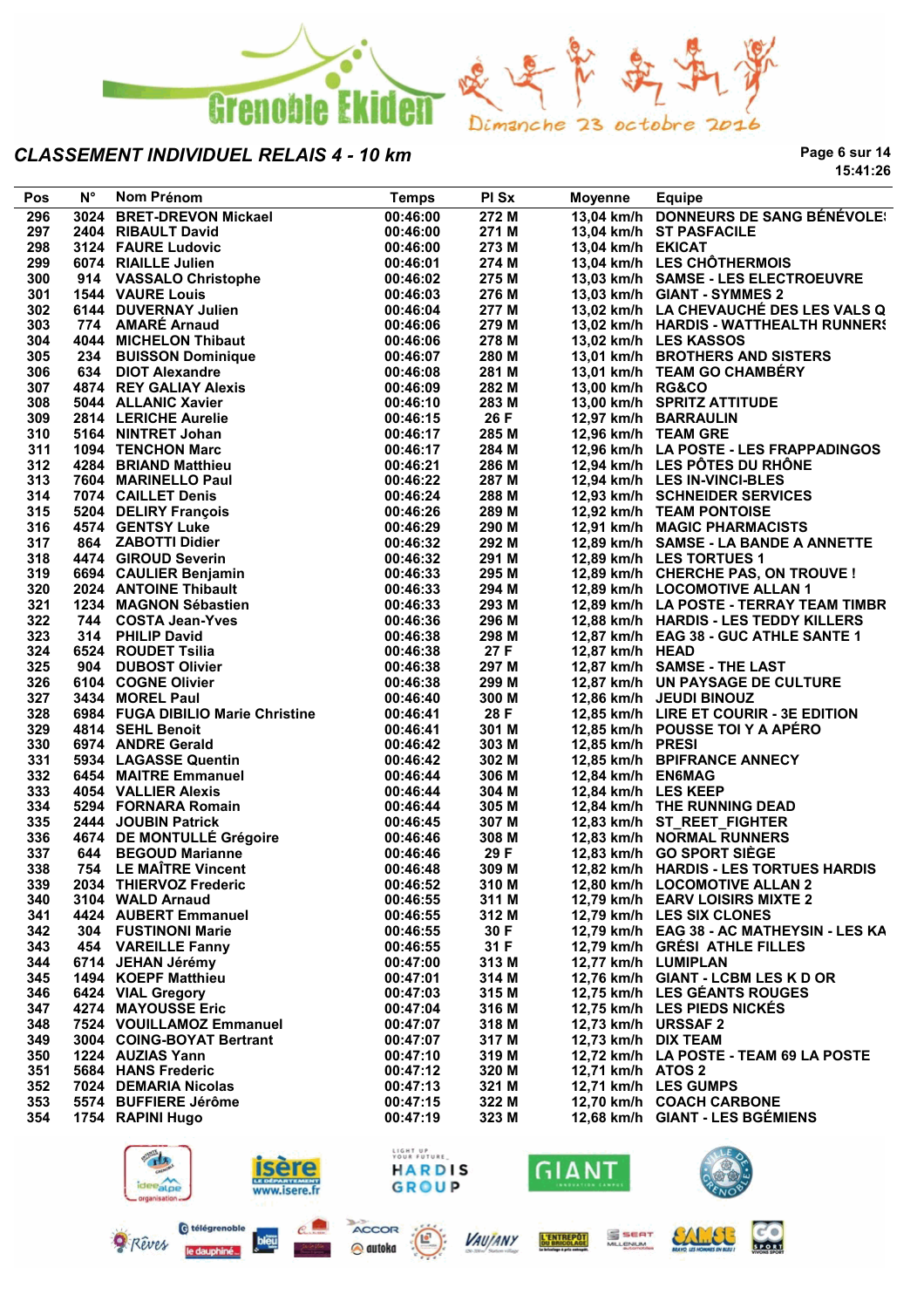

**Page 7 sur 14 15:41:26**

| Pos        | $N^{\circ}$ | Nom Prénom                                                                                                                                                                                                                                                                               | <b>Temps</b>                  | PI Sx                   | Moyenne                         | <b>Equipe</b>                                           |
|------------|-------------|------------------------------------------------------------------------------------------------------------------------------------------------------------------------------------------------------------------------------------------------------------------------------------------|-------------------------------|-------------------------|---------------------------------|---------------------------------------------------------|
| 355        |             | 1134 BOISNEAU Philippe                                                                                                                                                                                                                                                                   | 00:47:22                      | 324 M                   |                                 | 12,67 km/h LA POSTE - LES PROMENEURS DI                 |
| 356        |             | 4544 MOURZAGH Majid<br>7824 ROUX-MARCHAND Thierry<br>2614 TAIBI Mustafa 00:47:24<br>7844 CAMPS Didier 00:47:25                                                                                                                                                                           |                               | 326 M                   |                                 | 12,66 km/h LOTISSEMENT DE LA BALME                      |
| 357        |             |                                                                                                                                                                                                                                                                                          |                               | 325 M                   |                                 | 12,66 km/h 5 GARS 1 FILLE                               |
| 358        |             |                                                                                                                                                                                                                                                                                          |                               | 327 M                   |                                 | 12,65 km/h DREAM TEAM MEDTRONIC                         |
| 359        |             |                                                                                                                                                                                                                                                                                          |                               | 328 M                   |                                 | 12,65 km/h WINOA PROD                                   |
| 360<br>361 |             | 1644 CANTO DIGIT:<br>3914 RUFFET-BON-CORPS Romain 00:47:26<br>20:47:28                                                                                                                                                                                                                   |                               | 329 M<br>330 M          |                                 | 12,65 km/h LES GADJOS DU 365                            |
| 362        |             | 6124 CHARPILLON Pauline 00:47:29<br>5054 BAUER Francis<br>6124 CHARPILLON Pauline<br>8124 CHARPILLON Pauline<br>8124 LEVERD François<br>854 RAFFY Nicolas<br>6674 DEGUIBERT Raoul<br>854 ZAREBA Eric<br>8674 DEGUIBERT Raoul<br>47:32<br>4554 ZAREBA Eric<br>824 AMALCANG Vincent<br>824 |                               | 32 F                    |                                 | 12,64 km/h ST_LOS_MOJITOS<br>12,64 km/h E2V MIX TEAM    |
| 363        |             |                                                                                                                                                                                                                                                                                          |                               |                         |                                 | 12,62 km/h ST_ONE ETCH                                  |
| 364        |             |                                                                                                                                                                                                                                                                                          |                               | 332 M<br>331 M          |                                 | 12,62 km/h SAMSE - BRAVOTVA                             |
| 365        |             |                                                                                                                                                                                                                                                                                          |                               | 333 M                   |                                 | 12,62 km/h I LOVE MY PROSTATE 2                         |
| 366        |             |                                                                                                                                                                                                                                                                                          |                               | 334 M                   |                                 | 12,62 km/h LUI ET ELLES                                 |
| 367        |             |                                                                                                                                                                                                                                                                                          |                               | 336 M                   |                                 | 12,61 km/h LES 6TRONS PRESSÉS !                         |
| 368        |             |                                                                                                                                                                                                                                                                                          |                               | 335 M                   |                                 | 12,61 km/h E2V VISION TEAM                              |
| 369        |             |                                                                                                                                                                                                                                                                                          |                               |                         |                                 | 12,61 km/h RUNNING ADDICT                               |
| 370        |             |                                                                                                                                                                                                                                                                                          |                               | 337 M<br>33 F           |                                 | 12,61 km/h HAPPY GIRLS CREW                             |
| 371        |             |                                                                                                                                                                                                                                                                                          |                               | 338 M                   |                                 | 12,61 km/h LOCOMOTIVE - LES CHAMPACRO                   |
| 372        |             |                                                                                                                                                                                                                                                                                          |                               |                         |                                 | 12,61 km/h BDO - EQUIPE 2                               |
| 373        |             |                                                                                                                                                                                                                                                                                          |                               | 339 M<br>340 M          |                                 | 12,60 km/h ST YLOS4COULEURS                             |
| 374        |             |                                                                                                                                                                                                                                                                                          |                               | 341 M                   |                                 | 12,59 km/h SEYSSINET-PARISET - MÊME PAS                 |
| 375        |             |                                                                                                                                                                                                                                                                                          |                               |                         |                                 | 12,57 km/h RÊVE TOUJOURS !                              |
| 376        |             |                                                                                                                                                                                                                                                                                          |                               | 34 F<br>342 M           |                                 | 12,57 km/h SMILE GRENOBLE                               |
| 377        |             |                                                                                                                                                                                                                                                                                          |                               | 343 M                   | 12,57 km/h JET6                 |                                                         |
| 378        |             |                                                                                                                                                                                                                                                                                          |                               | 344 M                   |                                 | 12,56 km/h GIANT - RACING LETI 2                        |
| 379        |             |                                                                                                                                                                                                                                                                                          |                               | 345 M                   |                                 | 12,55 km/h TEAM VILLA                                   |
| 380        |             |                                                                                                                                                                                                                                                                                          |                               | 346 M                   | 12,54 km/h SAULES               |                                                         |
| 381        |             |                                                                                                                                                                                                                                                                                          |                               | 348 M                   |                                 | 12,53 km/h LES FOUFOUS                                  |
| 382        |             |                                                                                                                                                                                                                                                                                          |                               | 347 M                   |                                 | 12,53 km/h LOCOMOTIVE - LES CHAMPADUPI                  |
| 383        |             |                                                                                                                                                                                                                                                                                          |                               | 349 M                   |                                 | 12,53 km/h ST HEROS SUR ROUND                           |
| 384        |             |                                                                                                                                                                                                                                                                                          |                               | 351 M                   |                                 | 12,52 km/h CERA - KOH-MEYLAN                            |
| 385        |             |                                                                                                                                                                                                                                                                                          |                               | 350 M                   |                                 | 12,52 km/h AMICALE SANMARINESE DES ALF                  |
| 386        |             |                                                                                                                                                                                                                                                                                          |                               | 352 M                   |                                 | 12,51 km/h ESCALE GRENOBLE                              |
| 387        |             |                                                                                                                                                                                                                                                                                          |                               | 353 M                   |                                 | 12,50 km/h REGIE DES EAUX - LES ZOBS SEC                |
| 388        |             |                                                                                                                                                                                                                                                                                          |                               | 354 M                   |                                 | 12,50 km/h MPE PONT DE CLAIX                            |
| 389        |             |                                                                                                                                                                                                                                                                                          |                               | 355 M                   |                                 | 12,50 km/h LES 3 COLLINES                               |
| 390        |             |                                                                                                                                                                                                                                                                                          |                               | 35 F                    | 12,50 km/h IKEADEN              |                                                         |
| 391        |             |                                                                                                                                                                                                                                                                                          |                               | 356 M                   |                                 | 12,49 km/h LA FAMILY                                    |
| 392        |             |                                                                                                                                                                                                                                                                                          | 00:48:02                      | 357 M                   |                                 | 12,49 km/h RÊVE FOR EVER                                |
| 393        |             | 2334 DIDELLE Stéphane<br>5424 FAURY Jean-Francois<br>4764 GAUTHIER Luc<br>5064 GAILLIARD Sébastien<br>674 GAILLIARD Sébastien                                                                                                                                                            | 00:40.00<br>00:48:04          | ა <del>ა</del><br>359 M |                                 | 12,49 km/h 2R DAUPHINÉ                                  |
| 394        |             |                                                                                                                                                                                                                                                                                          |                               |                         |                                 | 12,48 km/h PAPILLONS DE FOGAUTHIN                       |
| 395        |             |                                                                                                                                                                                                                                                                                          | 00:48:05                      | 360 M                   |                                 | 12,48 km/h SUICIDE SQUAD                                |
| 396        |             |                                                                                                                                                                                                                                                                                          |                               | 361 M                   |                                 | 12,45 km/h LA BELLE ET LES MOCHES                       |
| 397        |             |                                                                                                                                                                                                                                                                                          |                               | 362 M                   |                                 | 12,44 km/h LA VOLOGNE                                   |
| 398        |             |                                                                                                                                                                                                                                                                                          |                               | 36 F<br>363 M           |                                 | 12,44 km/h RUN4HELP                                     |
| 399<br>400 |             | 2384 DEHAUDT Julien<br>2484 GUILLEMOT Fabrice                                                                                                                                                                                                                                            | 00:48:17                      | 364 M                   |                                 | 12,43 km/h ST_ELLA_BIEN_FRAICHE<br>12,42 km/h STOO SEXY |
|            |             |                                                                                                                                                                                                                                                                                          | 00:48:19                      |                         |                                 |                                                         |
| 401<br>402 |             | 1374 BRÄCHER Thomas                                                                                                                                                                                                                                                                      | 00:48:20                      | 365 M<br>367 M          | 12,40 km/h 118 218              | 12,41 km/h GIANT - SPINTEC RANGERS                      |
| 403        |             | 2694 ARNAUD Benjamin<br>6704 MACHILLOT Paul                                                                                                                                                                                                                                              | 00:48:23                      |                         | 12,40 km/h LMGP                 |                                                         |
| 404        |             | 5324 RAYMOND Christian                                                                                                                                                                                                                                                                   | 00:48:23<br>00:48:24          | 366 M<br>370 M          | 12,40 km/h TYPHOON              |                                                         |
| 405        |             | 5024 DELHOMMEAU Florian                                                                                                                                                                                                                                                                  | 00:48:24                      | 369 M                   | 12,40 km/h SNAILS               |                                                         |
| 406        |             | <b>1874 DE FONDAUMIERE Eric</b>                                                                                                                                                                                                                                                          | 00:48:24                      | 368 M                   | 12,40 km/h RAYACTIF             |                                                         |
| 407        |             | 7064 GENET Jean-Paul                                                                                                                                                                                                                                                                     | 00:48:25                      | 371 M                   |                                 | 12,39 km/h FACILITY INSIGHTS                            |
| 408        |             | 4714 NIVOLLET Aurélie                                                                                                                                                                                                                                                                    | 00:48:25                      | 37 F                    |                                 | 12,39 km/h OLYMPIQUE 1                                  |
| 409        |             | 3684 VALERI Jérome                                                                                                                                                                                                                                                                       | 00:48:27                      | 372 M                   |                                 | 12,38 km/h LES BARAKAS                                  |
| 410        |             | 3194 FOUCHER Fabrice                                                                                                                                                                                                                                                                     | 00:48:28                      | 373 M                   | 12,38 km/h FAFARF               |                                                         |
| 411        |             | 3204 DROPIC Zela                                                                                                                                                                                                                                                                         | 00:48:29                      | 374 M                   |                                 | 12,38 km/h FAMILLE WITH YANG                            |
| 412        |             | 1844 RABUT Quentin                                                                                                                                                                                                                                                                       | 00:48:30                      | 376 M                   |                                 | 12,37 km/h LES RAYNNEURS                                |
| 413        |             | 5534 GANDIN Cyrille                                                                                                                                                                                                                                                                      | 00:48:30                      | 375 M                   |                                 | 12,37 km/h ADEUNIS-RF                                   |
|            |             |                                                                                                                                                                                                                                                                                          | LIGHT UP<br>YOUR FUTURE       |                         |                                 |                                                         |
|            |             | lser<br>ideealpe<br>www.isere.fr<br>organisation                                                                                                                                                                                                                                         | <b>HARDIS</b><br><b>GROUP</b> |                         | GIANT<br><b>ENGUATION CAMPS</b> |                                                         |







**VAUJANY** L'ENTREPOT

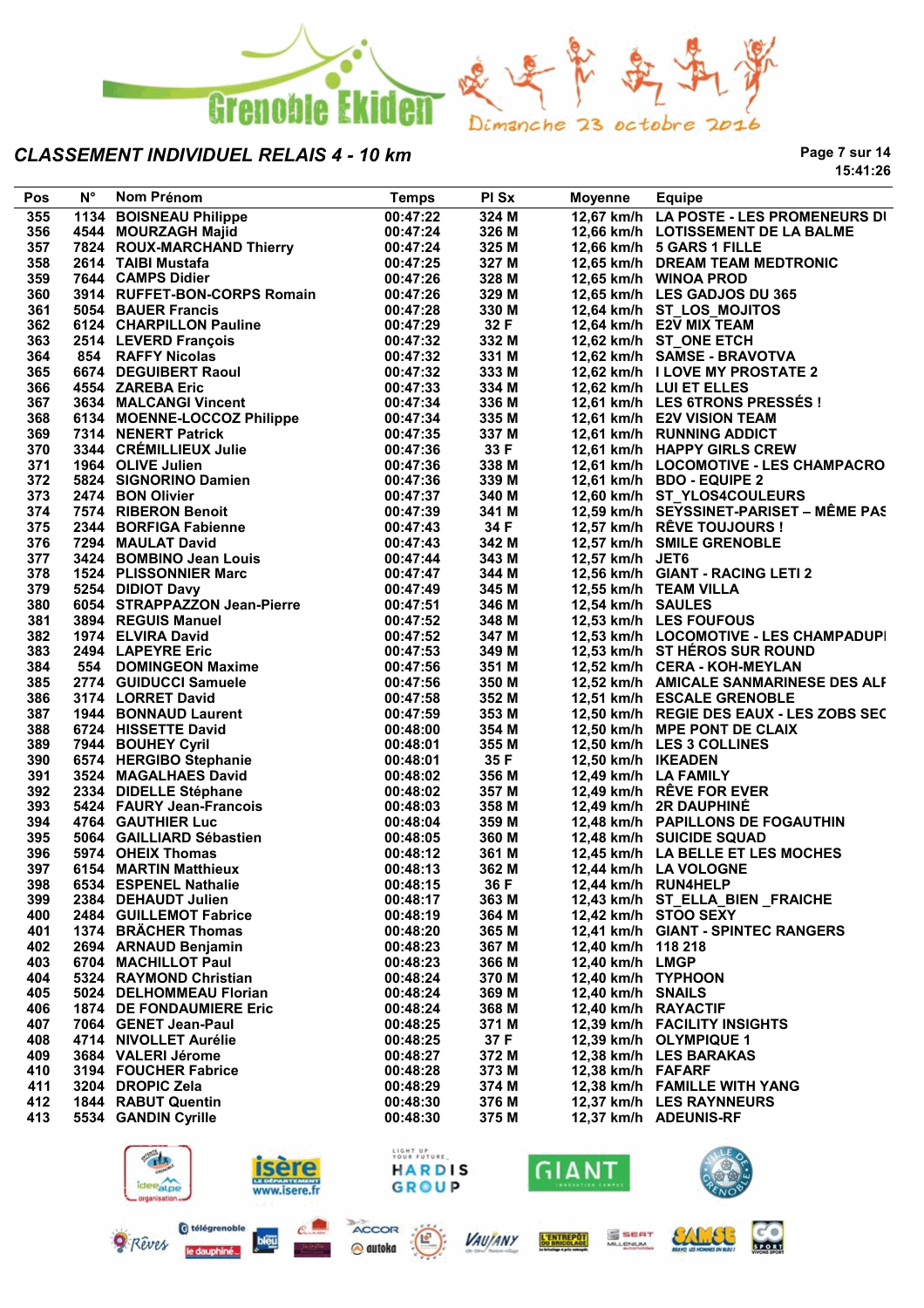

**Page 8 sur 14 15:41:26**

| Pos | N° | Nom Prénom                                                                                                                                                        | <b>Temps</b>            | PI Sx | Moyenne             | <b>Equipe</b>                            |
|-----|----|-------------------------------------------------------------------------------------------------------------------------------------------------------------------|-------------------------|-------|---------------------|------------------------------------------|
| 414 |    | 7384 PARIOT Fabien                                                                                                                                                | 00:48:31                | 377 M | 12.37 km/h STEBAT 2 |                                          |
| 415 |    | 5464 BRAJAL Americo                                                                                                                                               | 00:48:32                | 378 M |                     | 12,36 km/h ABSISKEY                      |
| 416 |    | 6964 JARA Elizabeth                                                                                                                                               | 00:48:32                | 38 F  |                     | 12,36 km/h PREMO FRANCE                  |
| 417 |    | 5004 DE PARSCAU Jerome                                                                                                                                            | 00:48:32                | 379 M | 12,36 km/h SI       |                                          |
| 418 |    | 5724 PEES Arthur                                                                                                                                                  | 00:48:32                | 380 M |                     | 12,36 km/h BANQUE DE FRANCE 1            |
| 419 |    | 6644 AMBROSINO Pierre-Louis                                                                                                                                       | 00:48:35                | 381 M |                     | 12,35 km/h KINEPHYSIO 1                  |
| 420 |    | 5604 AUTRET Guillaume                                                                                                                                             | 00:48:37                | 382 M |                     | 12,34 km/h LES HAKA THÉ HI YES !         |
| 421 |    | 524 LAGUERRE Richard                                                                                                                                              | 00:48:37                | 383 M |                     | 12,34 km/h CERA - EL MOSQUITO ET SES COI |
| 422 |    | 6684 COLLADO David                                                                                                                                                | 00:48:40                | 384 M |                     | 12,33 km/h LA CHANDELLE                  |
| 423 |    |                                                                                                                                                                   | 00:48:41                | 387 M | 12,32 km/h SINDRA   |                                          |
| 424 |    |                                                                                                                                                                   | 00:48:41                | 386 M | 12,32 km/h AMCOR 2  |                                          |
| 425 |    | <b>6684 COLLADO David<br/>7274 ALTAY Ugur<br/>5624 BIBOUD Renaud<br/>6854 GAVA Emmanuel<br/>4294 COTTE Eddy<br/>6084 LEGENDRE Damien<br/>6084 LEGENDRE Damien</b> | 00:48:41                | 385 M | 12,32 km/h FERMYS   |                                          |
| 426 |    |                                                                                                                                                                   | 00:48:42                | 390 M |                     | 12,32 km/h LES QUIDAMS                   |
| 427 |    |                                                                                                                                                                   | 00:48:42                | 389 M |                     | 12,32 km/h CRÉART MONIE                  |
| 428 |    | 5484 GRANGEAT Nicolas                                                                                                                                             | 00:48:42                | 388 M |                     | 12,32 km/h LA TEAM ACTIS 2016            |
| 429 |    | 7424 BAILLEUL Thierry<br>6004 JOURDIL Jean-François<br>6004 JOURDILLE JANE-François                                                                               | 00:48:43                | 391 M |                     | 12,32 km/h SUEZ - PONT DE CLAIX          |
| 430 |    |                                                                                                                                                                   | 00:48:44                | 392 M |                     | 12,31 km/h SCRUNNING TOX                 |
| 431 |    | 5634 MARTINEZ Michel                                                                                                                                              | 00:48:45                | 393 M | 12,31 km/h AMCOR 3  |                                          |
| 432 |    | 6914 SESTIER-CARLIN Fabienne                                                                                                                                      | 00:48:46                | 39 F  |                     | 12,30 km/h TEAM PHOTOWEB 2               |
| 433 |    | 7934 DAWID Alexandre                                                                                                                                              | 00:48:47                | 394 M |                     | 12,30 km/h LA BONNE PIOCHE 3             |
| 434 |    |                                                                                                                                                                   | 00:48:48                | 395 M |                     | 12,30 km/h LES LOUPS DU GRÉSIVAUDAN      |
| 435 |    |                                                                                                                                                                   | 00:48:51                | 396 M |                     | 12,28 km/h ST RETCH                      |
| 436 |    | 4104 GUERRIER Vianney<br>2534 FAVENNEC Laurent<br>3574 BRIOT Cilly<br>4234 MATEO Joachim<br>5514 WUYCIK Geoffrey                                                  | 00:48:52                | 40 F  |                     | 12,28 km/h LE COEUR DE MEULE             |
| 437 |    |                                                                                                                                                                   | 00:48:52                | 397 M |                     | 12,28 km/h LES PÉCORES                   |
| 438 |    |                                                                                                                                                                   | 00:48:53                | 399 M | 12,27 km/h ADEMIS 1 |                                          |
| 439 |    |                                                                                                                                                                   | 00:48:53                | 398 M | 12,27 km/h CAF&IN   |                                          |
| 440 |    |                                                                                                                                                                   | 00:48:54                | 400 M | 12,27 km/h TEAM BPE |                                          |
| 441 |    |                                                                                                                                                                   | 00:48:55                | 401 M |                     | 12,27 km/h LA POSTE - LES AFFRANCHIS 2   |
| 442 |    |                                                                                                                                                                   | 00:48:56                | 41 F  |                     | 12,26 km/h LA POSTE - LES TRÉMOLLOS      |
| 443 |    | 1274 BONZOM Franck<br>5924 BOUDIER Thierry<br>1074 GHIOUANE Aziz<br>1144 JACQUET Chrystelle<br>3454 JOLY Clelia<br>2414 COUDÉ Timothée                            | 00:48:59                | 42 F  |                     | 12,25 km/h KOURZIVITE                    |
| 444 |    |                                                                                                                                                                   | 00:49:00                | 402 M |                     | 12,24 km/h ST ÉRÉOTYPE                   |
| 445 |    | 6314 PRECLOUX Lucas                                                                                                                                               | 00:49:02                | 404 M | 12,24 km/h EOLAS II |                                          |
| 446 |    | 4994 LOMBARD Patrick<br>954 RAVIX Didier                                                                                                                          | 00:49:02                | 403 M |                     | 12,24 km/h SCOUTS SAINT JEAN             |
| 447 |    |                                                                                                                                                                   | 00:49:03                | 405 M |                     | 12,23 km/h AGDA - FONCIERE ETOILE        |
| 448 |    | 1654 YAN Jie                                                                                                                                                      | 00:49:04                | 406 M |                     | 12,23 km/h GIANT - JAMMIN GEMS           |
| 449 |    | 1744 VINDEVOGHEL Vincent                                                                                                                                          | 00:49:05                | 407 M |                     | 12,22 km/h GIANT - LE PACK DE 6          |
| 450 |    | 1784 DUMOLARD Hugues                                                                                                                                              | 00:49:06                | 408 M |                     | 12,22 km/h APAJH DE GÉANT                |
| 451 |    | 4624 ENSENLAZ Léo                                                                                                                                                 | 00:49:07                | 409 M |                     | 12,22 km/h MIFF, SIX & RUN               |
| 452 |    | 7014 VUILLET Renaud                                                                                                                                               | 00:49:09                | 410 M |                     | 12,21 km/h LES FORRESTS                  |
| 453 |    | 6874 DE MARIA Stéphane                                                                                                                                            | 00:49:12                | 411 M |                     | 12,20 km/h YONG TONG TEAM                |
| 454 |    |                                                                                                                                                                   |                         | 413 M |                     | 12,19 km/h LES COYOTES                   |
| 455 |    | 1304 LONDICHE Nicolas<br>4214 LAVAUD Vincent                                                                                                                      | 00:49:13<br>00:49:13    | 412 M |                     | 12,19 km/h LES PANDAS                    |
| 456 |    | 6364 ORGNON Yves                                                                                                                                                  | 00:49:14                | 414 M |                     | 12,19 km/h EUROMASTER - LES INCREVABLE   |
| 457 |    |                                                                                                                                                                   |                         |       |                     |                                          |
|     |    | 7634 RUEDA Sergio<br>1364 KAROTSCH Kevin                                                                                                                          | 00:49:14                | 415 M | 12,19 km/h WINOA 2  |                                          |
| 458 |    | 3944 BOURGEON Guillaume                                                                                                                                           | 00:49:18                | 416 M |                     | 12,17 km/h GIANT - LES "CATA-MARRANTS"   |
| 459 |    |                                                                                                                                                                   | 00:49:19                | 417 M |                     | 12,17 km/h LES GÈRETAFOULÉE              |
| 460 |    | 6904 CORDIER Yohann                                                                                                                                               | 00:49:24                | 418 M |                     | 12,15 km/h TEAM PHOTOWEB 1               |
| 461 |    | 5404 BOLLON Paloma                                                                                                                                                | 00:49:25                | 44 F  |                     | 12,14 km/h ZEN ALTITUDE                  |
| 462 |    | 444 DI NATALE Antoine                                                                                                                                             | 00:49:25                | 419 M | 12,14 km/h ESSM 2   |                                          |
| 463 |    | 7844 SZEWCZYK Karina                                                                                                                                              | 00:49:26                | 45 F  |                     | 12,14 km/h CSA PUPILLES DE L AIR FILLES  |
| 464 |    | 3084 BARBOUR Stéfanie                                                                                                                                             | 00:49:27                | 46 F  |                     | 12,13 km/h EARV LOISIRS FILLES           |
| 465 |    | 5394 FOURNET Cyril                                                                                                                                                | 00:49:27                | 420 M | 12,13 km/h YAUTHE   |                                          |
| 466 |    | 684 GOUEZEC Regis                                                                                                                                                 | 00:49:28                | 421 M |                     | 12,13 km/h TEAM GO SPORT GRAND PLACE     |
| 467 |    | 6774 HONORÉ Jonathan                                                                                                                                              | 00:49:29                | 422 M | 12,13 km/h EKINOX   |                                          |
| 468 |    | 5334 COHET Frederique                                                                                                                                             | 00:49:33                | 48 F  |                     | 12,11 km/h UN DEUX DROIT GRENOBLE        |
| 469 |    | 2764 BELLE Nicolas                                                                                                                                                | 00:49:33                | 423 M |                     | 12,11 km/h AMBITION MAIS PAS QUE         |
| 470 |    | 5754 MENTEYNE Bérénice                                                                                                                                            | 00:49:33                | 47 F  |                     | 12,11 km/h ABBE JUJU CHRISPRI            |
| 471 |    | 1404 MOSSUZ Véronique                                                                                                                                             | 00:49:34                | 49 F  |                     | 12,10 km/h GIANT - CEA PNS FAST TEAM     |
| 472 |    | 1924 BUE Steve                                                                                                                                                    | 00:49:35                | 424 M |                     | 12,10 km/h REGIE DES EAUX - LES NAUFRAG  |
|     |    |                                                                                                                                                                   |                         |       |                     |                                          |
|     |    |                                                                                                                                                                   | LIGHT UP<br>YOUR FUTURE |       |                     |                                          |
|     |    |                                                                                                                                                                   | HARDIS                  |       | AN.                 |                                          |
|     |    | ideealpe<br>www.isere.fr                                                                                                                                          | <b>GROUP</b>            |       |                     |                                          |
|     |    | organisation.                                                                                                                                                     |                         |       |                     |                                          |





**VAUJANY** 



S SEAT



CO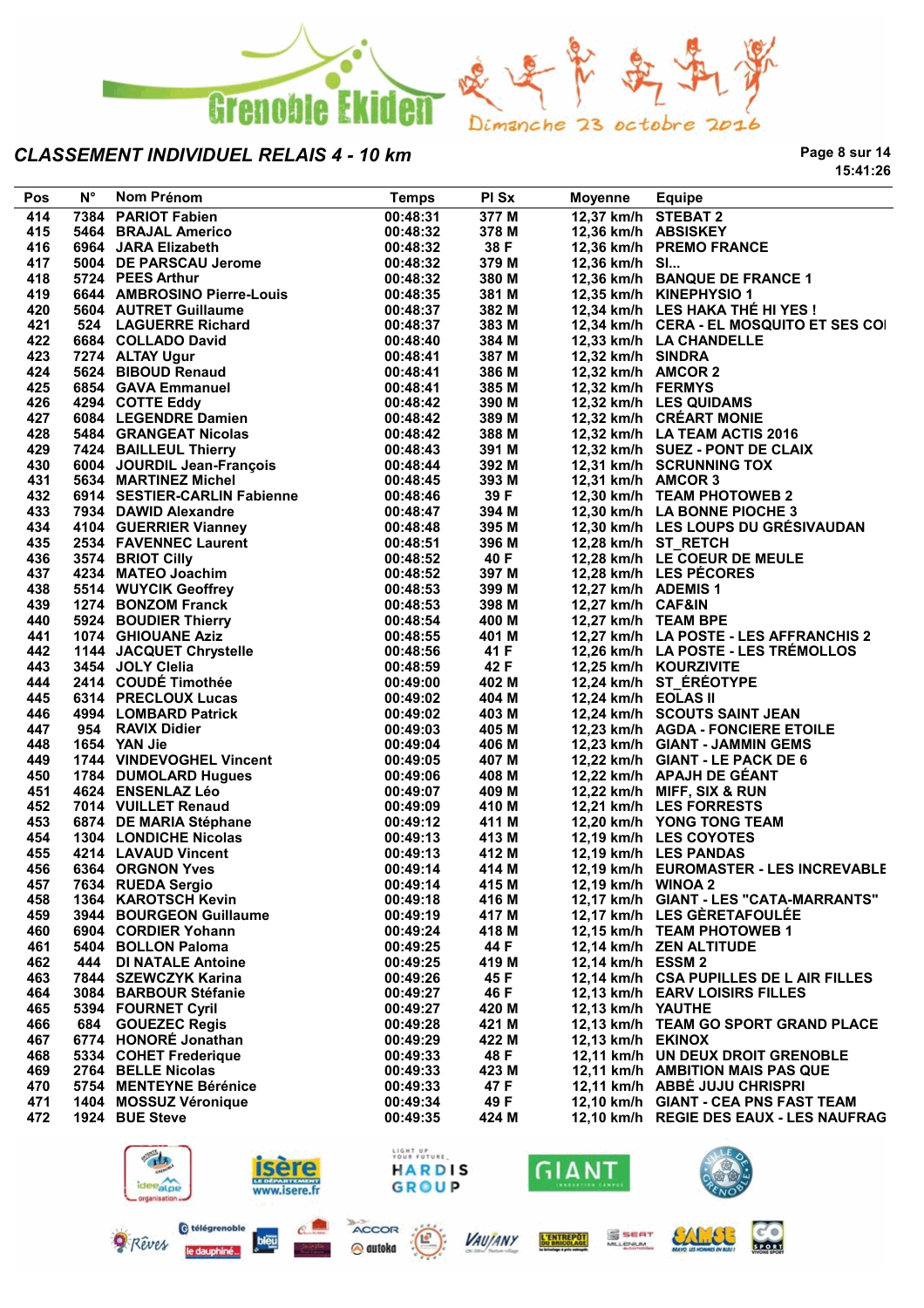

**Page 9 sur 14 15:41:26**

| Pos | $N^{\circ}$ | Nom Prénom                                                               | <b>Temps</b>            | PI Sx | Moyenne              | <b>Equipe</b>                          |
|-----|-------------|--------------------------------------------------------------------------|-------------------------|-------|----------------------|----------------------------------------|
| 473 |             | 5474 BÉZIAU Sébastien                                                    | 00:49:38                | 425 M |                      | 12,09 km/h ACID TEAM                   |
| 474 |             | 2364 VARROT Camille                                                      | 00:49:40                | 50 F  |                      | 12,08 km/h LES TARESV                  |
| 475 |             | 6064 DECRET Eric                                                         | 00:49:41                | 426 M |                      | 12,08 km/h LES PIERRES DU BOIS         |
| 476 |             | 6464 THIEBLEMONT Gilles                                                  | 00:49:41                | 427 M |                      | 12,08 km/h ENSIMAG-3                   |
| 477 |             | 884 VOLLE Alain                                                          | 00:49:42                | 428 M |                      | 12,07 km/h SAMSE - LES ENERGIQUES      |
| 478 |             | 2794 PICHAND Aurelie                                                     | 00:49:47                | 51 F  |                      | 12,05 km/h BAC TEAM                    |
| 479 |             | 6254 SCHULLER Céline                                                     | 00:49:49                | 52 F  |                      | 12,04 km/h ELOQUANT DIALOGUE           |
| 480 |             | 6264 NIZIEUX Alexandre                                                   | 00:49:49                | 430 M |                      | 12,04 km/h ELOQUANT ECOUTE             |
| 481 |             | 1634 LICHTLE Matthieu                                                    | 00:49:49                | 429 M |                      | 12,04 km/h GIANT - LES SUPERS WINNERS  |
| 482 |             | 3834 DESLOGES Thomas                                                     | 00:49:49                | 431 M |                      | 12,04 km/h LES DRAGONS KHANS           |
| 483 |             | 4504 ROBIN Frédéric                                                      | 00:49:50                | 432 M |                      | 12,04 km/h LES VIENNOISERIES           |
| 484 |             | 804 SOM KURAN Atilla                                                     | 00:49:52                | 434 M |                      | 12,03 km/h SAMSE - EDB COMBOIRE TEAM 2 |
| 485 |             |                                                                          | 00:49:52                | 433 M |                      | 12,03 km/h SIEMENS DEUX                |
| 486 |             | 7224 LAURENT Phlippe<br>7124 DUYCK Samuel                                | 00:49:53                | 435 M | 12,03 km/h SCPDG     |                                        |
| 487 |             | 984 MONTESINOS Joan                                                      | 00:49:56                | 437 M |                      | 12,02 km/h AGDA - DAMIERS ANNECY       |
| 488 |             | 3794 JULLIEN Dominique                                                   | 00:49:56                | 436 M |                      | 12,02 km/h LES CUISSES LÉGÈRES         |
| 489 |             |                                                                          | 00:49:56                | 438 M |                      | 12,02 km/h CHIC & RUN                  |
| 490 |             | 2904 SCHWARTZ Sébastien<br>4974 MOREAU Gwenael                           | 00:49:58                | 439 M |                      | 12,01 km/h SAGA FAMILIA                |
| 491 |             | 6244 PLASSE Robin                                                        | 00:49:59                | 440 M | 12,00 km/h EDF RTN   |                                        |
| 492 |             |                                                                          |                         |       |                      |                                        |
|     |             | 7444 NOLLET Thibaut<br>1044 BARILLOT Denis                               | 00:50:00                | 441 M | 12,00 km/h SYMBI O2  |                                        |
| 493 |             |                                                                          | 00:50:01                | 442 M |                      | 12,00 km/h LA POSTE - COLISSIMO LYON   |
| 494 |             | 4634 MAZOUZ Karine                                                       | 00:50:03                | 53 F  |                      | 11,99 km/h MINUTE PAPILLON!            |
| 495 |             | 4394 DESSAIX Emeric                                                      | 00:50:04                | 443 M |                      | 11,98 km/h LES SANGLIERS               |
| 496 |             | 7914 MIOT Alexandre                                                      | 00:50:05                | 445 M |                      | 11,98 km/h YAS ET SES BOYS             |
| 497 |             | 5774   PORTIER Anthony<br>3464   FEDI Jean-Michel<br>994    POCHE Benoit | 00:50:05                | 444 M | 11,98 km/h O2SU      |                                        |
| 498 |             |                                                                          | 00:50:08                | 446 M |                      | 11,97 km/h L EKIPHIP-HOURRA            |
| 499 |             | 994 POCHE Benoit                                                         | 00:50:08                | 447 M | 11,97 km/h ZE BREXIT |                                        |
| 500 |             | 354 DEVALUEZ Florence                                                    | 00:50:09                | 54 F  |                      | 11,96 km/h EAG 38 - LES JEANETTES      |
| 501 |             | 364 PRATO Stephane                                                       | 00:50:10                | 448 M |                      | 11,96 km/h EAG 38 - VIZILLE TEAM1      |
| 502 |             | 1204 CHAIZE Pierre                                                       | 00:50:13                | 449 M |                      | 11,95 km/h LA POSTE - RAONNERS         |
| 503 |             | 844 LAVOINE Adrien                                                       | 00:50:13                | 450 M |                      | 11,95 km/h SAMSE - LES DRUMOIS         |
| 504 |             | 3924 DAUMET Marie                                                        | 00:50:14                | 55 F  |                      | 11,94 km/h LES GAZELLES BOITEUSES      |
| 505 |             | 2994 GROS Pierre-Olivier                                                 | 00:50:17                | 451 M |                      | 11,93 km/h DIOTS POLENTE               |
| 506 |             | 5594 EUZENAT Johanna                                                     | 00:50:19                | 56 F  | 11,92 km/h AGORI 2   |                                        |
| 507 |             | 5374 AGACHE Vincent                                                      | 00:50:30                | 452 M | 11,88 km/h WIDIDITE  |                                        |
| 508 |             | 2434 COMBAZ Ludovic                                                      | 00:50:31                | 453 M |                      | 11,88 km/h ST_MARCELLIN                |
| 509 |             | 4304 DUMONT Xavier                                                       | 00:50:32                | 454 M |                      | 11,87 km/h LES RANDONNEURS :)          |
| 510 |             | 2934 SINCE Jérôme                                                        | 00:50:36                | 455 M |                      | 11,86 km/h DAGHE DIONYSOS              |
| 511 |             | 2914 BOTET Emmanuel                                                      | 00:50:37                | 456 M |                      | 11,85 km/h CHICKENS RUN                |
| 512 |             | 1334 BERNARD Mélanie                                                     | 00:50:40                | 57 F  |                      | 11,84 km/h GIANT - AITAP               |
| 513 |             | 3224 MARIE Alexandre                                                     | 00:50:40                | 458 M | 11,84 km/h FAMILY    |                                        |
| 514 |             | 2844 GUENON Baptiste                                                     | 00:50:40                | 457 M |                      | 11,84 km/h BUZZ L ECLAIR               |
| 515 |             | 1864 CRESPY Jean-Baptiste                                                | 00:50:41                | 459 M |                      | 11,84 km/h LES RAYVOLTÉS               |
| 516 |             | 2584 HENRY Martin                                                        | 00:50:42                | 460 M |                      | 11,83 km/h ST_DEDJMN                   |
| 517 |             | 3404 MOYROUD Maud                                                        | 00:50:42                | 58 F  |                      | 11,83 km/h JEAN VILAR TEACHERS TEAM    |
| 518 | 784         | <b>MARTIN Hugo</b>                                                       | 00:50:43                | 462 M |                      | 11,83 km/h SAMSE - GESTION BAO         |
| 519 |             | 7374 FONTAINE Damien                                                     | 00:50:43                | 461 M | 11,83 km/h STEBAT 1  |                                        |
| 520 |             | 1254 NOEL Philippe                                                       | 00:50:44                | 463 M |                      | 11,83 km/h LA POSTE - WILD HORSES      |
| 521 |             | 1474 CHAUMONT Jean-Christophe                                            | 00:50:46                | 464 M |                      | 11,82 km/h GIANT - CLIN ATTACK         |
| 522 |             | 6784 ROTIVAL Pascal                                                      | 00:50:48                | 465 M |                      | 11,81 km/h LES MARATUBIENS             |
| 523 |             | 7364 DESPONT Frédéric                                                    | 00:50:50                | 466 M |                      | 11.80 km/h SPRETEC FRIENDS             |
| 524 |             | 2884 CHAILLAN Isabelle                                                   | 00:50:51                | 59 F  |                      | 11,80 km/h CETTE ANNEE ON S APPELLE AU |
|     |             |                                                                          |                         | 467 M |                      |                                        |
| 525 |             | 1464 MOLLARD Laurent                                                     | 00:50:51                |       |                      | 11,80 km/h GIANT - LES VIEUX DU STADE  |
| 526 |             | 6564 KYUMURKOV Sacho                                                     | 00:50:52                | 468 M | 11,80 km/h IAB-3     |                                        |
| 527 |             | <b>1664 SANTOS-COTTIN Robin</b>                                          | 00:50:53                | 469 M |                      | 11,79 km/h GIANT - LES EXPLOITS        |
| 528 |             | 2874 MATHERON Hélène                                                     | 00:50:55                | 60 F  |                      | 11,78 km/h CAHEDONIO                   |
| 529 |             | 4924 ALVARAES Victor                                                     | 00:50:57                | 471 M |                      | 11,78 km/h RUN TO FAILURE              |
| 530 |             | 7864 MARTINETTO Raphael                                                  | 00:50:57                | 470 M |                      | 11,78 km/h LES CRÉ VIN DIOU            |
| 531 |             | 4944 DAMARO Frederic                                                     | 00:50:57                | 472 M |                      | 11,78 km/h RUNNER DU 38                |
|     |             |                                                                          |                         |       |                      |                                        |
|     |             |                                                                          | LIGHT UP<br>YOUR FUTURE |       |                      |                                        |
|     |             |                                                                          | <b>HARDIS</b>           |       | GIANT                |                                        |
|     |             | ideealpe                                                                 | <b>GROUP</b>            |       |                      |                                        |







L'ENTREPÔT

**VAUJANY** 

S SEAT

**CO** 

SALCE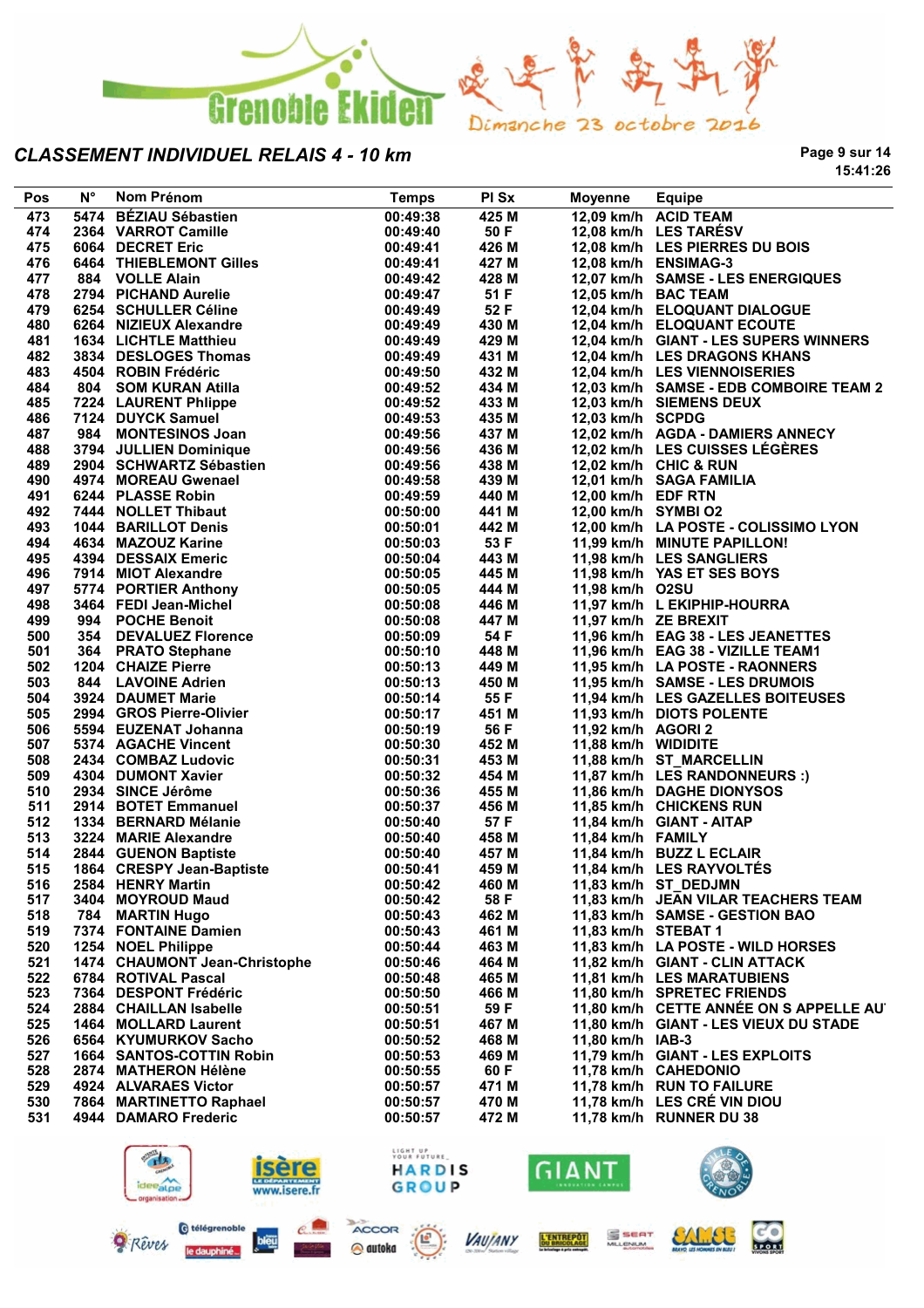

**Page 10 sur 14 15:41:26**

| Pos | $N^{\circ}$ | Nom Prénom                                                                                    | <b>Temps</b>            | PI Sx | Moyenne             | <b>Equipe</b>                                       |
|-----|-------------|-----------------------------------------------------------------------------------------------|-------------------------|-------|---------------------|-----------------------------------------------------|
| 532 |             | 4794 TERRIER Bruno                                                                            | 00:50:58                | 473 M |                     | 11,77 km/h PLUS VITE QUE LA LUMIÈRE                 |
| 533 |             | 5914 FAURE Nathalie                                                                           | 00:50:59                | 61 F  |                     | 11,77 km/h ENSEMBLE, ON LES AURA                    |
| 534 |             | 7474   SEGURA Didier<br>794   PERRIN Xavier<br>4904   ROUGE Bernard                           | 00:51:02                | 474 M |                     | 11,76 km/h TOTAL SMH 2                              |
| 535 |             |                                                                                               | 00:51:02                | 475 M |                     | 11,76 km/h SAMSE - EDB COMBOIRE TEAM 1              |
| 536 |             |                                                                                               | 00:51:05                | 476 M |                     | 11,75 km/h ROUGE & CO                               |
| 537 |             | 4804   PERROUD Serge<br>7754   CHARAVET Céline                                                | 00:51:07                | 477 M |                     | 11,74 km/h PORTE DE L ISÈRE                         |
| 538 |             | 7754 CHARAVET Céline                                                                          | 00:51:08                | 62 F  | 11,73 km/h PAGORA 1 |                                                     |
| 539 |             | 5494 BERTHELON Lise                                                                           | 00:51:08                | 63 F  |                     | 11,73 km/h ACTIS DDP+                               |
| 540 |             | 3474 DUROK Patrice<br>3474   DUROK Patrice<br>7174   CALVET Pierrick<br>2304   RIBEIRO Jérémy | 00:51:11                | 479 M | 11,72 km/h L ENVOL  |                                                     |
| 541 |             |                                                                                               | 00:51:11                | 478 M |                     | 11,72 km/h DOWN-CHIRP                               |
| 542 |             |                                                                                               | 00:51:11                | 480 M |                     | 11,72 km/h RÊVE DE FORCE6                           |
| 543 |             | 5144 ZANETTE Patrick<br>5804 LAINE Mégane<br>2144 SOFFIETTI Jérôme                            | 00:51:12                | 481 M | 11,72 km/h TEAM CTA |                                                     |
| 544 |             |                                                                                               | 00:51:13                | 64 F  |                     | 11,71 km/h CHICKS'N'RUN                             |
| 545 |             |                                                                                               | 00:51:15                | 482 M |                     | 11,71 km/h LES PAPILLONS PRIS L APÉRO HI            |
| 546 |             |                                                                                               | 00:51:17                | 65 F  |                     | 11,70 km/h EUROMASTER - LES DEGOMMEUS               |
| 547 |             | 6354 BOUTTOU Nadia<br>1714 DELPOUX Olivier                                                    | 00:51:17                | 483 M |                     | 11,70 km/h GIANT - SPINTEC TORQUE                   |
| 548 |             | 7034 DUPUY Yohann                                                                             | 00:51:18                | 485 M |                     | 11,70 km/h ROCHEKIDEN 1                             |
| 549 |             | 674 AGUILAR Bruno                                                                             | 00:51:18                | 484 M |                     | 11,70 km/h TEAM GO WANABEE                          |
| 550 |             | 714 JACOB Matthieu                                                                            | 00:51:20                | 486 M |                     | 11,69 km/h HARDIS - LES COUREURS INDIEN:            |
| 551 |             | 714 JACOB Maturieu<br>2354 FLORY Céline<br>2264 YERGAGNIAN Jacques                            | 00:51:26                | 66 F  |                     | 11,67 km/h RÊVELATION                               |
| 552 |             |                                                                                               | 00:51:28                | 487 M |                     | 11,66 km/h RÊVE D UN JOUR                           |
| 553 |             | 4524 LENGLART Bruno                                                                           | 00:51:32                | 488 M |                     | 11,64 km/h LILO S TEAM                              |
| 554 |             | 6434 RAMCHURN Rachel                                                                          | 00:51:34                | 67 F  | 11,64 km/h GENEL    |                                                     |
| 555 |             | 694 PETIT Vincent                                                                             | 00:51:36                | 489 M |                     | 11,63 km/h HARDIS - HARDIS NOVE                     |
| 556 |             | 3874 GUYON Sam                                                                                | 00:51:37                | 490 M |                     | 11,62 km/h LES FIERS DE HACHE                       |
| 557 |             | 1954 VINCIGUERRA Valérie                                                                      | 00:51:38                | 68 F  |                     | 11,62 km/h LCOMOTIVE - LES CHAMPADUON.              |
| 558 |             | 2174 ALLEGRE Gil                                                                              | 00:51:40                | 491 M |                     | 11,61 km/h MINUTE PAPILLONS                         |
| 559 |             | 574 DUSSERRE Nicolas                                                                          | 00:51:42                | 492 M |                     | 11,61 km/h CERA - BE FAN S                          |
| 560 |             | 1344 KLEIN Nicolas                                                                            | 00:51:42                | 493 M |                     | 11,61 km/h GIANT - BIG MILLESI METS                 |
| 561 |             | 4684 FIAT Monique                                                                             | 00:51:45                | 69 F  |                     | 11,59 km/h OISANS EN COURANT 1                      |
| 562 |             | 2954 BANO Zakari                                                                              | 00:51:48                | 495 M |                     | 11,58 km/h DANS L ESPRIT DE COUBERTIN               |
| 563 |             | <b>6444 VAURE Pierre</b>                                                                      |                         | 494 M | 11,58 km/h GLÉNAT   |                                                     |
|     |             |                                                                                               | 00:51:48                | 70 F  | 11,57 km/h LES COUS |                                                     |
| 564 |             | 3784 MAGGUILLI Agnes<br>3264 WARTELLE Alexis<br>1774 FILHOL Laurent                           | 00:51:52                |       |                     |                                                     |
| 565 |             |                                                                                               | 00:51:53                | 496 M |                     | 11,56 km/h FILI FORME<br>11,55 km/h GIANT - A.S.T.I |
| 566 |             |                                                                                               | 00:51:56                | 497 M |                     |                                                     |
| 567 |             | 1294 BLANCHET David                                                                           | 00:51:58                | 498 M |                     | 11,55 km/h COURS TOUJOURS !                         |
| 568 |             | 5244 FRATACCI Matthieu<br>5284 MEDVES Nino                                                    | 00:51:58                | 499 M | 11,55 km/h TEAM VIF |                                                     |
| 569 |             | 5284 MEDVES Nino                                                                              | 00:51:59                | 500 M |                     | 11,54 km/h THE M&M S TEAM                           |
| 570 |             | 3584 MEJIA-TAULE Melanie                                                                      | 00:52:01                | 71 F  |                     | 11,53 km/h LE CÔTÉ OBSCUR                           |
| 571 |             | 6994 BYCZEK Claire                                                                            | 00:52:05                | 72 F  | 11,52 km/h ERA KIRI |                                                     |
| 572 |             | 3304 GRESLOU Thomas                                                                           | 00:52:06                | 503 M | 11,52 km/h GREFALIA |                                                     |
| 573 |             | 4464 ANCILLON Cedric<br>3494 GERMAIN Patrice                                                  | 00:52:06                | 502 M |                     | 11,52 km/h LES TORTUE 2                             |
| 574 |             | 3494 GERMAIN Patrice                                                                          | 00:52:06                | 501 M |                     | 11,52 km/h LA BELLE DONNE                           |
| 575 |             | 7904 GUILLERMIN Jean Pascal                                                                   | 00:52:07                | 504 M |                     | 11,51 km/h THE RUNNING BLUE TEAM                    |
| 576 |             | 3854 LAFFARGUE Jonathan                                                                       | 00:52:09                | 505 M |                     | 11,51 km/h LES F LAMBÉ                              |
| 577 |             | 5794 SPALANZANI Thomas                                                                        | 00:52:11                | 73 F  | 11,50 km/h BBM2     |                                                     |
| 578 |             | 7154 WUTHRICH Catherine                                                                       | 00:52:12                | 74 F  |                     | 11,49 km/h DEFI RUN 2016                            |
| 579 |             | 1384 GUTEL Thibaut                                                                            | 00:52:12                | 506 M |                     | 11,49 km/h GIANT - LES 6 SAUTEUSES                  |
| 580 |             | 2114 DURET Roland                                                                             | 00:52:15                | 507 M |                     | 11,48 km/h LOCOMOTIVE AVERY 1                       |
| 581 |             | 1164 GOURBAL Sylvain                                                                          | 00:52:16                | 508 M |                     | 11,48 km/h LA POSTE - LES WINNERS DU LEN            |
| 582 |             | 2044 POYET Melvin                                                                             | 00:52:16                | 509 M |                     | 11,48 km/h LOCOMOTIVE ALLAN 3                       |
| 583 |             | 4454 FABRE Vincent                                                                            | 00:52:17                | 511 M |                     | 11,48 km/h LES TERMITES                             |
| 584 |             | 7164 LECOQ Charly                                                                             | 00:52:17                | 510 M | 11,48 km/h TAGADA   |                                                     |
| 585 |             | 2154 VANDEWAETER Frederic                                                                     | 00:52:21                | 512 M |                     | 11,46 km/h LES PAPILLONS TAG                        |
| 586 |             | 1114 REVOLLET Evelyne                                                                         | 00:52:22                | 75 F  |                     | 11,46 km/h LA POSTE - LES NÉNETTES                  |
| 587 |             | 6494 HABLOT Catherine                                                                         | 00:52:24                | 76 F  |                     | 11,45 km/h LES COUREUSES D HAGER-CROL               |
| 588 |             | 7004 HAYOT Christophe                                                                         | 00:52:25                | 513 M | 11,45 km/h REXIA    |                                                     |
| 589 |             | 2974 REISS Ludovic                                                                            | 00:52:25                | 514 M |                     | 11,45 km/h DES AILES POUR CHRISTIAN                 |
| 590 |             | 1444 TORRECILLAS Remi                                                                         | 00:52:27                | 515 M |                     | 11,44 km/h GIANT - LES BOLI-ONE                     |
|     |             |                                                                                               |                         |       |                     |                                                     |
|     |             | $\mathbb{Z}^m$                                                                                | LIGHT UP<br>YOUR FUTURE |       |                     | ULE O                                               |





L'ENTREPOT



SALLEL

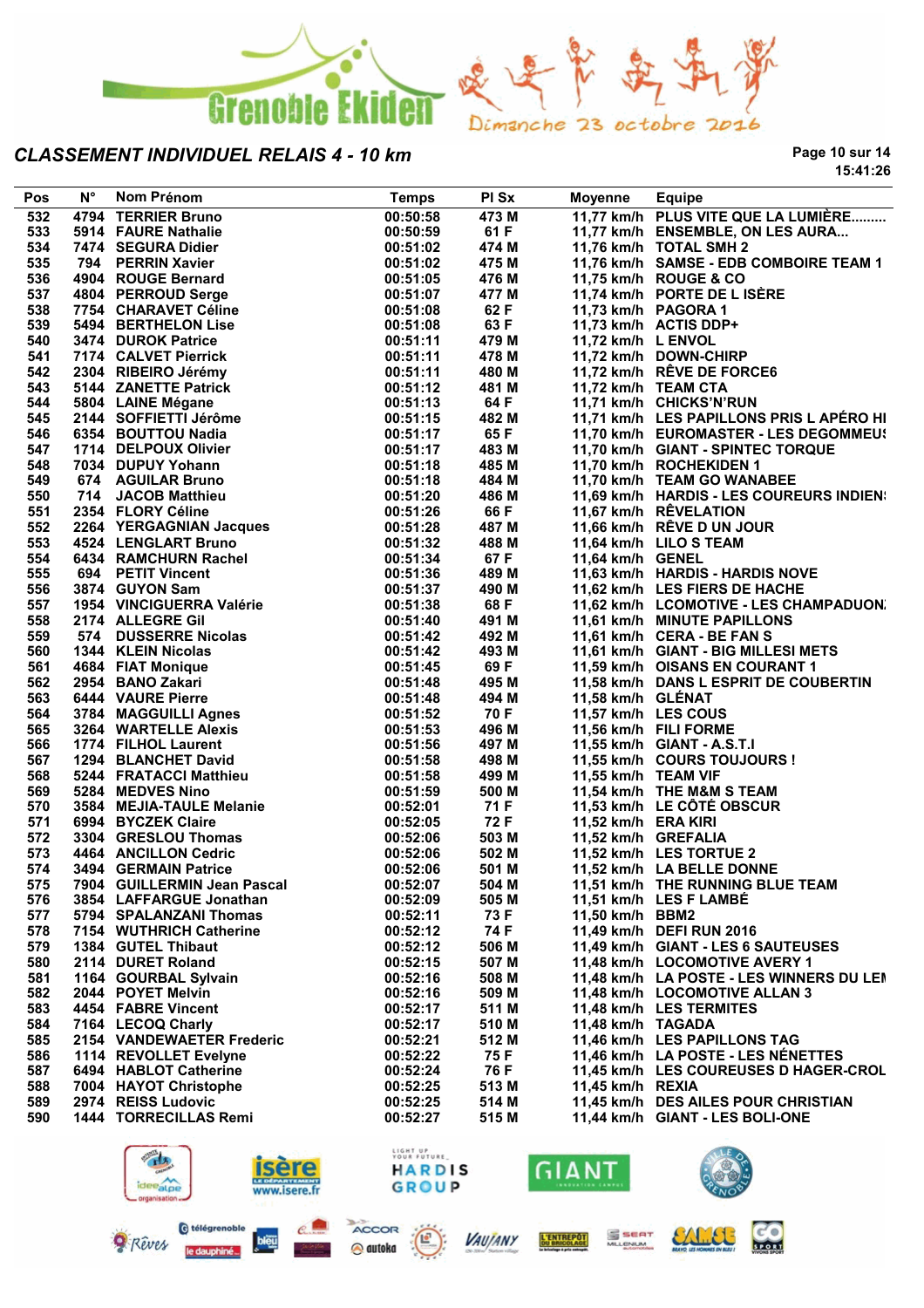

**Page 11 sur 14 15:41:26**

| Pos        | $N^{\circ}$ | Nom Prénom                                                                 | <b>Temps</b>            | PI Sx         | Moyenne                  | <b>Equipe</b>                                   |
|------------|-------------|----------------------------------------------------------------------------|-------------------------|---------------|--------------------------|-------------------------------------------------|
| 591        |             | 2454 DEDIEU Laurent                                                        | 00:52:28                | 516 M         |                          | 11,44 km/h ST_REET_FIGHTERS                     |
| 592        |             | 3054 PAQUIEN Johana                                                        | 00:52:29                | 78 F          |                          | 11,43 km/h DUBNDIDU CREW GRENOBLE #2            |
| 593        |             | 5964 BASTIAN Florence                                                      | 00:52:29                | 77 F          |                          | 11,43 km/h LES ATOMIC GIRLS                     |
| 594        |             | 5414 CICUT Jean-Marie                                                      | 00:52:33                | 517 M         | 11,42 km/h ZMAMUZ        |                                                 |
| 595        |             | 6304 BUREAU Jérémy                                                         | 00:52:34                | 518 M         |                          | 11,41 km/h EOLAS DMK                            |
| 596        |             | 1124 RICHARD Francis                                                       | 00:52:40                | 519 M         |                          | 11,39 km/h LA POSTE - LES PIC CADORS            |
| 597        |             | 5714 LE SOMMER Baptiste<br>5274 ZANONE Emilie                              | 00:52:47                | 520 M         |                          | 11,37 km/h LES AI THLÈTES                       |
| 598        |             |                                                                            | 00:52:47                | 79 F          |                          | 11,37 km/h THE FLYING TURTLES                   |
| 599        |             | 7494 PINARD Benoit                                                         | 00:52:50                | 521 M         |                          | 11,36 km/h LES GRONICOIS                        |
| 600        |             | 5554 LEDOUX Denis                                                          | 00:52:50                | 522 M         |                          | 11,36 km/h ADQUO ET ASSOCIES                    |
| 601        |             | 3384 BAGARY Pierre                                                         | 00:52:52                | 524 M         |                          | 11,35 km/h INDESTRUCTIBLE BOYS                  |
| 602        |             | 7924   DUCHAMP Philippe<br>4374   SECOND Emilie<br>3664   HERGET Christian | 00:52:52                | 523 M         |                          | 11,35 km/h TEAM NOVOTEL LES SLEEP&RUN           |
| 603        |             |                                                                            | 00:52:54                | 80 F          |                          | 11,34 km/h LES RUNNING FOX                      |
| 604        |             | 3664 HERGET Christian                                                      | 00:52:55                | 525 M         |                          | 11,34 km/h LES BACHIBOU-SOUKS                   |
| 605        |             | 6884 COSO Didier                                                           | 00:52:56                | 526 M         |                          | 11,34 km/h ORANGE TEAM RH                       |
| 606        |             | 3964 ROUGE Mickael                                                         | 00:53:06                | 528 M         |                          | 11,30 km/h LES GROINS                           |
| 607        |             | 4824 FABARON Jean-Michel                                                   | 00:53:06                | 527 M         | 11,30 km/h PROTÈME       |                                                 |
| 608        |             | 7954 NOM4 Prenom4                                                          | 00:53:08                | 529 M         |                          | 11,29 km/h EQUIPE 795                           |
| 609        |             | 4864 BENSAID Karim                                                         | 00:53:09                | 530 M         |                          | 11,29 km/h RC ZAMIGOS RUGBY 3 CABALLEF          |
| 610        |             | 1624 MESCOT Xavier                                                         | 00:53:17                | 531 M         |                          | 11,26 km/h GIANT - MANU-CURE                    |
| 611        |             | 5524 YALA Rudy                                                             | 00:53:20<br>00:53:21    | 532 M         | 11,25 km/h ADEMIS 2      |                                                 |
| 612<br>613 |             | 7744 ALARY Pierre<br>2964 REINE Aurélie                                    |                         | 533 M<br>81 F |                          | 11,25 km/h PAGORA 02                            |
| 614        |             | 5314 AROUI Mounir                                                          | 00:53:23<br>00:53:25    | 534 M         |                          | 11,24 km/h DEBLOC TEAM<br>11,23 km/h TONIO TEAM |
| 615        |             | 2324 ROUBINET Marie-Claire                                                 | 00:53:28                | 82 F          |                          | 11,22 km/h RÊVE ÉVEILLÉ                         |
| 616        |             | 7704 TEMPLIER Romain                                                       | 00:53:28                | 535 M         | 11,22 km/h FIFOU         |                                                 |
| 617        |             | 4084 GENEVOIS Christophe                                                   | 00:53:33                | 536 M         |                          | 11,20 km/h LES LIEVRES ET LES TORTUES           |
| 618        |             | 1854 BALOU Anthony                                                         | 00:53:35                | 537 M         |                          | 11,20 km/h LES RAYSCAPES                        |
| 619        |             | 3334 DESCHAMPS Magalie                                                     | 00:53:37                | 83 F          |                          | 11,19 km/h GYM SPORT CO SEYSSINS 2              |
| 620        |             |                                                                            | 00:53:38                | 538 M         | 11,19 km/h BACETTO       |                                                 |
| 621        |             | 2804 MANGIONE Jeremy<br>1994 LUCCHINO Angéla                               | 00:53:42                | 84 F          |                          | 11,17 km/h LOCOMOTIVE - LES CHAMPAQUE           |
| 622        |             | 1994   LUCCHINO Angéla<br>7194   LAMACQUE Fanny                            | 00:53:43                | 85 F          |                          | 11,17 km/h SHORT EDITION                        |
| 623        |             | 2984 LECONTE Valérie                                                       | 00:53:43                | 86 F          |                          | 11,17 km/h DIABETEAM                            |
| 624        |             | 1104 GARION Michel                                                         | 00:53:49                | 539 M         |                          | 11,15 km/h LA POSTE - LES GEX TRAORDINA         |
| 625        |             | 4774 PENET Pierre-Marie                                                    | 00:53:49                | 540 M         |                          | 11,15 km/h PAPILLONS DU MONDE 1                 |
| 626        |             | 4434 LEHONGRE Sebastien                                                    | 00:53:57                | 541 M         |                          | 11,12 km/h LES SIX FANTASTOCS                   |
| 627        |             | 2254 RIEU Laetitia                                                         | 00:53:59                | 87 F          |                          | 11,11 km/h RÊVE D EXPLOITS                      |
| 628        |             | 5894 DAIMO Cédric                                                          | 00:54:03                | 542 M         |                          | 11,10 km/h BIZMEDTECH & CO                      |
| 629        |             | 6114 GRUCHET Sébastien                                                     | 00:54:06                | 543 M         | 11,09 km/h DIGIMIND      |                                                 |
| 630        |             | <b>1324 BIENNIER Denis</b>                                                 | 00:54:07                | 544 M         |                          | 11,09 km/h TRANQUILLE MÉMÈRE !                  |
| 631        |             | 6924 LARDREAU Eric                                                         | 00:54:12                | 545 M         |                          | 11,07 km/h TEAM PHOTOWEB 3                      |
| 632        |             | 5874 BENABDALLAH Manel                                                     | 00:54:13                | 89 F          |                          | 11,07 km/h BIP BIP BMX                          |
| 633        |             | 5884 WERHAN Caroline                                                       | 00:54:13                | 88 F          |                          | 11,07 km/h COYOTTE BMX                          |
| 634        |             | 654 DEREYMEZ Francois                                                      | 00:54:15                | 546 M         |                          | 11,06 km/h GOTHAM RUNNERS                       |
| 635        |             | 934 PAYERNE Axel                                                           | 00:54:16                | 548 M         |                          | 11,06 km/h EKI MIXT SEAT                        |
| 636        |             | 734 DUJARDIN Rémy                                                          | 00:54:16                | 547 M         |                          | 11,06 km/h HARDIS - LES SEMI-CROUSTILLAI        |
| 637        |             | 344 DE BARROS Emilie                                                       | 00:54:16                | 90 F          |                          | 11,06 km/h EAG 38 - LES ECHIRÂLEUSES            |
| 638        |             | 2644 BENOMARD Sylvain                                                      | 00:54:18                | 550 M         | 11,05 km/h B-UNIT        |                                                 |
| 639        |             | 6404 WOUTAZ Guillaume                                                      | 00:54:18                | 549 M         | 11,05 km/h ALPHA         |                                                 |
| 640        |             | 6184 NOYREY Jérémie                                                        | 00:54:26                | 551 M         |                          | 11,02 km/h ECOLES DU SKI FRANÇAIS - LES I       |
| 641        |             | 1984 BERNARD Stéphane                                                      | 00:54:27                | 552 M         |                          | 11,02 km/h LOCOMOTIVE - LES CHAMPAFILLI         |
| 642        |             | 7534 SLEMBARSKI Nathalie                                                   | 00:54:29                | 91 F          | 11,01 km/h URSSAF 1      |                                                 |
| 643        |             | 5864 GOLESTIN Florian                                                      | 00:54:31                | 553 M         |                          | 11,01 km/h SEF DADDY                            |
| 644        |             | 6594 LEMERT Alexandre                                                      | 00:54:34                | 554 M         | 11,00 km/h IMT 2         |                                                 |
| 645        |             | 4364 EXCOFFON Luisa                                                        | 00:54:35                | 92 F          |                          | 10,99 km/h LES RUNNERS CHARTREUX                |
| 646        |             | 7394 CHAPELAIN Laurent                                                     | 00:54:36                | 555 M         | 10,99 km/h STREIFF       |                                                 |
| 647        |             | 5354 LETTRY Christophe                                                     | 00:54:37                | 556 M         | 10,99 km/h VIN VIN       |                                                 |
| 648        |             | 3044 BENSALEM Inès                                                         | 00:54:37                | 93 F          |                          | 10,99 km/h DUBNDIDU CREW GRENOBLE #1            |
| 649        |             | 6894 SERAPION Catherine                                                    | 00:54:38                | 94 F          | 10,98 km/h SO SIX        |                                                 |
|            |             |                                                                            |                         |               |                          |                                                 |
|            |             |                                                                            | LIGHT UP<br>YOUR FUTURE |               |                          |                                                 |
|            |             | ∼<br>idee <sub>al.pe</sub>                                                 | <b>HARDIS</b><br>GROUP  |               | GIANT<br>NNOVATION CAMPS |                                                 |
|            |             | www.isere.fr<br>prganisation.                                              |                         |               |                          |                                                 |





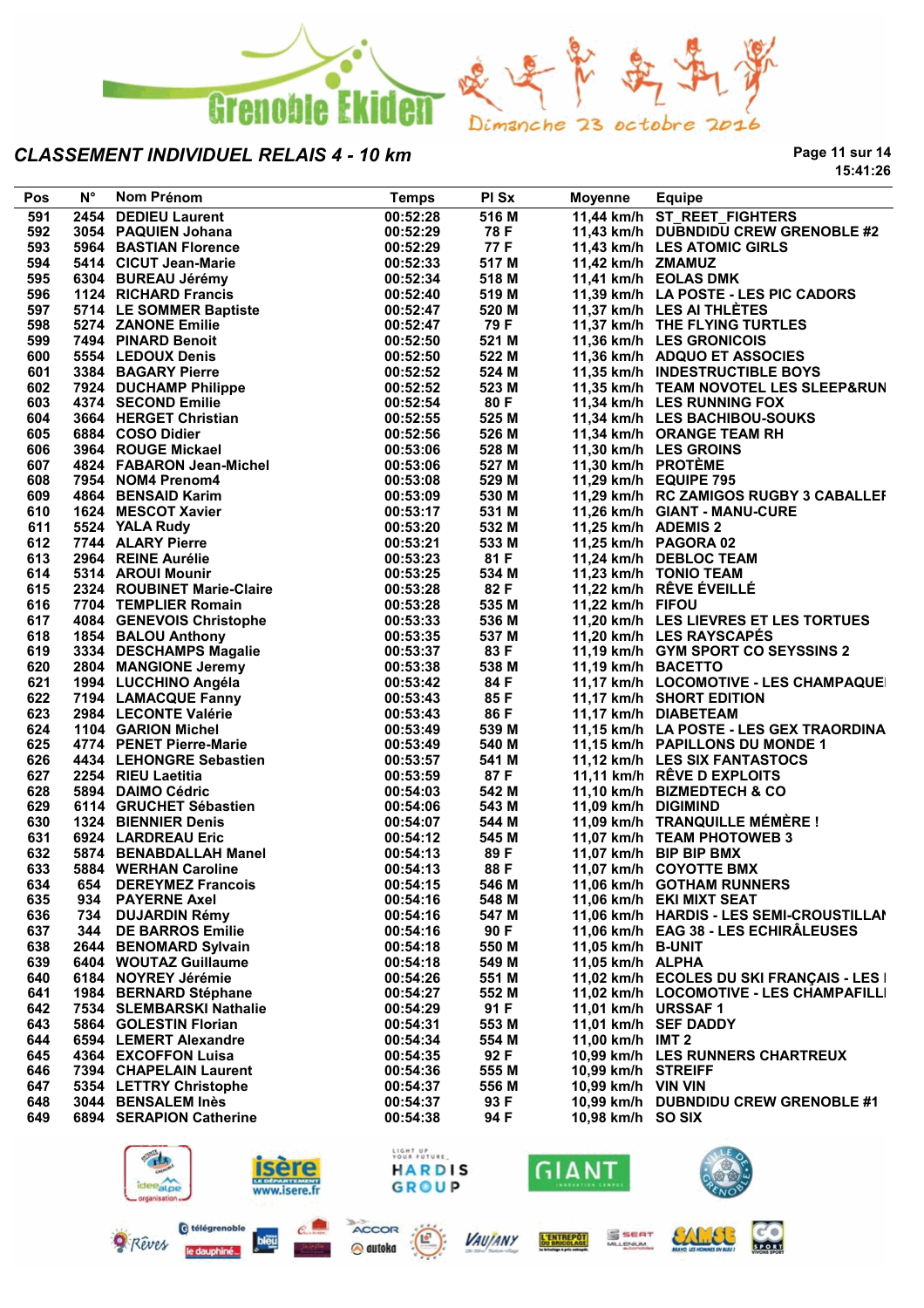

**Page 12 sur 14 15:41:26**

| 00:54:41<br>95 F<br>10,97 km/h IMT 3<br>6604 PUYBARET Fabienne<br>650<br>651<br>00:54:43<br>96 F<br>10,97 km/h ADAJ<br>2724 DEMS Houria<br>10,95 km/h LES SCAMPIS<br>652<br>1314 VIAL JOLIBOIS Sylvie<br>97 F<br>00:54:47<br>10,93 km/h GIANT - KESKONFÉLA<br>653<br>1694 SAUNIER Papy Pol<br>00:54:55<br>557 M<br>654<br>558 M<br>10,92 km/h IAB-2<br>6554 DANGIN Mathieu<br>00:54:57<br>6094 DIDI HASSANE Samiha<br>655<br>98 F<br>10,92 km/h CROUS 1<br>00:54:58<br>10,92 km/h LES FLÂNANT ROSES<br>656<br>3884 INFUSO Eva<br>00:54:58<br>100 F<br>657<br>99 F<br>10,92 km/h EYBENS BOUGE!<br>3184 DOITTEAU Nolwenn<br>00:54:58<br>658<br>559 M<br>10,91 km/h LES TOXIQUES<br>5954 CRETIN Francois<br>00:54:59<br>4704 PIETROCOLA Victor<br>659<br>00:55:02<br>560 M<br>10,90 km/h OLD S&YOUNG<br>660<br>561 M<br>10,90 km/h RC ZAMIGOS RUGBY 2<br>4854 BLANDIN David<br>00:55:02<br>661<br>562 M<br>10,90 km/h EAG 38 - GUC ATHLE SANTE 3<br>334 HALAUR Altan<br>00:55:03<br>334 HALAUK Altan<br>6544 LAMBERT Emeline<br>4144 YVINEC Hervé<br>101 F<br>662<br>00:55:04<br>10,90 km/h IAB-1<br>663<br>563 M<br>10,88 km/h LES MOBILETES<br>00:55:09<br>564 M<br>10,87 km/h DER APAJH<br>664<br>00:55:11<br>1804 MARTINET MICHEL<br>4154 DORELON Luc<br>4174 DESCHAMPS Anais<br>665<br>00:55:12<br>565 M<br>10,87 km/h LES MONGOLES<br>666<br>102 F<br>00:55:16<br>10,86 km/h LES MOUS DU GENOU GAUCHE<br>667<br>567 M<br>10,84 km/h OISANS EN COURANT2<br>00:55:21<br>4334 BOFFA Bruno<br>6384 BOFFA Bruno<br>7244 BREILLET Virginie<br>7144 GELAS Laurent<br>4184 MARCE Olivier<br>4074 GAILLARD Patrice<br>2624 BELMAIN Cyril<br>10,84 km/h ETP 1 BADOUNE<br>668<br>00:55:21<br>566 M<br>669<br>103 F<br>10,82 km/h SIEMENS UNE<br>00:55:26<br>670<br>569 M<br>10,80 km/h C-CLERC<br>00:55:32<br>671<br>10,80 km/h LES NOTAIRES FURIBARDS<br>00:55:32<br>568 M<br>672<br>00:55:36<br>570 M<br>10,79 km/h LES KESKEJFÉLA<br>673<br>572 M<br>10,77 km/h LES REV EILLÉS<br>2624 BELMAIN Cyril<br>00:55:44<br>3014 GONZALEZ Florian<br>674<br>571 M<br>10,77 km/h DON DU SANG LA POSTE - ORAN(<br>00:55:44<br>675<br>104 F<br>10,76 km/h ELSIE ÉQUIPE 2<br>3154 CUSSIGH Margot<br>00:55:45<br>676<br>105 F<br>10,75 km/h PAPILLONS DU MONDE 2<br>2194 PASCALIS Gretchen<br>00:55:48<br>5444 KUDRNOVSKI Robert<br>677<br>00:55:53<br>573 M<br>10,74 km/h ABMS GROUPE IDF<br>678<br>106 F<br>2074 VARTANIAN Emilie<br>2234 CHARTRES Sophie<br>00:55:54<br>10,73 km/h LOCOMOTIVE AVERY 3<br>679<br>00:56:09<br>107 F<br>10,69 km/h RÊVE AU LUTION<br>2234 CHARTRES Sophie<br>3604 FERRUIT Sophie<br>7354 DEJEAN Denys<br>7404 RENARD Amélie<br>3654 LOUNIS Saba<br>1534 AUMAITRE Cyril<br>3674 CHALAMET Mathieu<br>108 F<br>10,68 km/h LES "NO REP"<br>680<br>00:56:10<br>681<br>574 M<br>00:56:12<br>10,68 km/h SPIRAL<br>682<br>109 F<br>10,67 km/h STRMTG<br>00:56:14<br>683<br>00:56:15<br>110 F<br>10,67 km/h LES AMIS DE CHAMP<br>684<br>575 M<br>00:56:18<br>10,66 km/h GIANT - SYMMES 1<br>685<br>576 M<br>00:56:25<br>10,64 km/h LES BADISTES<br>686<br>7214 BEDENES Valentin<br>00:56:33<br>577 M<br>10,61 km/h SIDAS12FEET<br>687<br>3764 HENLEY Sylvain<br>00:56:35<br>578 M<br>10,60 km/h LES COUREURS DU DIMANCHE DI<br>688<br>111 $F$<br>10,60 km/h HOP TEAM SERVICES<br>7304 BOGEY Denise<br>00:56:37<br>2604   CHASTAGNER Joffrey<br>1024   LOTITO Charlie<br>3714   BONNEVIE Fannv<br>689<br>00:56:38<br>579 M<br>10,59 km/h CLINIQUE DES CEDRES<br>690<br>00:56:43<br>580 M<br>10,58 km/h PETITS PONEYS RUN RUN<br>691<br>3714 BONNEVIE Fanny<br>00:56:52<br>112 F<br>10,55 km/h LES CAC RUN<br>692<br>6214 PIQUIER Sandrine<br>00:56:55<br>113 F<br>10,54 km/h EDF - BLUE LADIES<br>693<br>00:57:00<br>374 EUDE Caroline<br>114 F<br>10,53 km/h EAG 38 - VIZILLE TEAM2<br>694<br>4164 DESCHAMPS Quentin<br>00:57:02<br>581 M<br>10,52 km/h LES MOUS DU GENOU DROIT<br><b>GIBERT Annabelle</b><br>00:57:02<br>115 F<br>10,52 km/h SAMSE - LES "WINNERS"<br>695<br>874<br>4094 BLAYER Thomas<br>582 M<br>10,50 km/h LES LOCAVORES<br>696<br>00:57:08<br>583 M<br>697<br>1284 FAUCHERAND Michel<br>00:57:11<br>10,49 km/h ATACAM TEAM<br>698<br>7264 GOALABRE François<br>00:57:12<br>584 M<br>10,49 km/h SII FUNGENIEUR 2<br>2134 SAINT HILAIRE Franck<br>586 M<br>10,47 km/h LES PAPILLONS DE L ATLAS<br>699<br>00:57:18<br>3644 GIROUD Fabien<br>700<br>00:57:18<br>585 M<br>10,47 km/h LES ALLUMES DE LA CHIMIE<br>7594 ZANETTE Nathalie<br>00:57:21<br>116 F<br>10,46 km/h LES SEXYNOIX<br>701<br>702<br>3294 FILIBERTO Elodie<br>00:57:24<br>117 F<br>10,45 km/h GIRLS RUNNING EKIDEN<br>5694 GAU Olivier<br>587 M<br>703<br>00:57:25<br>10,45 km/h ATOS 3<br>704<br>4654 PRADEL Eric<br>00:57:32<br>588 M<br>10,43 km/h MOPPEC<br>118 F<br>10,43 km/h LES GUÉPARDS DE L INDUSTRIE<br>705<br>6944 MARTIN Mylène<br>00:57:32<br>706<br>4514 HARNIST Eric<br>00:57:46<br>589 M<br>10,39 km/h LES VOISINS<br>1814 GUERRY Coralie<br>119 F<br>10,38 km/h L APAJH TOURNE<br>707<br>00:57:48<br><b>VIGNON Vincent</b><br>590 M<br>10,38 km/h CERA - LES 6 FANTASTIQUES<br>708<br>544<br>00:57:49 | LIGHT UP<br>YOUR FUTURE,<br>$H_{\lambda}$<br><i>isere</i><br><b>GIANT</b><br>3.<br>HARDIS | <b>Pos</b> | N° | Nom Prénom | <b>Temps</b> | PI Sx | <b>Moyenne</b> | <b>Equipe</b> |
|-----------------------------------------------------------------------------------------------------------------------------------------------------------------------------------------------------------------------------------------------------------------------------------------------------------------------------------------------------------------------------------------------------------------------------------------------------------------------------------------------------------------------------------------------------------------------------------------------------------------------------------------------------------------------------------------------------------------------------------------------------------------------------------------------------------------------------------------------------------------------------------------------------------------------------------------------------------------------------------------------------------------------------------------------------------------------------------------------------------------------------------------------------------------------------------------------------------------------------------------------------------------------------------------------------------------------------------------------------------------------------------------------------------------------------------------------------------------------------------------------------------------------------------------------------------------------------------------------------------------------------------------------------------------------------------------------------------------------------------------------------------------------------------------------------------------------------------------------------------------------------------------------------------------------------------------------------------------------------------------------------------------------------------------------------------------------------------------------------------------------------------------------------------------------------------------------------------------------------------------------------------------------------------------------------------------------------------------------------------------------------------------------------------------------------------------------------------------------------------------------------------------------------------------------------------------------------------------------------------------------------------------------------------------------------------------------------------------------------------------------------------------------------------------------------------------------------------------------------------------------------------------------------------------------------------------------------------------------------------------------------------------------------------------------------------------------------------------------------------------------------------------------------------------------------------------------------------------------------------------------------------------------------------------------------------------------------------------------------------------------------------------------------------------------------------------------------------------------------------------------------------------------------------------------------------------------------------------------------------------------------------------------------------------------------------------------------------------------------------------------------------------------------------------------------------------------------------------------------------------------------------------------------------------------------------------------------------------------------------------------------------------------------------------------------------------------------------------------------------------------------------------------------------------------------------------------------------------------------------------------------------------------------------------------------------------------------------------------------------------------------------------------------------------------------------------------------------------------------------------------------------------------------------------------------------------------------------------------------------------------------------------------------------------------------------------------------------------------------------------------------------------------------------------------------------------------------------------------------------------------------------------------------------------------------------------------------------------------------------------------------------------------------------------------------------------------------------------------------------------|-------------------------------------------------------------------------------------------|------------|----|------------|--------------|-------|----------------|---------------|
|                                                                                                                                                                                                                                                                                                                                                                                                                                                                                                                                                                                                                                                                                                                                                                                                                                                                                                                                                                                                                                                                                                                                                                                                                                                                                                                                                                                                                                                                                                                                                                                                                                                                                                                                                                                                                                                                                                                                                                                                                                                                                                                                                                                                                                                                                                                                                                                                                                                                                                                                                                                                                                                                                                                                                                                                                                                                                                                                                                                                                                                                                                                                                                                                                                                                                                                                                                                                                                                                                                                                                                                                                                                                                                                                                                                                                                                                                                                                                                                                                                                                                                                                                                                                                                                                                                                                                                                                                                                                                                                                                                                                                                                                                                                                                                                                                                                                                                                                                                                                                                                                                                                 |                                                                                           |            |    |            |              |       |                |               |
|                                                                                                                                                                                                                                                                                                                                                                                                                                                                                                                                                                                                                                                                                                                                                                                                                                                                                                                                                                                                                                                                                                                                                                                                                                                                                                                                                                                                                                                                                                                                                                                                                                                                                                                                                                                                                                                                                                                                                                                                                                                                                                                                                                                                                                                                                                                                                                                                                                                                                                                                                                                                                                                                                                                                                                                                                                                                                                                                                                                                                                                                                                                                                                                                                                                                                                                                                                                                                                                                                                                                                                                                                                                                                                                                                                                                                                                                                                                                                                                                                                                                                                                                                                                                                                                                                                                                                                                                                                                                                                                                                                                                                                                                                                                                                                                                                                                                                                                                                                                                                                                                                                                 |                                                                                           |            |    |            |              |       |                |               |
|                                                                                                                                                                                                                                                                                                                                                                                                                                                                                                                                                                                                                                                                                                                                                                                                                                                                                                                                                                                                                                                                                                                                                                                                                                                                                                                                                                                                                                                                                                                                                                                                                                                                                                                                                                                                                                                                                                                                                                                                                                                                                                                                                                                                                                                                                                                                                                                                                                                                                                                                                                                                                                                                                                                                                                                                                                                                                                                                                                                                                                                                                                                                                                                                                                                                                                                                                                                                                                                                                                                                                                                                                                                                                                                                                                                                                                                                                                                                                                                                                                                                                                                                                                                                                                                                                                                                                                                                                                                                                                                                                                                                                                                                                                                                                                                                                                                                                                                                                                                                                                                                                                                 |                                                                                           |            |    |            |              |       |                |               |
|                                                                                                                                                                                                                                                                                                                                                                                                                                                                                                                                                                                                                                                                                                                                                                                                                                                                                                                                                                                                                                                                                                                                                                                                                                                                                                                                                                                                                                                                                                                                                                                                                                                                                                                                                                                                                                                                                                                                                                                                                                                                                                                                                                                                                                                                                                                                                                                                                                                                                                                                                                                                                                                                                                                                                                                                                                                                                                                                                                                                                                                                                                                                                                                                                                                                                                                                                                                                                                                                                                                                                                                                                                                                                                                                                                                                                                                                                                                                                                                                                                                                                                                                                                                                                                                                                                                                                                                                                                                                                                                                                                                                                                                                                                                                                                                                                                                                                                                                                                                                                                                                                                                 |                                                                                           |            |    |            |              |       |                |               |
|                                                                                                                                                                                                                                                                                                                                                                                                                                                                                                                                                                                                                                                                                                                                                                                                                                                                                                                                                                                                                                                                                                                                                                                                                                                                                                                                                                                                                                                                                                                                                                                                                                                                                                                                                                                                                                                                                                                                                                                                                                                                                                                                                                                                                                                                                                                                                                                                                                                                                                                                                                                                                                                                                                                                                                                                                                                                                                                                                                                                                                                                                                                                                                                                                                                                                                                                                                                                                                                                                                                                                                                                                                                                                                                                                                                                                                                                                                                                                                                                                                                                                                                                                                                                                                                                                                                                                                                                                                                                                                                                                                                                                                                                                                                                                                                                                                                                                                                                                                                                                                                                                                                 |                                                                                           |            |    |            |              |       |                |               |
|                                                                                                                                                                                                                                                                                                                                                                                                                                                                                                                                                                                                                                                                                                                                                                                                                                                                                                                                                                                                                                                                                                                                                                                                                                                                                                                                                                                                                                                                                                                                                                                                                                                                                                                                                                                                                                                                                                                                                                                                                                                                                                                                                                                                                                                                                                                                                                                                                                                                                                                                                                                                                                                                                                                                                                                                                                                                                                                                                                                                                                                                                                                                                                                                                                                                                                                                                                                                                                                                                                                                                                                                                                                                                                                                                                                                                                                                                                                                                                                                                                                                                                                                                                                                                                                                                                                                                                                                                                                                                                                                                                                                                                                                                                                                                                                                                                                                                                                                                                                                                                                                                                                 |                                                                                           |            |    |            |              |       |                |               |
|                                                                                                                                                                                                                                                                                                                                                                                                                                                                                                                                                                                                                                                                                                                                                                                                                                                                                                                                                                                                                                                                                                                                                                                                                                                                                                                                                                                                                                                                                                                                                                                                                                                                                                                                                                                                                                                                                                                                                                                                                                                                                                                                                                                                                                                                                                                                                                                                                                                                                                                                                                                                                                                                                                                                                                                                                                                                                                                                                                                                                                                                                                                                                                                                                                                                                                                                                                                                                                                                                                                                                                                                                                                                                                                                                                                                                                                                                                                                                                                                                                                                                                                                                                                                                                                                                                                                                                                                                                                                                                                                                                                                                                                                                                                                                                                                                                                                                                                                                                                                                                                                                                                 |                                                                                           |            |    |            |              |       |                |               |
|                                                                                                                                                                                                                                                                                                                                                                                                                                                                                                                                                                                                                                                                                                                                                                                                                                                                                                                                                                                                                                                                                                                                                                                                                                                                                                                                                                                                                                                                                                                                                                                                                                                                                                                                                                                                                                                                                                                                                                                                                                                                                                                                                                                                                                                                                                                                                                                                                                                                                                                                                                                                                                                                                                                                                                                                                                                                                                                                                                                                                                                                                                                                                                                                                                                                                                                                                                                                                                                                                                                                                                                                                                                                                                                                                                                                                                                                                                                                                                                                                                                                                                                                                                                                                                                                                                                                                                                                                                                                                                                                                                                                                                                                                                                                                                                                                                                                                                                                                                                                                                                                                                                 |                                                                                           |            |    |            |              |       |                |               |
|                                                                                                                                                                                                                                                                                                                                                                                                                                                                                                                                                                                                                                                                                                                                                                                                                                                                                                                                                                                                                                                                                                                                                                                                                                                                                                                                                                                                                                                                                                                                                                                                                                                                                                                                                                                                                                                                                                                                                                                                                                                                                                                                                                                                                                                                                                                                                                                                                                                                                                                                                                                                                                                                                                                                                                                                                                                                                                                                                                                                                                                                                                                                                                                                                                                                                                                                                                                                                                                                                                                                                                                                                                                                                                                                                                                                                                                                                                                                                                                                                                                                                                                                                                                                                                                                                                                                                                                                                                                                                                                                                                                                                                                                                                                                                                                                                                                                                                                                                                                                                                                                                                                 |                                                                                           |            |    |            |              |       |                |               |
|                                                                                                                                                                                                                                                                                                                                                                                                                                                                                                                                                                                                                                                                                                                                                                                                                                                                                                                                                                                                                                                                                                                                                                                                                                                                                                                                                                                                                                                                                                                                                                                                                                                                                                                                                                                                                                                                                                                                                                                                                                                                                                                                                                                                                                                                                                                                                                                                                                                                                                                                                                                                                                                                                                                                                                                                                                                                                                                                                                                                                                                                                                                                                                                                                                                                                                                                                                                                                                                                                                                                                                                                                                                                                                                                                                                                                                                                                                                                                                                                                                                                                                                                                                                                                                                                                                                                                                                                                                                                                                                                                                                                                                                                                                                                                                                                                                                                                                                                                                                                                                                                                                                 |                                                                                           |            |    |            |              |       |                |               |
|                                                                                                                                                                                                                                                                                                                                                                                                                                                                                                                                                                                                                                                                                                                                                                                                                                                                                                                                                                                                                                                                                                                                                                                                                                                                                                                                                                                                                                                                                                                                                                                                                                                                                                                                                                                                                                                                                                                                                                                                                                                                                                                                                                                                                                                                                                                                                                                                                                                                                                                                                                                                                                                                                                                                                                                                                                                                                                                                                                                                                                                                                                                                                                                                                                                                                                                                                                                                                                                                                                                                                                                                                                                                                                                                                                                                                                                                                                                                                                                                                                                                                                                                                                                                                                                                                                                                                                                                                                                                                                                                                                                                                                                                                                                                                                                                                                                                                                                                                                                                                                                                                                                 |                                                                                           |            |    |            |              |       |                |               |
|                                                                                                                                                                                                                                                                                                                                                                                                                                                                                                                                                                                                                                                                                                                                                                                                                                                                                                                                                                                                                                                                                                                                                                                                                                                                                                                                                                                                                                                                                                                                                                                                                                                                                                                                                                                                                                                                                                                                                                                                                                                                                                                                                                                                                                                                                                                                                                                                                                                                                                                                                                                                                                                                                                                                                                                                                                                                                                                                                                                                                                                                                                                                                                                                                                                                                                                                                                                                                                                                                                                                                                                                                                                                                                                                                                                                                                                                                                                                                                                                                                                                                                                                                                                                                                                                                                                                                                                                                                                                                                                                                                                                                                                                                                                                                                                                                                                                                                                                                                                                                                                                                                                 |                                                                                           |            |    |            |              |       |                |               |
|                                                                                                                                                                                                                                                                                                                                                                                                                                                                                                                                                                                                                                                                                                                                                                                                                                                                                                                                                                                                                                                                                                                                                                                                                                                                                                                                                                                                                                                                                                                                                                                                                                                                                                                                                                                                                                                                                                                                                                                                                                                                                                                                                                                                                                                                                                                                                                                                                                                                                                                                                                                                                                                                                                                                                                                                                                                                                                                                                                                                                                                                                                                                                                                                                                                                                                                                                                                                                                                                                                                                                                                                                                                                                                                                                                                                                                                                                                                                                                                                                                                                                                                                                                                                                                                                                                                                                                                                                                                                                                                                                                                                                                                                                                                                                                                                                                                                                                                                                                                                                                                                                                                 |                                                                                           |            |    |            |              |       |                |               |
|                                                                                                                                                                                                                                                                                                                                                                                                                                                                                                                                                                                                                                                                                                                                                                                                                                                                                                                                                                                                                                                                                                                                                                                                                                                                                                                                                                                                                                                                                                                                                                                                                                                                                                                                                                                                                                                                                                                                                                                                                                                                                                                                                                                                                                                                                                                                                                                                                                                                                                                                                                                                                                                                                                                                                                                                                                                                                                                                                                                                                                                                                                                                                                                                                                                                                                                                                                                                                                                                                                                                                                                                                                                                                                                                                                                                                                                                                                                                                                                                                                                                                                                                                                                                                                                                                                                                                                                                                                                                                                                                                                                                                                                                                                                                                                                                                                                                                                                                                                                                                                                                                                                 |                                                                                           |            |    |            |              |       |                |               |
|                                                                                                                                                                                                                                                                                                                                                                                                                                                                                                                                                                                                                                                                                                                                                                                                                                                                                                                                                                                                                                                                                                                                                                                                                                                                                                                                                                                                                                                                                                                                                                                                                                                                                                                                                                                                                                                                                                                                                                                                                                                                                                                                                                                                                                                                                                                                                                                                                                                                                                                                                                                                                                                                                                                                                                                                                                                                                                                                                                                                                                                                                                                                                                                                                                                                                                                                                                                                                                                                                                                                                                                                                                                                                                                                                                                                                                                                                                                                                                                                                                                                                                                                                                                                                                                                                                                                                                                                                                                                                                                                                                                                                                                                                                                                                                                                                                                                                                                                                                                                                                                                                                                 |                                                                                           |            |    |            |              |       |                |               |
|                                                                                                                                                                                                                                                                                                                                                                                                                                                                                                                                                                                                                                                                                                                                                                                                                                                                                                                                                                                                                                                                                                                                                                                                                                                                                                                                                                                                                                                                                                                                                                                                                                                                                                                                                                                                                                                                                                                                                                                                                                                                                                                                                                                                                                                                                                                                                                                                                                                                                                                                                                                                                                                                                                                                                                                                                                                                                                                                                                                                                                                                                                                                                                                                                                                                                                                                                                                                                                                                                                                                                                                                                                                                                                                                                                                                                                                                                                                                                                                                                                                                                                                                                                                                                                                                                                                                                                                                                                                                                                                                                                                                                                                                                                                                                                                                                                                                                                                                                                                                                                                                                                                 |                                                                                           |            |    |            |              |       |                |               |
|                                                                                                                                                                                                                                                                                                                                                                                                                                                                                                                                                                                                                                                                                                                                                                                                                                                                                                                                                                                                                                                                                                                                                                                                                                                                                                                                                                                                                                                                                                                                                                                                                                                                                                                                                                                                                                                                                                                                                                                                                                                                                                                                                                                                                                                                                                                                                                                                                                                                                                                                                                                                                                                                                                                                                                                                                                                                                                                                                                                                                                                                                                                                                                                                                                                                                                                                                                                                                                                                                                                                                                                                                                                                                                                                                                                                                                                                                                                                                                                                                                                                                                                                                                                                                                                                                                                                                                                                                                                                                                                                                                                                                                                                                                                                                                                                                                                                                                                                                                                                                                                                                                                 |                                                                                           |            |    |            |              |       |                |               |
|                                                                                                                                                                                                                                                                                                                                                                                                                                                                                                                                                                                                                                                                                                                                                                                                                                                                                                                                                                                                                                                                                                                                                                                                                                                                                                                                                                                                                                                                                                                                                                                                                                                                                                                                                                                                                                                                                                                                                                                                                                                                                                                                                                                                                                                                                                                                                                                                                                                                                                                                                                                                                                                                                                                                                                                                                                                                                                                                                                                                                                                                                                                                                                                                                                                                                                                                                                                                                                                                                                                                                                                                                                                                                                                                                                                                                                                                                                                                                                                                                                                                                                                                                                                                                                                                                                                                                                                                                                                                                                                                                                                                                                                                                                                                                                                                                                                                                                                                                                                                                                                                                                                 |                                                                                           |            |    |            |              |       |                |               |
|                                                                                                                                                                                                                                                                                                                                                                                                                                                                                                                                                                                                                                                                                                                                                                                                                                                                                                                                                                                                                                                                                                                                                                                                                                                                                                                                                                                                                                                                                                                                                                                                                                                                                                                                                                                                                                                                                                                                                                                                                                                                                                                                                                                                                                                                                                                                                                                                                                                                                                                                                                                                                                                                                                                                                                                                                                                                                                                                                                                                                                                                                                                                                                                                                                                                                                                                                                                                                                                                                                                                                                                                                                                                                                                                                                                                                                                                                                                                                                                                                                                                                                                                                                                                                                                                                                                                                                                                                                                                                                                                                                                                                                                                                                                                                                                                                                                                                                                                                                                                                                                                                                                 |                                                                                           |            |    |            |              |       |                |               |
|                                                                                                                                                                                                                                                                                                                                                                                                                                                                                                                                                                                                                                                                                                                                                                                                                                                                                                                                                                                                                                                                                                                                                                                                                                                                                                                                                                                                                                                                                                                                                                                                                                                                                                                                                                                                                                                                                                                                                                                                                                                                                                                                                                                                                                                                                                                                                                                                                                                                                                                                                                                                                                                                                                                                                                                                                                                                                                                                                                                                                                                                                                                                                                                                                                                                                                                                                                                                                                                                                                                                                                                                                                                                                                                                                                                                                                                                                                                                                                                                                                                                                                                                                                                                                                                                                                                                                                                                                                                                                                                                                                                                                                                                                                                                                                                                                                                                                                                                                                                                                                                                                                                 |                                                                                           |            |    |            |              |       |                |               |
|                                                                                                                                                                                                                                                                                                                                                                                                                                                                                                                                                                                                                                                                                                                                                                                                                                                                                                                                                                                                                                                                                                                                                                                                                                                                                                                                                                                                                                                                                                                                                                                                                                                                                                                                                                                                                                                                                                                                                                                                                                                                                                                                                                                                                                                                                                                                                                                                                                                                                                                                                                                                                                                                                                                                                                                                                                                                                                                                                                                                                                                                                                                                                                                                                                                                                                                                                                                                                                                                                                                                                                                                                                                                                                                                                                                                                                                                                                                                                                                                                                                                                                                                                                                                                                                                                                                                                                                                                                                                                                                                                                                                                                                                                                                                                                                                                                                                                                                                                                                                                                                                                                                 |                                                                                           |            |    |            |              |       |                |               |
|                                                                                                                                                                                                                                                                                                                                                                                                                                                                                                                                                                                                                                                                                                                                                                                                                                                                                                                                                                                                                                                                                                                                                                                                                                                                                                                                                                                                                                                                                                                                                                                                                                                                                                                                                                                                                                                                                                                                                                                                                                                                                                                                                                                                                                                                                                                                                                                                                                                                                                                                                                                                                                                                                                                                                                                                                                                                                                                                                                                                                                                                                                                                                                                                                                                                                                                                                                                                                                                                                                                                                                                                                                                                                                                                                                                                                                                                                                                                                                                                                                                                                                                                                                                                                                                                                                                                                                                                                                                                                                                                                                                                                                                                                                                                                                                                                                                                                                                                                                                                                                                                                                                 |                                                                                           |            |    |            |              |       |                |               |
|                                                                                                                                                                                                                                                                                                                                                                                                                                                                                                                                                                                                                                                                                                                                                                                                                                                                                                                                                                                                                                                                                                                                                                                                                                                                                                                                                                                                                                                                                                                                                                                                                                                                                                                                                                                                                                                                                                                                                                                                                                                                                                                                                                                                                                                                                                                                                                                                                                                                                                                                                                                                                                                                                                                                                                                                                                                                                                                                                                                                                                                                                                                                                                                                                                                                                                                                                                                                                                                                                                                                                                                                                                                                                                                                                                                                                                                                                                                                                                                                                                                                                                                                                                                                                                                                                                                                                                                                                                                                                                                                                                                                                                                                                                                                                                                                                                                                                                                                                                                                                                                                                                                 |                                                                                           |            |    |            |              |       |                |               |
|                                                                                                                                                                                                                                                                                                                                                                                                                                                                                                                                                                                                                                                                                                                                                                                                                                                                                                                                                                                                                                                                                                                                                                                                                                                                                                                                                                                                                                                                                                                                                                                                                                                                                                                                                                                                                                                                                                                                                                                                                                                                                                                                                                                                                                                                                                                                                                                                                                                                                                                                                                                                                                                                                                                                                                                                                                                                                                                                                                                                                                                                                                                                                                                                                                                                                                                                                                                                                                                                                                                                                                                                                                                                                                                                                                                                                                                                                                                                                                                                                                                                                                                                                                                                                                                                                                                                                                                                                                                                                                                                                                                                                                                                                                                                                                                                                                                                                                                                                                                                                                                                                                                 |                                                                                           |            |    |            |              |       |                |               |
|                                                                                                                                                                                                                                                                                                                                                                                                                                                                                                                                                                                                                                                                                                                                                                                                                                                                                                                                                                                                                                                                                                                                                                                                                                                                                                                                                                                                                                                                                                                                                                                                                                                                                                                                                                                                                                                                                                                                                                                                                                                                                                                                                                                                                                                                                                                                                                                                                                                                                                                                                                                                                                                                                                                                                                                                                                                                                                                                                                                                                                                                                                                                                                                                                                                                                                                                                                                                                                                                                                                                                                                                                                                                                                                                                                                                                                                                                                                                                                                                                                                                                                                                                                                                                                                                                                                                                                                                                                                                                                                                                                                                                                                                                                                                                                                                                                                                                                                                                                                                                                                                                                                 |                                                                                           |            |    |            |              |       |                |               |
|                                                                                                                                                                                                                                                                                                                                                                                                                                                                                                                                                                                                                                                                                                                                                                                                                                                                                                                                                                                                                                                                                                                                                                                                                                                                                                                                                                                                                                                                                                                                                                                                                                                                                                                                                                                                                                                                                                                                                                                                                                                                                                                                                                                                                                                                                                                                                                                                                                                                                                                                                                                                                                                                                                                                                                                                                                                                                                                                                                                                                                                                                                                                                                                                                                                                                                                                                                                                                                                                                                                                                                                                                                                                                                                                                                                                                                                                                                                                                                                                                                                                                                                                                                                                                                                                                                                                                                                                                                                                                                                                                                                                                                                                                                                                                                                                                                                                                                                                                                                                                                                                                                                 |                                                                                           |            |    |            |              |       |                |               |
|                                                                                                                                                                                                                                                                                                                                                                                                                                                                                                                                                                                                                                                                                                                                                                                                                                                                                                                                                                                                                                                                                                                                                                                                                                                                                                                                                                                                                                                                                                                                                                                                                                                                                                                                                                                                                                                                                                                                                                                                                                                                                                                                                                                                                                                                                                                                                                                                                                                                                                                                                                                                                                                                                                                                                                                                                                                                                                                                                                                                                                                                                                                                                                                                                                                                                                                                                                                                                                                                                                                                                                                                                                                                                                                                                                                                                                                                                                                                                                                                                                                                                                                                                                                                                                                                                                                                                                                                                                                                                                                                                                                                                                                                                                                                                                                                                                                                                                                                                                                                                                                                                                                 |                                                                                           |            |    |            |              |       |                |               |
|                                                                                                                                                                                                                                                                                                                                                                                                                                                                                                                                                                                                                                                                                                                                                                                                                                                                                                                                                                                                                                                                                                                                                                                                                                                                                                                                                                                                                                                                                                                                                                                                                                                                                                                                                                                                                                                                                                                                                                                                                                                                                                                                                                                                                                                                                                                                                                                                                                                                                                                                                                                                                                                                                                                                                                                                                                                                                                                                                                                                                                                                                                                                                                                                                                                                                                                                                                                                                                                                                                                                                                                                                                                                                                                                                                                                                                                                                                                                                                                                                                                                                                                                                                                                                                                                                                                                                                                                                                                                                                                                                                                                                                                                                                                                                                                                                                                                                                                                                                                                                                                                                                                 |                                                                                           |            |    |            |              |       |                |               |
|                                                                                                                                                                                                                                                                                                                                                                                                                                                                                                                                                                                                                                                                                                                                                                                                                                                                                                                                                                                                                                                                                                                                                                                                                                                                                                                                                                                                                                                                                                                                                                                                                                                                                                                                                                                                                                                                                                                                                                                                                                                                                                                                                                                                                                                                                                                                                                                                                                                                                                                                                                                                                                                                                                                                                                                                                                                                                                                                                                                                                                                                                                                                                                                                                                                                                                                                                                                                                                                                                                                                                                                                                                                                                                                                                                                                                                                                                                                                                                                                                                                                                                                                                                                                                                                                                                                                                                                                                                                                                                                                                                                                                                                                                                                                                                                                                                                                                                                                                                                                                                                                                                                 |                                                                                           |            |    |            |              |       |                |               |
|                                                                                                                                                                                                                                                                                                                                                                                                                                                                                                                                                                                                                                                                                                                                                                                                                                                                                                                                                                                                                                                                                                                                                                                                                                                                                                                                                                                                                                                                                                                                                                                                                                                                                                                                                                                                                                                                                                                                                                                                                                                                                                                                                                                                                                                                                                                                                                                                                                                                                                                                                                                                                                                                                                                                                                                                                                                                                                                                                                                                                                                                                                                                                                                                                                                                                                                                                                                                                                                                                                                                                                                                                                                                                                                                                                                                                                                                                                                                                                                                                                                                                                                                                                                                                                                                                                                                                                                                                                                                                                                                                                                                                                                                                                                                                                                                                                                                                                                                                                                                                                                                                                                 |                                                                                           |            |    |            |              |       |                |               |
|                                                                                                                                                                                                                                                                                                                                                                                                                                                                                                                                                                                                                                                                                                                                                                                                                                                                                                                                                                                                                                                                                                                                                                                                                                                                                                                                                                                                                                                                                                                                                                                                                                                                                                                                                                                                                                                                                                                                                                                                                                                                                                                                                                                                                                                                                                                                                                                                                                                                                                                                                                                                                                                                                                                                                                                                                                                                                                                                                                                                                                                                                                                                                                                                                                                                                                                                                                                                                                                                                                                                                                                                                                                                                                                                                                                                                                                                                                                                                                                                                                                                                                                                                                                                                                                                                                                                                                                                                                                                                                                                                                                                                                                                                                                                                                                                                                                                                                                                                                                                                                                                                                                 |                                                                                           |            |    |            |              |       |                |               |
|                                                                                                                                                                                                                                                                                                                                                                                                                                                                                                                                                                                                                                                                                                                                                                                                                                                                                                                                                                                                                                                                                                                                                                                                                                                                                                                                                                                                                                                                                                                                                                                                                                                                                                                                                                                                                                                                                                                                                                                                                                                                                                                                                                                                                                                                                                                                                                                                                                                                                                                                                                                                                                                                                                                                                                                                                                                                                                                                                                                                                                                                                                                                                                                                                                                                                                                                                                                                                                                                                                                                                                                                                                                                                                                                                                                                                                                                                                                                                                                                                                                                                                                                                                                                                                                                                                                                                                                                                                                                                                                                                                                                                                                                                                                                                                                                                                                                                                                                                                                                                                                                                                                 |                                                                                           |            |    |            |              |       |                |               |
|                                                                                                                                                                                                                                                                                                                                                                                                                                                                                                                                                                                                                                                                                                                                                                                                                                                                                                                                                                                                                                                                                                                                                                                                                                                                                                                                                                                                                                                                                                                                                                                                                                                                                                                                                                                                                                                                                                                                                                                                                                                                                                                                                                                                                                                                                                                                                                                                                                                                                                                                                                                                                                                                                                                                                                                                                                                                                                                                                                                                                                                                                                                                                                                                                                                                                                                                                                                                                                                                                                                                                                                                                                                                                                                                                                                                                                                                                                                                                                                                                                                                                                                                                                                                                                                                                                                                                                                                                                                                                                                                                                                                                                                                                                                                                                                                                                                                                                                                                                                                                                                                                                                 |                                                                                           |            |    |            |              |       |                |               |
|                                                                                                                                                                                                                                                                                                                                                                                                                                                                                                                                                                                                                                                                                                                                                                                                                                                                                                                                                                                                                                                                                                                                                                                                                                                                                                                                                                                                                                                                                                                                                                                                                                                                                                                                                                                                                                                                                                                                                                                                                                                                                                                                                                                                                                                                                                                                                                                                                                                                                                                                                                                                                                                                                                                                                                                                                                                                                                                                                                                                                                                                                                                                                                                                                                                                                                                                                                                                                                                                                                                                                                                                                                                                                                                                                                                                                                                                                                                                                                                                                                                                                                                                                                                                                                                                                                                                                                                                                                                                                                                                                                                                                                                                                                                                                                                                                                                                                                                                                                                                                                                                                                                 |                                                                                           |            |    |            |              |       |                |               |
|                                                                                                                                                                                                                                                                                                                                                                                                                                                                                                                                                                                                                                                                                                                                                                                                                                                                                                                                                                                                                                                                                                                                                                                                                                                                                                                                                                                                                                                                                                                                                                                                                                                                                                                                                                                                                                                                                                                                                                                                                                                                                                                                                                                                                                                                                                                                                                                                                                                                                                                                                                                                                                                                                                                                                                                                                                                                                                                                                                                                                                                                                                                                                                                                                                                                                                                                                                                                                                                                                                                                                                                                                                                                                                                                                                                                                                                                                                                                                                                                                                                                                                                                                                                                                                                                                                                                                                                                                                                                                                                                                                                                                                                                                                                                                                                                                                                                                                                                                                                                                                                                                                                 |                                                                                           |            |    |            |              |       |                |               |
|                                                                                                                                                                                                                                                                                                                                                                                                                                                                                                                                                                                                                                                                                                                                                                                                                                                                                                                                                                                                                                                                                                                                                                                                                                                                                                                                                                                                                                                                                                                                                                                                                                                                                                                                                                                                                                                                                                                                                                                                                                                                                                                                                                                                                                                                                                                                                                                                                                                                                                                                                                                                                                                                                                                                                                                                                                                                                                                                                                                                                                                                                                                                                                                                                                                                                                                                                                                                                                                                                                                                                                                                                                                                                                                                                                                                                                                                                                                                                                                                                                                                                                                                                                                                                                                                                                                                                                                                                                                                                                                                                                                                                                                                                                                                                                                                                                                                                                                                                                                                                                                                                                                 |                                                                                           |            |    |            |              |       |                |               |
|                                                                                                                                                                                                                                                                                                                                                                                                                                                                                                                                                                                                                                                                                                                                                                                                                                                                                                                                                                                                                                                                                                                                                                                                                                                                                                                                                                                                                                                                                                                                                                                                                                                                                                                                                                                                                                                                                                                                                                                                                                                                                                                                                                                                                                                                                                                                                                                                                                                                                                                                                                                                                                                                                                                                                                                                                                                                                                                                                                                                                                                                                                                                                                                                                                                                                                                                                                                                                                                                                                                                                                                                                                                                                                                                                                                                                                                                                                                                                                                                                                                                                                                                                                                                                                                                                                                                                                                                                                                                                                                                                                                                                                                                                                                                                                                                                                                                                                                                                                                                                                                                                                                 |                                                                                           |            |    |            |              |       |                |               |
|                                                                                                                                                                                                                                                                                                                                                                                                                                                                                                                                                                                                                                                                                                                                                                                                                                                                                                                                                                                                                                                                                                                                                                                                                                                                                                                                                                                                                                                                                                                                                                                                                                                                                                                                                                                                                                                                                                                                                                                                                                                                                                                                                                                                                                                                                                                                                                                                                                                                                                                                                                                                                                                                                                                                                                                                                                                                                                                                                                                                                                                                                                                                                                                                                                                                                                                                                                                                                                                                                                                                                                                                                                                                                                                                                                                                                                                                                                                                                                                                                                                                                                                                                                                                                                                                                                                                                                                                                                                                                                                                                                                                                                                                                                                                                                                                                                                                                                                                                                                                                                                                                                                 |                                                                                           |            |    |            |              |       |                |               |
|                                                                                                                                                                                                                                                                                                                                                                                                                                                                                                                                                                                                                                                                                                                                                                                                                                                                                                                                                                                                                                                                                                                                                                                                                                                                                                                                                                                                                                                                                                                                                                                                                                                                                                                                                                                                                                                                                                                                                                                                                                                                                                                                                                                                                                                                                                                                                                                                                                                                                                                                                                                                                                                                                                                                                                                                                                                                                                                                                                                                                                                                                                                                                                                                                                                                                                                                                                                                                                                                                                                                                                                                                                                                                                                                                                                                                                                                                                                                                                                                                                                                                                                                                                                                                                                                                                                                                                                                                                                                                                                                                                                                                                                                                                                                                                                                                                                                                                                                                                                                                                                                                                                 |                                                                                           |            |    |            |              |       |                |               |
|                                                                                                                                                                                                                                                                                                                                                                                                                                                                                                                                                                                                                                                                                                                                                                                                                                                                                                                                                                                                                                                                                                                                                                                                                                                                                                                                                                                                                                                                                                                                                                                                                                                                                                                                                                                                                                                                                                                                                                                                                                                                                                                                                                                                                                                                                                                                                                                                                                                                                                                                                                                                                                                                                                                                                                                                                                                                                                                                                                                                                                                                                                                                                                                                                                                                                                                                                                                                                                                                                                                                                                                                                                                                                                                                                                                                                                                                                                                                                                                                                                                                                                                                                                                                                                                                                                                                                                                                                                                                                                                                                                                                                                                                                                                                                                                                                                                                                                                                                                                                                                                                                                                 |                                                                                           |            |    |            |              |       |                |               |
|                                                                                                                                                                                                                                                                                                                                                                                                                                                                                                                                                                                                                                                                                                                                                                                                                                                                                                                                                                                                                                                                                                                                                                                                                                                                                                                                                                                                                                                                                                                                                                                                                                                                                                                                                                                                                                                                                                                                                                                                                                                                                                                                                                                                                                                                                                                                                                                                                                                                                                                                                                                                                                                                                                                                                                                                                                                                                                                                                                                                                                                                                                                                                                                                                                                                                                                                                                                                                                                                                                                                                                                                                                                                                                                                                                                                                                                                                                                                                                                                                                                                                                                                                                                                                                                                                                                                                                                                                                                                                                                                                                                                                                                                                                                                                                                                                                                                                                                                                                                                                                                                                                                 |                                                                                           |            |    |            |              |       |                |               |
|                                                                                                                                                                                                                                                                                                                                                                                                                                                                                                                                                                                                                                                                                                                                                                                                                                                                                                                                                                                                                                                                                                                                                                                                                                                                                                                                                                                                                                                                                                                                                                                                                                                                                                                                                                                                                                                                                                                                                                                                                                                                                                                                                                                                                                                                                                                                                                                                                                                                                                                                                                                                                                                                                                                                                                                                                                                                                                                                                                                                                                                                                                                                                                                                                                                                                                                                                                                                                                                                                                                                                                                                                                                                                                                                                                                                                                                                                                                                                                                                                                                                                                                                                                                                                                                                                                                                                                                                                                                                                                                                                                                                                                                                                                                                                                                                                                                                                                                                                                                                                                                                                                                 |                                                                                           |            |    |            |              |       |                |               |
|                                                                                                                                                                                                                                                                                                                                                                                                                                                                                                                                                                                                                                                                                                                                                                                                                                                                                                                                                                                                                                                                                                                                                                                                                                                                                                                                                                                                                                                                                                                                                                                                                                                                                                                                                                                                                                                                                                                                                                                                                                                                                                                                                                                                                                                                                                                                                                                                                                                                                                                                                                                                                                                                                                                                                                                                                                                                                                                                                                                                                                                                                                                                                                                                                                                                                                                                                                                                                                                                                                                                                                                                                                                                                                                                                                                                                                                                                                                                                                                                                                                                                                                                                                                                                                                                                                                                                                                                                                                                                                                                                                                                                                                                                                                                                                                                                                                                                                                                                                                                                                                                                                                 |                                                                                           |            |    |            |              |       |                |               |
|                                                                                                                                                                                                                                                                                                                                                                                                                                                                                                                                                                                                                                                                                                                                                                                                                                                                                                                                                                                                                                                                                                                                                                                                                                                                                                                                                                                                                                                                                                                                                                                                                                                                                                                                                                                                                                                                                                                                                                                                                                                                                                                                                                                                                                                                                                                                                                                                                                                                                                                                                                                                                                                                                                                                                                                                                                                                                                                                                                                                                                                                                                                                                                                                                                                                                                                                                                                                                                                                                                                                                                                                                                                                                                                                                                                                                                                                                                                                                                                                                                                                                                                                                                                                                                                                                                                                                                                                                                                                                                                                                                                                                                                                                                                                                                                                                                                                                                                                                                                                                                                                                                                 |                                                                                           |            |    |            |              |       |                |               |
|                                                                                                                                                                                                                                                                                                                                                                                                                                                                                                                                                                                                                                                                                                                                                                                                                                                                                                                                                                                                                                                                                                                                                                                                                                                                                                                                                                                                                                                                                                                                                                                                                                                                                                                                                                                                                                                                                                                                                                                                                                                                                                                                                                                                                                                                                                                                                                                                                                                                                                                                                                                                                                                                                                                                                                                                                                                                                                                                                                                                                                                                                                                                                                                                                                                                                                                                                                                                                                                                                                                                                                                                                                                                                                                                                                                                                                                                                                                                                                                                                                                                                                                                                                                                                                                                                                                                                                                                                                                                                                                                                                                                                                                                                                                                                                                                                                                                                                                                                                                                                                                                                                                 |                                                                                           |            |    |            |              |       |                |               |
|                                                                                                                                                                                                                                                                                                                                                                                                                                                                                                                                                                                                                                                                                                                                                                                                                                                                                                                                                                                                                                                                                                                                                                                                                                                                                                                                                                                                                                                                                                                                                                                                                                                                                                                                                                                                                                                                                                                                                                                                                                                                                                                                                                                                                                                                                                                                                                                                                                                                                                                                                                                                                                                                                                                                                                                                                                                                                                                                                                                                                                                                                                                                                                                                                                                                                                                                                                                                                                                                                                                                                                                                                                                                                                                                                                                                                                                                                                                                                                                                                                                                                                                                                                                                                                                                                                                                                                                                                                                                                                                                                                                                                                                                                                                                                                                                                                                                                                                                                                                                                                                                                                                 |                                                                                           |            |    |            |              |       |                |               |
|                                                                                                                                                                                                                                                                                                                                                                                                                                                                                                                                                                                                                                                                                                                                                                                                                                                                                                                                                                                                                                                                                                                                                                                                                                                                                                                                                                                                                                                                                                                                                                                                                                                                                                                                                                                                                                                                                                                                                                                                                                                                                                                                                                                                                                                                                                                                                                                                                                                                                                                                                                                                                                                                                                                                                                                                                                                                                                                                                                                                                                                                                                                                                                                                                                                                                                                                                                                                                                                                                                                                                                                                                                                                                                                                                                                                                                                                                                                                                                                                                                                                                                                                                                                                                                                                                                                                                                                                                                                                                                                                                                                                                                                                                                                                                                                                                                                                                                                                                                                                                                                                                                                 |                                                                                           |            |    |            |              |       |                |               |
|                                                                                                                                                                                                                                                                                                                                                                                                                                                                                                                                                                                                                                                                                                                                                                                                                                                                                                                                                                                                                                                                                                                                                                                                                                                                                                                                                                                                                                                                                                                                                                                                                                                                                                                                                                                                                                                                                                                                                                                                                                                                                                                                                                                                                                                                                                                                                                                                                                                                                                                                                                                                                                                                                                                                                                                                                                                                                                                                                                                                                                                                                                                                                                                                                                                                                                                                                                                                                                                                                                                                                                                                                                                                                                                                                                                                                                                                                                                                                                                                                                                                                                                                                                                                                                                                                                                                                                                                                                                                                                                                                                                                                                                                                                                                                                                                                                                                                                                                                                                                                                                                                                                 |                                                                                           |            |    |            |              |       |                |               |
|                                                                                                                                                                                                                                                                                                                                                                                                                                                                                                                                                                                                                                                                                                                                                                                                                                                                                                                                                                                                                                                                                                                                                                                                                                                                                                                                                                                                                                                                                                                                                                                                                                                                                                                                                                                                                                                                                                                                                                                                                                                                                                                                                                                                                                                                                                                                                                                                                                                                                                                                                                                                                                                                                                                                                                                                                                                                                                                                                                                                                                                                                                                                                                                                                                                                                                                                                                                                                                                                                                                                                                                                                                                                                                                                                                                                                                                                                                                                                                                                                                                                                                                                                                                                                                                                                                                                                                                                                                                                                                                                                                                                                                                                                                                                                                                                                                                                                                                                                                                                                                                                                                                 |                                                                                           |            |    |            |              |       |                |               |
|                                                                                                                                                                                                                                                                                                                                                                                                                                                                                                                                                                                                                                                                                                                                                                                                                                                                                                                                                                                                                                                                                                                                                                                                                                                                                                                                                                                                                                                                                                                                                                                                                                                                                                                                                                                                                                                                                                                                                                                                                                                                                                                                                                                                                                                                                                                                                                                                                                                                                                                                                                                                                                                                                                                                                                                                                                                                                                                                                                                                                                                                                                                                                                                                                                                                                                                                                                                                                                                                                                                                                                                                                                                                                                                                                                                                                                                                                                                                                                                                                                                                                                                                                                                                                                                                                                                                                                                                                                                                                                                                                                                                                                                                                                                                                                                                                                                                                                                                                                                                                                                                                                                 |                                                                                           |            |    |            |              |       |                |               |
|                                                                                                                                                                                                                                                                                                                                                                                                                                                                                                                                                                                                                                                                                                                                                                                                                                                                                                                                                                                                                                                                                                                                                                                                                                                                                                                                                                                                                                                                                                                                                                                                                                                                                                                                                                                                                                                                                                                                                                                                                                                                                                                                                                                                                                                                                                                                                                                                                                                                                                                                                                                                                                                                                                                                                                                                                                                                                                                                                                                                                                                                                                                                                                                                                                                                                                                                                                                                                                                                                                                                                                                                                                                                                                                                                                                                                                                                                                                                                                                                                                                                                                                                                                                                                                                                                                                                                                                                                                                                                                                                                                                                                                                                                                                                                                                                                                                                                                                                                                                                                                                                                                                 |                                                                                           |            |    |            |              |       |                |               |
|                                                                                                                                                                                                                                                                                                                                                                                                                                                                                                                                                                                                                                                                                                                                                                                                                                                                                                                                                                                                                                                                                                                                                                                                                                                                                                                                                                                                                                                                                                                                                                                                                                                                                                                                                                                                                                                                                                                                                                                                                                                                                                                                                                                                                                                                                                                                                                                                                                                                                                                                                                                                                                                                                                                                                                                                                                                                                                                                                                                                                                                                                                                                                                                                                                                                                                                                                                                                                                                                                                                                                                                                                                                                                                                                                                                                                                                                                                                                                                                                                                                                                                                                                                                                                                                                                                                                                                                                                                                                                                                                                                                                                                                                                                                                                                                                                                                                                                                                                                                                                                                                                                                 |                                                                                           |            |    |            |              |       |                |               |
|                                                                                                                                                                                                                                                                                                                                                                                                                                                                                                                                                                                                                                                                                                                                                                                                                                                                                                                                                                                                                                                                                                                                                                                                                                                                                                                                                                                                                                                                                                                                                                                                                                                                                                                                                                                                                                                                                                                                                                                                                                                                                                                                                                                                                                                                                                                                                                                                                                                                                                                                                                                                                                                                                                                                                                                                                                                                                                                                                                                                                                                                                                                                                                                                                                                                                                                                                                                                                                                                                                                                                                                                                                                                                                                                                                                                                                                                                                                                                                                                                                                                                                                                                                                                                                                                                                                                                                                                                                                                                                                                                                                                                                                                                                                                                                                                                                                                                                                                                                                                                                                                                                                 |                                                                                           |            |    |            |              |       |                |               |
|                                                                                                                                                                                                                                                                                                                                                                                                                                                                                                                                                                                                                                                                                                                                                                                                                                                                                                                                                                                                                                                                                                                                                                                                                                                                                                                                                                                                                                                                                                                                                                                                                                                                                                                                                                                                                                                                                                                                                                                                                                                                                                                                                                                                                                                                                                                                                                                                                                                                                                                                                                                                                                                                                                                                                                                                                                                                                                                                                                                                                                                                                                                                                                                                                                                                                                                                                                                                                                                                                                                                                                                                                                                                                                                                                                                                                                                                                                                                                                                                                                                                                                                                                                                                                                                                                                                                                                                                                                                                                                                                                                                                                                                                                                                                                                                                                                                                                                                                                                                                                                                                                                                 |                                                                                           |            |    |            |              |       |                |               |
|                                                                                                                                                                                                                                                                                                                                                                                                                                                                                                                                                                                                                                                                                                                                                                                                                                                                                                                                                                                                                                                                                                                                                                                                                                                                                                                                                                                                                                                                                                                                                                                                                                                                                                                                                                                                                                                                                                                                                                                                                                                                                                                                                                                                                                                                                                                                                                                                                                                                                                                                                                                                                                                                                                                                                                                                                                                                                                                                                                                                                                                                                                                                                                                                                                                                                                                                                                                                                                                                                                                                                                                                                                                                                                                                                                                                                                                                                                                                                                                                                                                                                                                                                                                                                                                                                                                                                                                                                                                                                                                                                                                                                                                                                                                                                                                                                                                                                                                                                                                                                                                                                                                 |                                                                                           |            |    |            |              |       |                |               |
|                                                                                                                                                                                                                                                                                                                                                                                                                                                                                                                                                                                                                                                                                                                                                                                                                                                                                                                                                                                                                                                                                                                                                                                                                                                                                                                                                                                                                                                                                                                                                                                                                                                                                                                                                                                                                                                                                                                                                                                                                                                                                                                                                                                                                                                                                                                                                                                                                                                                                                                                                                                                                                                                                                                                                                                                                                                                                                                                                                                                                                                                                                                                                                                                                                                                                                                                                                                                                                                                                                                                                                                                                                                                                                                                                                                                                                                                                                                                                                                                                                                                                                                                                                                                                                                                                                                                                                                                                                                                                                                                                                                                                                                                                                                                                                                                                                                                                                                                                                                                                                                                                                                 |                                                                                           |            |    |            |              |       |                |               |
|                                                                                                                                                                                                                                                                                                                                                                                                                                                                                                                                                                                                                                                                                                                                                                                                                                                                                                                                                                                                                                                                                                                                                                                                                                                                                                                                                                                                                                                                                                                                                                                                                                                                                                                                                                                                                                                                                                                                                                                                                                                                                                                                                                                                                                                                                                                                                                                                                                                                                                                                                                                                                                                                                                                                                                                                                                                                                                                                                                                                                                                                                                                                                                                                                                                                                                                                                                                                                                                                                                                                                                                                                                                                                                                                                                                                                                                                                                                                                                                                                                                                                                                                                                                                                                                                                                                                                                                                                                                                                                                                                                                                                                                                                                                                                                                                                                                                                                                                                                                                                                                                                                                 |                                                                                           |            |    |            |              |       |                |               |
|                                                                                                                                                                                                                                                                                                                                                                                                                                                                                                                                                                                                                                                                                                                                                                                                                                                                                                                                                                                                                                                                                                                                                                                                                                                                                                                                                                                                                                                                                                                                                                                                                                                                                                                                                                                                                                                                                                                                                                                                                                                                                                                                                                                                                                                                                                                                                                                                                                                                                                                                                                                                                                                                                                                                                                                                                                                                                                                                                                                                                                                                                                                                                                                                                                                                                                                                                                                                                                                                                                                                                                                                                                                                                                                                                                                                                                                                                                                                                                                                                                                                                                                                                                                                                                                                                                                                                                                                                                                                                                                                                                                                                                                                                                                                                                                                                                                                                                                                                                                                                                                                                                                 |                                                                                           |            |    |            |              |       |                |               |
|                                                                                                                                                                                                                                                                                                                                                                                                                                                                                                                                                                                                                                                                                                                                                                                                                                                                                                                                                                                                                                                                                                                                                                                                                                                                                                                                                                                                                                                                                                                                                                                                                                                                                                                                                                                                                                                                                                                                                                                                                                                                                                                                                                                                                                                                                                                                                                                                                                                                                                                                                                                                                                                                                                                                                                                                                                                                                                                                                                                                                                                                                                                                                                                                                                                                                                                                                                                                                                                                                                                                                                                                                                                                                                                                                                                                                                                                                                                                                                                                                                                                                                                                                                                                                                                                                                                                                                                                                                                                                                                                                                                                                                                                                                                                                                                                                                                                                                                                                                                                                                                                                                                 |                                                                                           |            |    |            |              |       |                |               |
|                                                                                                                                                                                                                                                                                                                                                                                                                                                                                                                                                                                                                                                                                                                                                                                                                                                                                                                                                                                                                                                                                                                                                                                                                                                                                                                                                                                                                                                                                                                                                                                                                                                                                                                                                                                                                                                                                                                                                                                                                                                                                                                                                                                                                                                                                                                                                                                                                                                                                                                                                                                                                                                                                                                                                                                                                                                                                                                                                                                                                                                                                                                                                                                                                                                                                                                                                                                                                                                                                                                                                                                                                                                                                                                                                                                                                                                                                                                                                                                                                                                                                                                                                                                                                                                                                                                                                                                                                                                                                                                                                                                                                                                                                                                                                                                                                                                                                                                                                                                                                                                                                                                 |                                                                                           |            |    |            |              |       |                |               |





SALEE

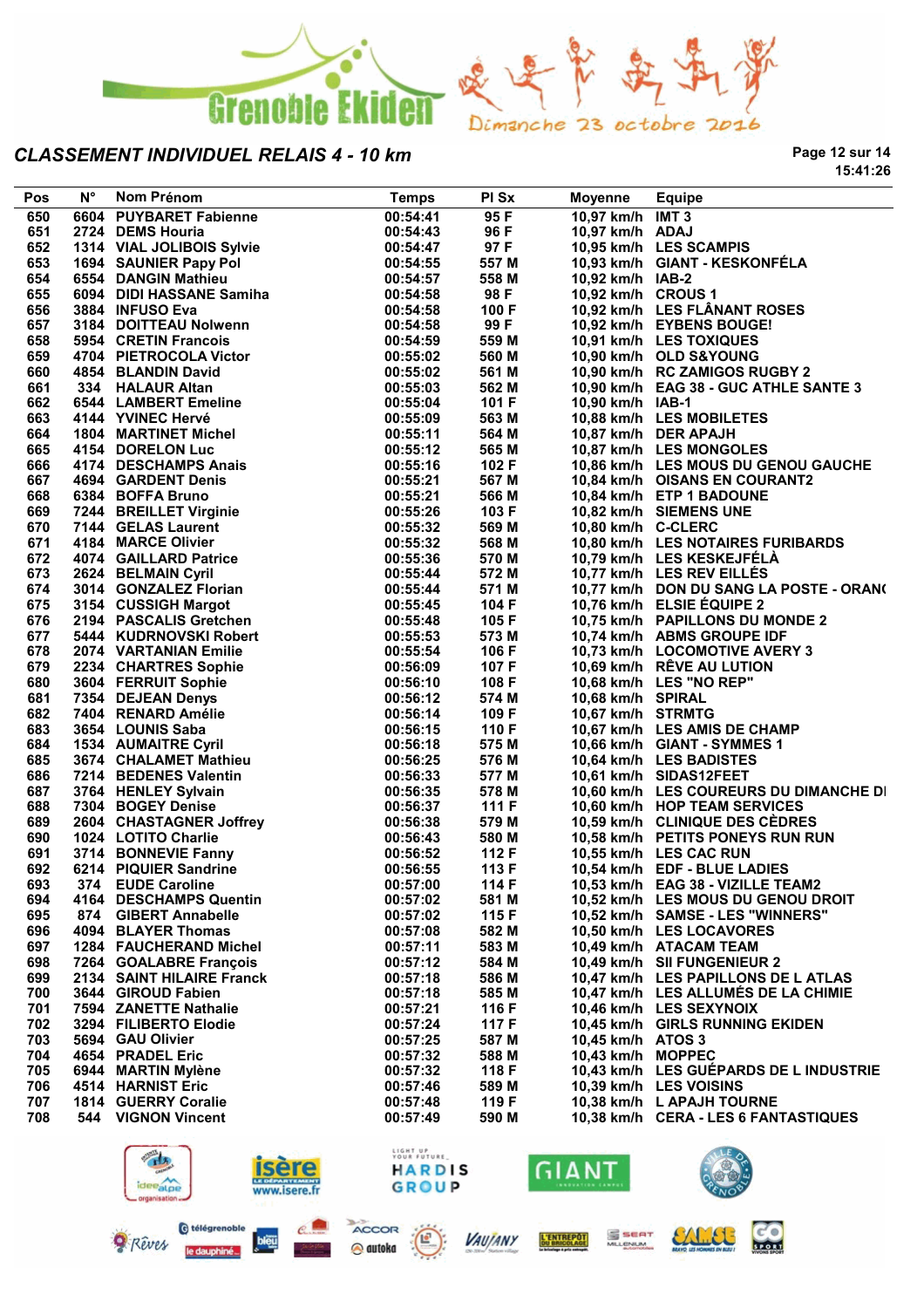

**Page 13 sur 14 15:41:26**

| 709 |                                                                   |          |       |                      |                                                                            |
|-----|-------------------------------------------------------------------|----------|-------|----------------------|----------------------------------------------------------------------------|
|     | 7784 GENTIL Grégoire                                              | 00:57:56 | 591 M |                      | 10,36 km/h SAPÉS COMME JAMAIS                                              |
| 710 | 5564 BERNARD Laurent                                              | 00:57:56 | 592 M |                      | 10,36 km/h LES CROCODILES ÉPICURIENS DI                                    |
| 711 | 4114 POITOU Veronique                                             | 00:57:59 | 120 F |                      | 10,35 km/h LES LYONNES                                                     |
| 712 | 2124 BLANCHARD Sylvain                                            | 00:58:01 | 593 M |                      | 10,34 km/h LES MORPHOS                                                     |
| 713 | 3734 DE COLO Alain                                                | 00:58:04 | 594 M |                      | 10,33 km/h LES COMÉTES                                                     |
| 714 | 274 BELFILS Daphne                                                | 00:58:07 | 121 F |                      | 10,32 km/h EAA FILLES                                                      |
| 715 | 6274 FORET Emilien                                                | 00:58:12 | 595 M |                      | 10,31 km/h ELSIE ÉQUIPE 1                                                  |
| 716 | 2634 CHAZEAU Eric                                                 | 00:58:15 | 596 M |                      | 10,30 km/h RÔLES DE RÊVE                                                   |
| 717 | 6394 BARRET Gérard                                                | 00:58:17 | 597 M |                      | 10,29 km/h ETP 2 ALL STARS                                                 |
| 718 | 1794 VASSEUR Rémi                                                 | 00:58:20 | 598 M |                      | 10,29 km/h APAJH DE VELOURS                                                |
| 719 | 924 LEFEBVRE Frédéric                                             | 00:58:22 | 599 M |                      | 10,28 km/h SAMSE - IMMODEV                                                 |
| 720 | 3244 DESPLANCHES Jean Michel                                      | 00:58:27 | 600 M |                      | 10,27 km/h FAMILY TEAM                                                     |
| 721 | 2084 CHARLET Renaud                                               | 00:58:30 | 601 M |                      | 10,26 km/h LOCOMOTIVE ISA                                                  |
| 722 | 6734 DOUCHANT Caroline                                            | 00:58:47 | 122 F |                      | 10,21 km/h MORTELS RUNNERS SANS ILLUSI                                     |
| 723 | 4564 MARTINS Helena                                               | 00:58:48 | 123 F |                      | 10,20 km/h LULLIS&LULLAS                                                   |
| 724 | 6204 COLLADO Cécile                                               | 00:58:48 | 124 F |                      | 10,20 km/h CFE UNSA ENERGIES                                               |
| 725 | 534 MATHIEU Amelie                                                | 00:58:49 | 125 F |                      | 10,20 km/h CERA - EL MOSQUITO ET SES COI                                   |
| 726 | 384 BLOUIN Claire                                                 | 00:58:58 | 126 F |                      | 10,18 km/h EAG 38 - VIZILLE TEAM3                                          |
| 727 | 2834 DANTAS Sandrine                                              | 00:59:14 | 127 F |                      | 10,13 km/h BIS REPETITA                                                    |
| 728 | 3984 BREGAND Sabine                                               | 00:59:16 | 128 F |                      | 10,12 km/h LES IMPROBABLES                                                 |
| 729 | 5014 LEDOUX Marine                                                | 00:59:17 | 129 F | 10,12 km/h SIX BEES  |                                                                            |
| 730 | 6614 PAPIN Grégory                                                | 00:59:18 | 602 M |                      | 10,12 km/h ISEA TEAM                                                       |
| 731 | 5784 VERGARA Armonie                                              | 00:59:20 | 130 F | 10,11 km/h BBM1      |                                                                            |
| 732 | 6324 SEGURA Florian                                               | 00:59:31 | 603 M | 10,08 km/h EOLAS III |                                                                            |
| 733 | 5344 CELESTRI Cassandra                                           | 00:59:31 | 131 F |                      | 10,08 km/h USSE FUSSE                                                      |
| 734 | 5134 LEON Véronique                                               | 00:59:45 | 132 F |                      | 10,04 km/h TEAM ADIRA                                                      |
| 735 |                                                                   | 00:59:46 | 133 F |                      | 10,04 km/h LES COUREURS DU DIMANCHE M                                      |
| 736 | 5134 LEON JULLIEN<br>3774 JULLIEN Marianne<br>הרביב הרביבה Sylvie | 01:00:09 | 134 F |                      | 9,98 km/h AMA DIEM MDC TEAM 1                                              |
| 737 | 5124 CALDARA Céline                                               | 01:00:12 | 135 F |                      | 9,97 km/h TEAM A TIRE D ELLES                                              |
| 738 | 4134 MIARD Elisabeth                                              | 01:00:13 | 136 F |                      | 9,96 km/h LES MATHEYSINS                                                   |
| 739 | 7044 VIGNON Sandra                                                | 01:00:14 | 137 F |                      | 9,96 km/h ROCHEKIDEN 2                                                     |
| 740 | 1054 DAVAL Marc                                                   | 01:00:36 | 604 M |                      | 9,90 km/h LA POSTE - DAST ON THE RUN                                       |
| 741 | 4384 BENAZZOUZ Karim                                              | 01:00:45 | 606 M |                      | 9,88 km/h LES RUNNING POTATOES                                             |
| 742 | 2734 TEEPAKORN Chalore                                            | 01:00:45 | 605 M |                      | 9,88 km/h ALOHA TOMIC                                                      |
| 743 | 7484 NEVEU Amandine                                               | 01:00:46 | 138 F |                      | 9,87 km/h TRIDENTT GROUPE MARE NOSTR                                       |
| 744 | 5844 COSTE Cindy                                                  | 01:00:50 | 139 F |                      | 9,86 km/h BDO EQUIPE 3                                                     |
| 745 | 4964 SACAREAU Jordan                                              | 01:01:12 | 607 M |                      | 9,80 km/h SACAREAUX & CO                                                   |
| 746 |                                                                   |          | 140 F |                      |                                                                            |
| 747 | 3954 MASSELIS Ophelie                                             | 01:01:15 |       |                      | 9,80 km/h LES GLOBES RUNNEUSES<br>9,77 km/h REGIE DES EAUX - LES SIX REINE |
|     | 1934 LEDUC Caroline                                               | 01:01:24 | 141 F |                      |                                                                            |
| 748 | 1014 HAMZA Fatiha                                                 | 01:01:34 | 142 F |                      | 9,75 km/h LES BURKINETTES                                                  |
| 749 | 2294 GALES Edwige                                                 | 01:01:37 | 143 F |                      | 9,74 km/h RÊVE DE FINIR                                                    |
| 750 | 2594 BANKHUTY Virginie                                            | 01:01:48 | 144 F |                      | 9,71 km/h ST_ROUMPFETTE                                                    |
| 751 | 3814 BOTET Christelle                                             | 01:01:54 | 145 F |                      | 9,69 km/h LES DINDES DE CLAIX                                              |
| 752 | 2214 DUVERNOIS Arnaud                                             | 01:02:08 | 608 M |                      | 9,66 km/h ATTRAPE RÊVE                                                     |
| 753 | 1594 CLAVEL Damien                                                | 01:02:14 | 609 M |                      | 9,64 km/h GIANT - SB - TURQUOISE                                           |
| 754 | 2224 ANDRINO Edgar                                                | 01:02:24 | 610 M |                      | 9.62 km/h NON MAIS JE RÊVE                                                 |
| 755 | 6954 PATRICK Compin                                               | 01:02:28 | 611 M |                      | 9,61 km/h LES MOMO WARRIORS                                                |
| 756 | 3804 GIRERD Raphaële                                              | 01:02:40 | 146 F |                      | 9,57 km/h LES DIBI EN FOLIE                                                |
| 757 | 2824 LIEBLANG Maud                                                | 01:02:53 | 147 F |                      | 9,54 km/h BELETTES AND CO                                                  |
| 758 | 6334 MASSON Rémi                                                  | 01:03:21 | 612 M | $9.47$ km/h ETI      |                                                                            |
| 759 | 4894 NICOUL Catherine                                             | 01:03:43 | 148 F |                      | 9,42 km/h ROSTAND ET PRÉVERT                                               |
| 760 | 3624 MAIA Fanny                                                   | 01:03:55 | 149 F |                      | 9,39 km/h LES 6 STEM D                                                     |
| 761 | 4414 LE DOTH Kristell                                             | 01:03:57 | 150 F |                      | 9.38 km/h LES SEXY SUSHIS                                                  |
| 762 | 5104 BRUSUT Veronique                                             | 01:04:07 | 151 F |                      | 9,36 km/h TALANIAK 1ERE EDITION                                            |
| 763 | 5084 MERIGNAC Yannick                                             | 01:04:13 | 613 M | 9,34 km/h SYMP A     |                                                                            |
| 764 | 4954 CADORET Katell                                               | 01:04:18 | 152 F |                      | 9,33 km/h RUNNING LADIES                                                   |
| 765 | 2204 SAADALLAH Hamdi                                              | 01:04:51 | 614 M |                      | 9,25 km/h RÊVENGE                                                          |
| 766 | 7254 AUBRY Amandine                                               | 01:05:28 | 153 F |                      | 9,16 km/h SII FUNGENIEUR 1                                                 |
| 767 | 5504 LERICEL Christelle                                           | 01:05:33 | 154 F |                      | 9,15 km/h ACTIS SERVICE SOCIAL                                             |
|     |                                                                   |          |       |                      |                                                                            |
|     | $-$                                                               | LIGHT UP |       |                      | LLE A                                                                      |